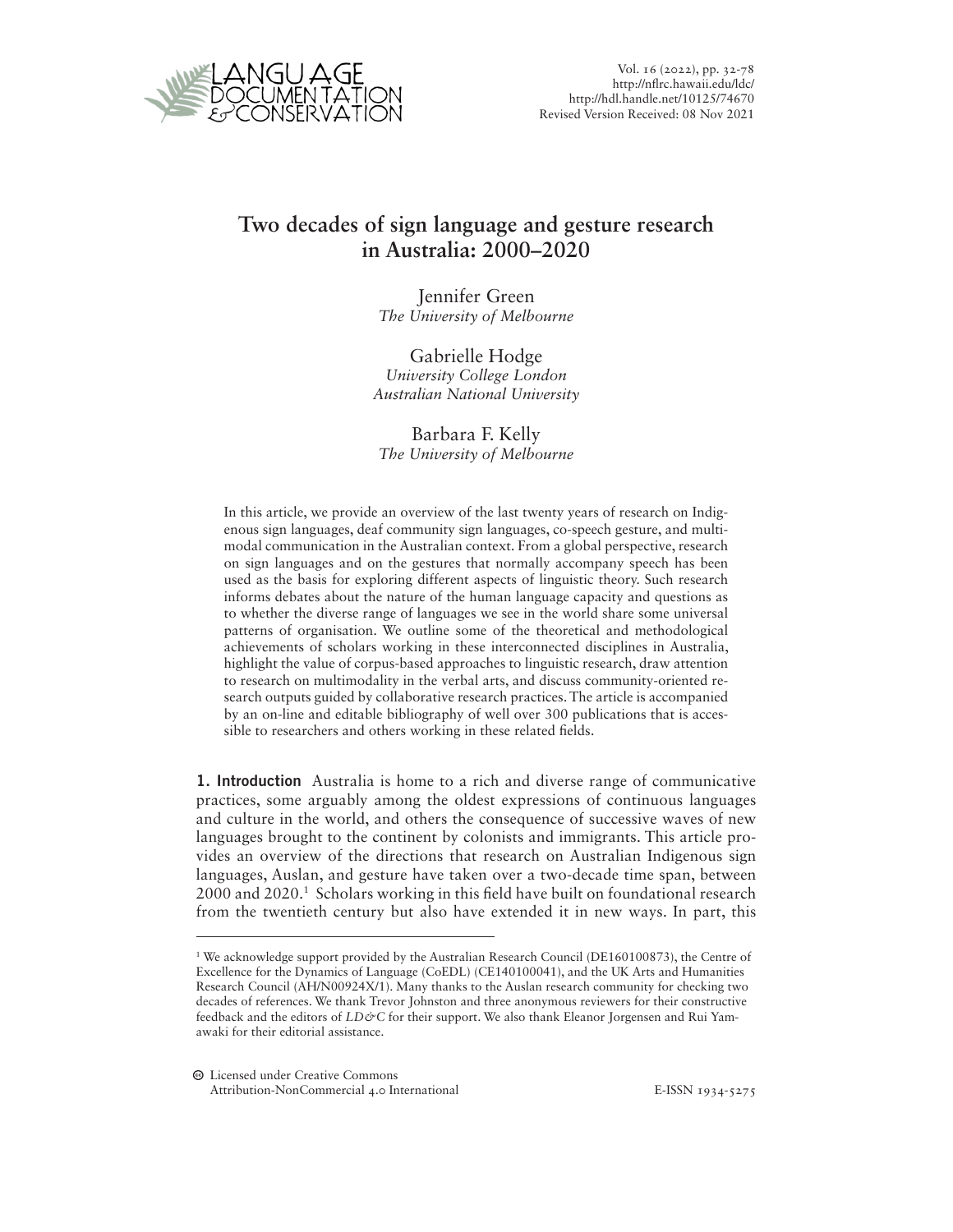has been enabled by increasingly affordable technologies that have transformed the ways that we record, document, and analyse human interaction and communication. Video-recording devices have become part of the fieldwork kit of many linguists (Seyfeddinipur 2012; Meakins et al. 2018). The software ELAN (Wittenberg et al. 2006), developed at the Max Planck Institute for Psycholinguistics in Nijmegen, was first released in 2000 and is now favoured by many researchers of sign and gesture. While such technological changes quickly get taken for granted, many of the opportunities they afford for fine-grained analyses would have been unimaginable to previous generations.

One of the milestones in this Australian collaborative process was a workshop on issues in Australian 'nonverbal' language research held in 2011 at the Australian Linguistics Society conference in Canberra. The workshop examined a range of issues in research on gesture, sign languages, and, more generally, multimodal communication. It brought researchers working on gesture and sign together with the goal of identifying common ground across differing theoretical perspectives and research domains. It was, in fact, the first time that Auslan (the most widespread deaf community sign language used in Australia), Australian Indigenous sign languages, and gesture specialists had engaged in a forum of this kind, and it resulted in a special edition of the *Australian Journal of Linguistics* (Green et al. 2014). This was the first issue of the journal to include articles on both Auslan and on Australian Indigenous sign languages, and some of the collaborations that were seeded in that workshop have continued.

While our focus is on sign and gesture, the approach taken in this overview article is implicitly multimodal and, to some degree, reflects our own theoretical perspectives, where we regard the communicative resources at hand as part of the overall "semiotic plurality of communication" (Ferrara & Hodge 2018).2 Thus, we do not countenance a strict demarcation between 'sign' and 'gesture,' nor do we seek to sequester modes from each other when we consider face-to-face communication in human interaction (see, e.g., Kendon 2008a; Enfield 2009). However, for convenience, the article is divided into six main sections. We begin with an overview of recent research on Australian Indigenous sign languages (§2). We follow with a review of Auslan-related research during the past twenty years (§3). This section covers research describing Auslan lexicogrammar and use, signed language interpreting and translation practices, deaf education and language teaching, language and community concerns, and theoretical contributions to signed language linguistics. In §4, we look at research on gesture, and then, in §5, we discuss Australian research on sign, gesture, and technology. In the final section (§6), we draw together some of the threads that these research areas have in common and point to particular issues that may inform research agendas in the future. A list of the publications that this review is based on is provided at the end of this article, along with a link to the *Australian Sign & Gesture Reference Library* (Hodge et al.

<sup>&</sup>lt;sup>2</sup> As the term multimodal may be employed to refer to a broad range of phenomena, it is beyond the scope of this review to include all recent research on multimodal communication in the Australian context.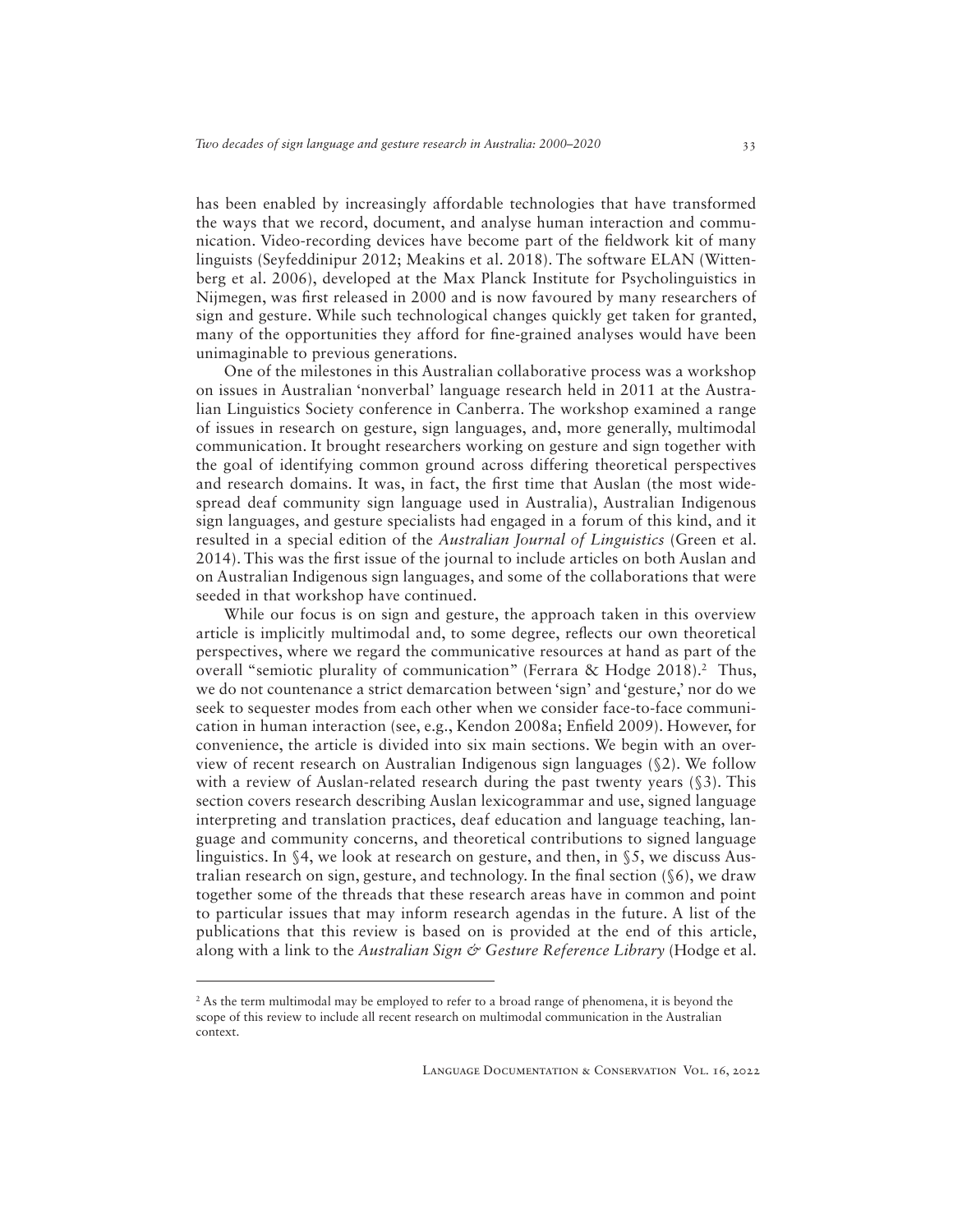2021). This online reference library, with a permanent DOI, is a dynamic resource that can be updated as new research in this broad, energetic, and cross-disciplinary field comes to light.3

2. Australian Indigenous sign languages Sign languages are an important and valued part of the traditions of Australian Indigenous peoples.4 These sign languages, used as an alternative to speech when speech is either impractical or inappropriate, have been termed alternate sign languages by Adam Kendon, a pioneer of research on Australian Indigenous sign languages ([1988] 2013) as well as on gesture (2004). Australian Indigenous sign languages vary in terms of their complexity and their relationship to the spoken languages of the communities where they are found. One of their features is that they are not generally the main mode of communication, but rather used alongside other semiotic systems, including speech, gesture, and drawing practices. Reflecting on the state of the field, Kendon (2015) concluded that one of the reasons that these sign languages are of theoretical interest is precisely because of their close relationship to speech.

In everyday conversation, sign is used for particular cultural and pragmatic reasons. Sign is used in certain gender-restricted ceremonies and in other situations where speaking is disallowed; when hunting (in the desert regions of Australia because speaking could scare off prey and in the far north because making a noise might attract crocodiles); to communicate in noisy environments when speech would not be heard; and for communication between interlocutors who are visible to each other yet out of earshot. Using sign may signal the circumspection required of certain topics, and sign is one of the resources drawn upon to mark respect. In some communities, sign is used instead of speech by particular kin in the context of bereavement or "sorry business." Some of the most developed of these Indigenous sign languages are found in regions such as Central Australia and Western Cape York, where speech taboos extended through such periods of mourning (Kendon [1988] 2013). In everyday contexts, sign provides a means of conducting discreet and private side conversations when using speech is not desired or could be regarded as impolite. Sign may also be employed for specific medical reasons (like aphasia) when a person has trouble speaking. For elderly people who lose their hearing or speech, sign can become the most useful communicative resource available to them in later life.

The exact number of Australian Indigenous sign languages, informed either by archival records or by comparative investigations of contemporary knowledge and practice, remains an open question. Scholars of these sign languages and their communities of use have varying approaches, particularly when it comes to formalising names for sign varieties.While everyday use of a limited set of signs is commonplace,

<sup>&</sup>lt;sup>3</sup> We have done our best to provide a comprehensive overview of relevant research on sign and gesture conducted over the last twenty years. Our time frame includes publications that appear (or are in press) before mid-2021. We apologise for any omissions and welcome new additions to the online reference library (please contact the second author).

<sup>4</sup> In this article, we use the term *Indigenous* to refer to Australian Aboriginal and Torres Strait Islander peoples. See <https://aiatsis.gov.au/explore/australias-first-peoples> (accessed 2021-02-22).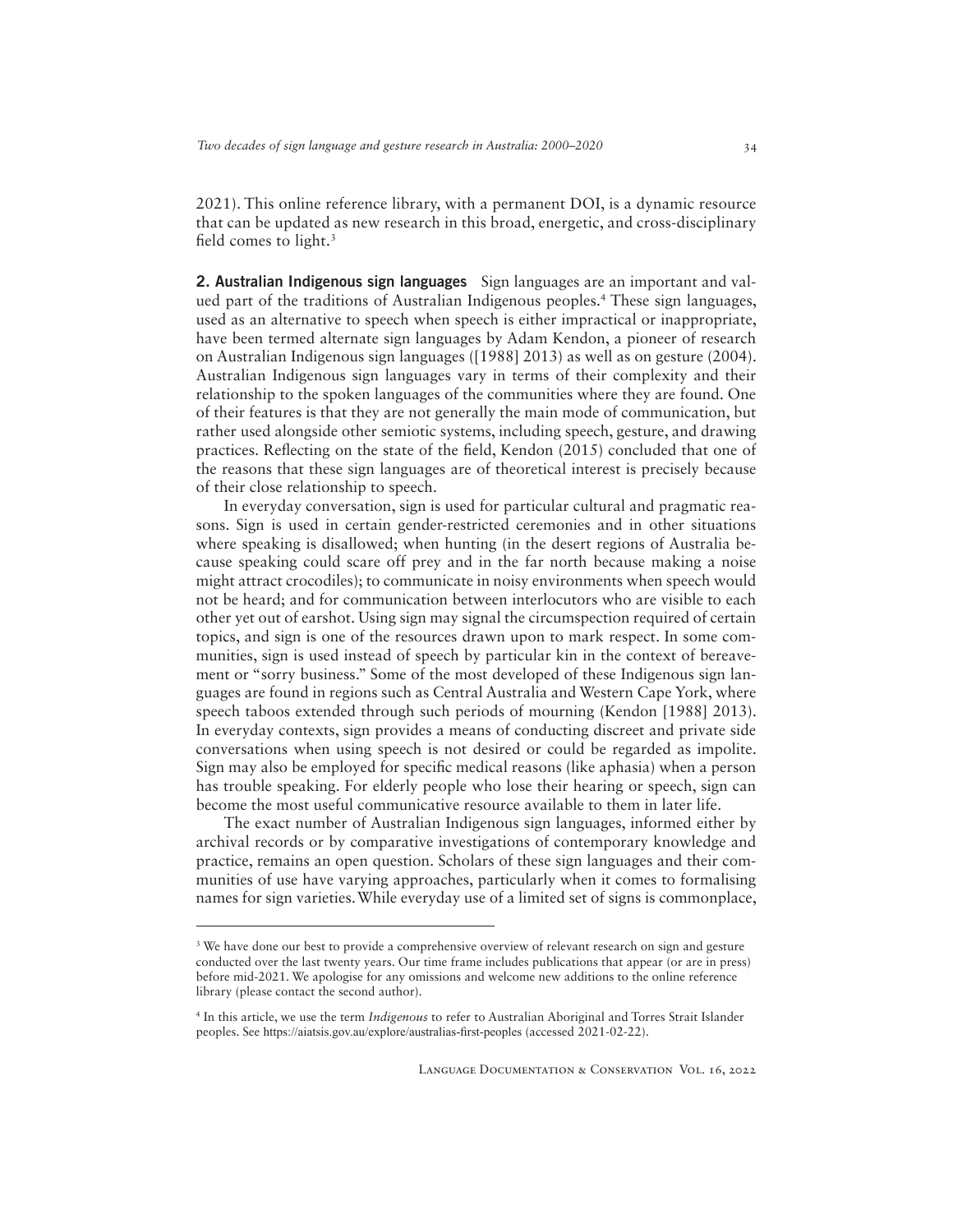detailed knowledge of the extended repertoires of these sign languages is highly endangered. This is partly due to age- and gender-related aspects of sign use and the ways that sign is associated with cultural practices that are changing rapidly. After several decades of relative research inactivity following the publication of Kendon's seminal work, *Sign Languages of Aboriginal Australia*, originally published in 1988 but reprinted in 2013, interest in the Indigenous sign languages of Australia has undergone a revival. Overviews of the less-recent history of research on Australian Indigenous sign languages and observations about gesture use in Australia can be found in Kendon (1988) 2013 and 2008b.

2.1 Documenting sign diversityBetween 1978 and 1986, Kendon's fieldwork on Australian Indigenous sign languages was concentrated in Central Australia and particularly in the communities of Yuendumu (Warlpiri), Ti Tree (Anmatyerr), Tara (Kaytetye), Tennant Creek (Warumungu and Warlmanpa), and Elliott (Mudburra and Jingulu). Kendon referred to this broad region as the North Central Desert. In terms of "sign language development," he concluded that this area was "somewhat distinct" (Kendon [1988] 2013: 31–32). The original recordings, archived at the Australian Institute of Aboriginal and Torres Strait Islander Studies (AIATSIS), comprise more than fifty hours of material.<sup>5</sup>

In the last two decades, the geographical focus has been extended, with work on Yolŋu Sign Language (YSL) from northeast Arnhem Land (Maypilama & Adone 2012; Maypilama et al. 2012; Maypilama & Adone 2013; Adone & Maypilama 2014a; 2014b; Bauer 2014; Adone & Maypilama 2015; James et al. 2020b) and investigations of sign used in the north-central Arnhem Land community of Maningrida (Green et al. 2018; Green 2019; Green et al. 2020). A team of researchers investigated colour signs in YSL (Adone et al. 2012). New research has been conducted in Balgo and in the Western Desert (Lempert 2018; Ellis et al. 2019; Jorgensen 2020), in Kalkaringi (Green et al. 2017), and in Elliott (Green et al. 2019). In addition, longterm collaborations between linguists and the Batchelor Institute have resulted in extensive documentation of the signing traditions of the Anmatyerr, Warlpiri, Kaytetye, Arrernte, and Alyawarr peoples from Central Australia. These research materials add to and augment Kendon's original work by broadening the geographic range and by providing perspectives on sign knowledge, three decades on. Although most of this research focusses on the signing practices of hearing signers, some are beginning to investigate the shared repertoires of hearing and deaf signers in Indigenous communities, particularly in northeast Arnhem Land and in Kalkaringi.

2.2 Creating searchable corpora, online and other community resources, and col**laborative research practices** One of the objectives of this research has been to engage collaboratively with communities and work with Indigenous people and organisations to make resources that support knowledge of sign, guided by principles of ethical engagement that are core to Australian research practice (Meakins et al. 2018:

<sup>5</sup> Kendon's collections can be found at <https://aiatsis.gov.au/collections/using-collection/search-collection> (call numbers KENDON\_A001-A008; accessed 2018-05-04).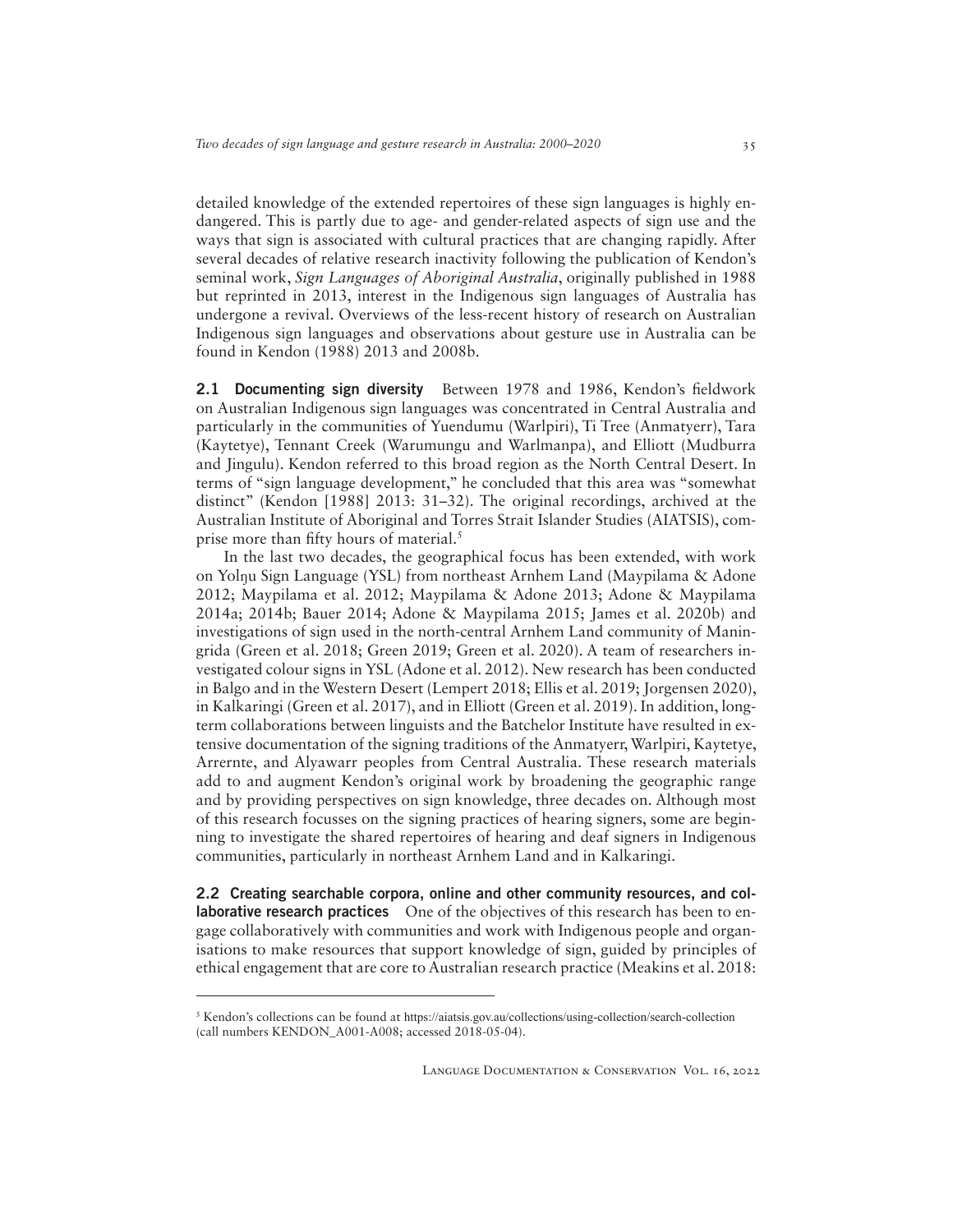28–29; AIATSIS 2020; Gaby & Woods 2020; James et al. 2020a). Some examples of the products of this research include posters with QR code links to demonstrations of signs (Green et al. 2017; Green et al. 2020) and the Mudburra dictionary, which contains a substantial sign section covering 170 signs, making it the first Indigenous spoken-language dictionary to include hand signs (Green et al. 2019: 397–434). An illustrated handbook of YSL from northeast Arnhem Land includes 500 of the most frequently used signs and describes some aspects of the grammar, vocabulary, and structure (James et al. 2020b). Other forms of community engagement and public dissemination of research results, such as the broadcast of edited sign language films on community platforms such as ICTV (Indigenous Community Television), aim to heighten public awareness of these sign languages. 6 In some cases, records of sign made many decades ago have been accessed from archives and annotated in ELAN (Wittenberg et al. 2006) to make them searchable and more accessible to communities and researchers.

Another example of a community resource is the sign website and dictionary titled *iltyem-iltyem*, which is now hosted by the Batchelor Institute (Green et al. 2011; Campbell et al. [2013] 2021; Carew & Green 2015).7 In the processes of designing a workflow that moved from making field recordings of sign in several Australian languages (Anmatyerr, Warlpiri, Ngaanyatjarra, and some others) to adding sign clips to the website, the researchers were informed and inspired by guidelines developed for the annotation of corpora of deaf community sign languages such as Auslan (see §3.3).

2.3 Forms and features of Australian Indigenous sign languages The first finegrained description of the articulatory features of any Australian Indigenous sign language was Kendon's (1988) 2013 work on sign from the North Central Desert. Jorgensen (2020) provides a detailed description of the structure of signs used in Balgo (Western Desert) by applying a phonological model developed from analyses of deaf community sign languages. There are partial descriptions of sign action, usually focussed on handshapes, in signing communities in other parts of the Western Desert and in Arnhem Land (Adone & Maypilama 2014a; Bauer 2014; Green et al. 2018; Ellis et al. 2019; James et al. 2020b). A comparison of some features of sign articulation between three language groups (Warlpiri, Kukatja, and YSL) is found in Jorgensen et al. 2021, and an analysis of the use of the "horns" handshape in Australian Indigenous sign is found in Green 2021a.

2.4 The use of alternate sign by Indigenous deaf peopleIn some remote communities, Australian Indigenous sign languages are used by both deaf and hearing people (Maypilama & Adone 2013; Bauer 2014; Adone & Maypilama 2015; James et al. 2020b). This provides a context where traditional sign, widely used gestural practices (§4), and Auslan (§3) may all come together. While a small proportion of

Language Documentation & Conservation Vol. 16, 2022

<sup>6</sup> See <https://ictv.com.au/video/item/6213> (accessed 2020-05-13).

<sup>7</sup> See <http://iltyemiltyem.com> (accessed 2021-07-04).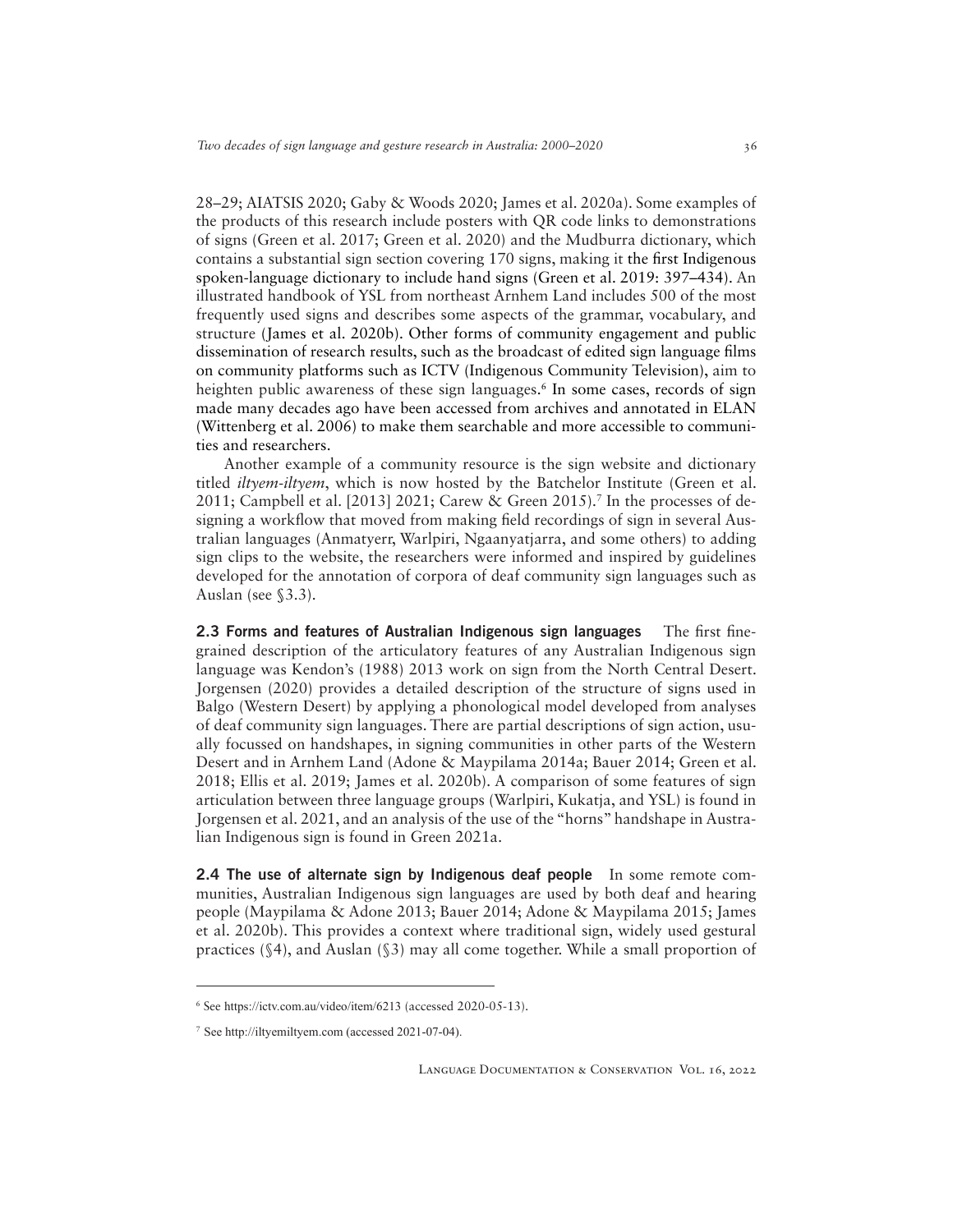the Indigenous population is deaf from birth, varying degrees of hearing loss are widespread. This may result from otitis media (forms of inflammation and infection of the middle ear) or from age-related hearing deterioration. As is the case for Indigenous populations globally (Coleman et al. 2018), for many years, high rates of hearing loss have been reported for Indigenous Australians and with this can come various degrees of social disadvantage (Howard 2007; Butcher 2015; Australian Indigenous HealthInfoNet 2019; DeLacy et al. 2020). Bone et al. (2021) consider the impact of colonisation on Indigenous and deaf peoples in Australia and Canada. Adams & Crowe (2019: 6) suggest that respect for linguistic diversity, including sign, may have positive impacts on the well-being of deaf people in Indigenous communities, although they acknowledge that "the benefits of Indigenous sign language use have rarely been investigated." As Arrernte elder and language expert Margaret Kemarre Turner (OAM) put it, speaking from Mparntwe/Alice Springs in the heart of Australia, "[sign language] is the sacredness of the hand. It's part of respect. When people use sign their spirit feels well" (Green 2021b: 24).

Recent research has begun to examine some dimensions of shared communicative practices in Indigenous communities where there is a minority deaf population (Saxton-Barney 2010; Power 2013; Green et al. 2017). In the community of Kalkaringi in the Victoria River region of northern Australia, semiotic resources are borrowed and incorporated into the local communicative ecology if, and when, they fit a purpose. One of the resources that entered into local repertoires was a version of Auslan fingerspelling, learned from the pages of a telephone directory by Indigenous mothers keen to assist their deaf children in the context of local education. There are other examples of contact between different sign languages – Indigenous deaf people in far north Queensland use a sign system that they claim is derived from both Australian Aboriginal (mainland) and Torres Strait Islander sign languages (Jackson 2015).

**2.5 Sign as part of multimodal practice in the verbal arts** Some researchers have looked at the way sign works together with sand drawing, a dynamic and ephemeral narrative practice perfected by women and girls in some desert communities of Australia (Munn [1973] 2016; Wilkins [1997] 2016; Green 2014a; 2014b; Green & Wilkins 2014; 2015; Green 2016; Ellis et al. 2017). In a study of Arandic sand stories, Green (2010; 2014a) developed innovative means for collecting video recordings, both spontaneous and structured, in a remote fieldwork environment. This multimodal study of women's sand stories, which incorporate speech, song, sign, gesture, and drawing, shows how the expressive elements used in the stories are orchestrated in unison, reflecting both language use and cultural practice. Some of this research has pioneered the use of new technologies and devices (e.g., iPads) in the narration of stories that combine speech and drawing (Green & Kral 2020; Kral et al. 2020).

Other research draws attention to several previously undescribed aspects of sign systems. For example, the articulation of some signs may be "modified" in communicative contexts that require particular levels of respect, such as when sign is used to communicate about kin relations who are avoided for cultural reasons (Green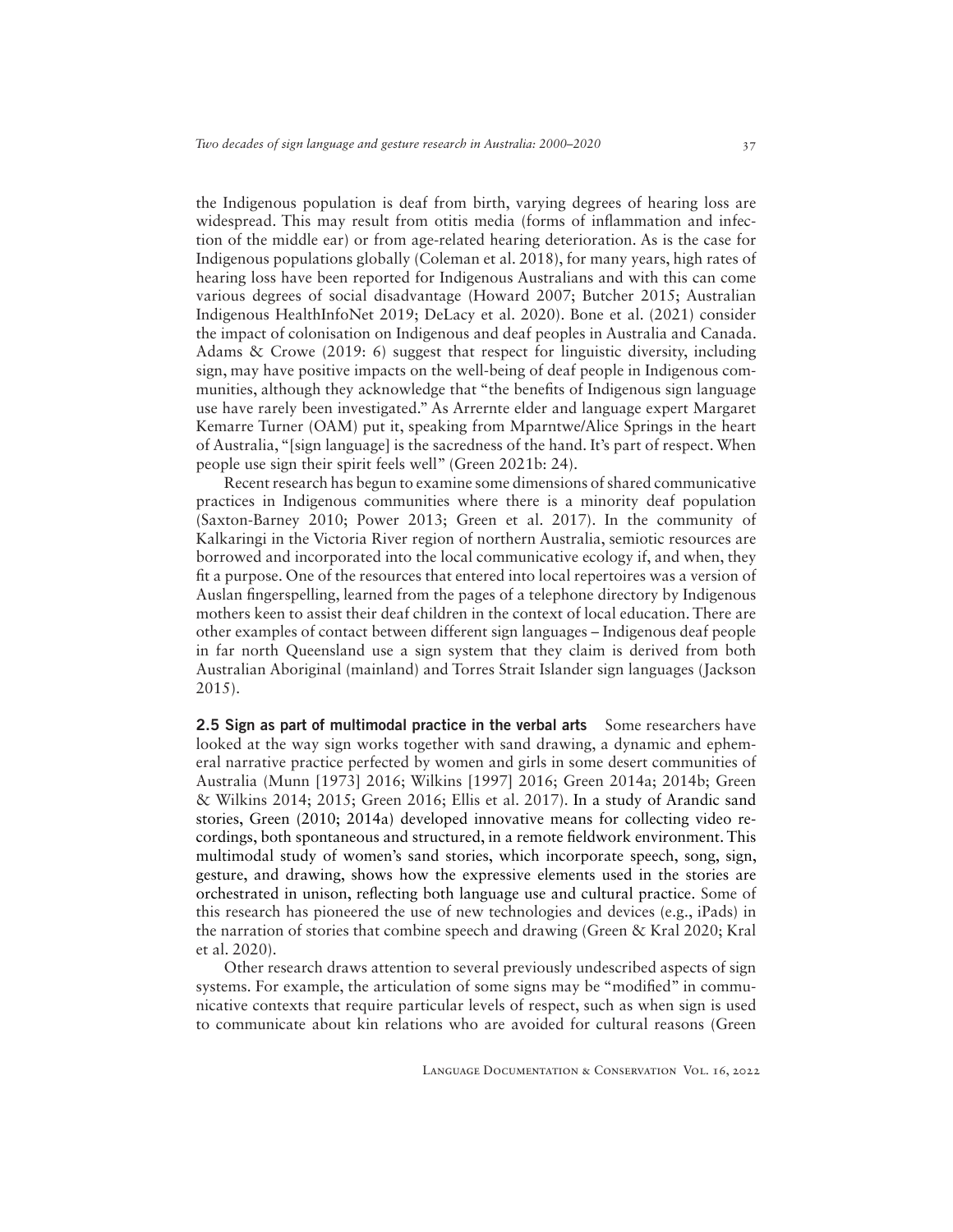2019). There are other actions in this domain of respect, for example the "elbow" action used in some communities in Arnhem Land (Green 2019; Green et al. 2020; James et al. 2020b) and the "forearm-holding" action used in Arnhem Land as well as in Murrinhpatha communities. Blythe (2012) applies the theoretical framework and methods of conversation analysis to look at the way this Murrinhpatha forearm-holding passing-gesture is used and the way its meanings can be manipulated in the context of an episode of teasing. These studies raise the complex topic of local ideologies about which types of communicative action are regarded as "sign" and which are seen as "gesture."

**3. Auslan** In this section, we differentiate between research that empirically describes the lexicogrammar of Auslan and research on other aspects of Auslan. It must first be acknowledged that even after twenty years of effort, descriptive work on Auslan has deliberately prioritised analysis of data from deaf people who learned Auslan from birth or early childhood. A central aim of Auslan language description has been to identify Auslan signing benchmarks based on deaf signers who have experienced relatively uninterrupted and intergenerational signed language acquisition, in order to support the development of empirically informed language resources for deaf education, as well as interpreting and teaching signed language.

Less than 3% of profoundly deaf children in Australia are born to parents who can sign (Johnston 2006c). Most deaf children do not have a community of signers around them from a young age and must instead actively seek connections with other signers, during or after transition to adulthood. Consequently, the possibilities for many deaf people to achieve maximal Auslan repertoires are often severely compromised. In many cases, deaf children are still denied access to language during early childhood and therefore experience language deprivation, with lifelong communicative, social, and economic consequences (see Hall 2017). Most deaf signers also tend to live in urban centres close to services for improving communication access and social participation, such as deaf societies with qualified Auslan/English interpreters and community support workers. However, a significant number live in regional or remote areas and are therefore more isolated with respect to social networks with other signers. Auslan is also influenced by high numbers of both deaf and hearing "new" signers who have learned Auslan much later in life (see de Meulder 2019). These factors all affect possibilities for a "standardised" form of Auslan (Johnston 2003). As linguists have repeatedly cautioned, everyday signing used by the majority of signers in the deaf community is therefore much more diverse than descriptions of Auslan based on people signing from birth or early childhood. We do not yet know much about how Auslan is used by Indigenous signers (§2.4), migrants, or refugees; about variation due to deafblindness and other sensory experiences; or about the effects of childhood language deprivation on signing deaf people's communication.

However, researchers have investigated the situations and needs of deaf people from migrant backgrounds living in Victoria (Willoughby 2008); the overall distribution of signers in New South Wales (Willoughby 2009d), Tasmania (Willoughby 2009e), and Victoria (Willoughby 2013); general education and employment outcomes for Victorian signed language users (Willoughby 2009a); and whether signed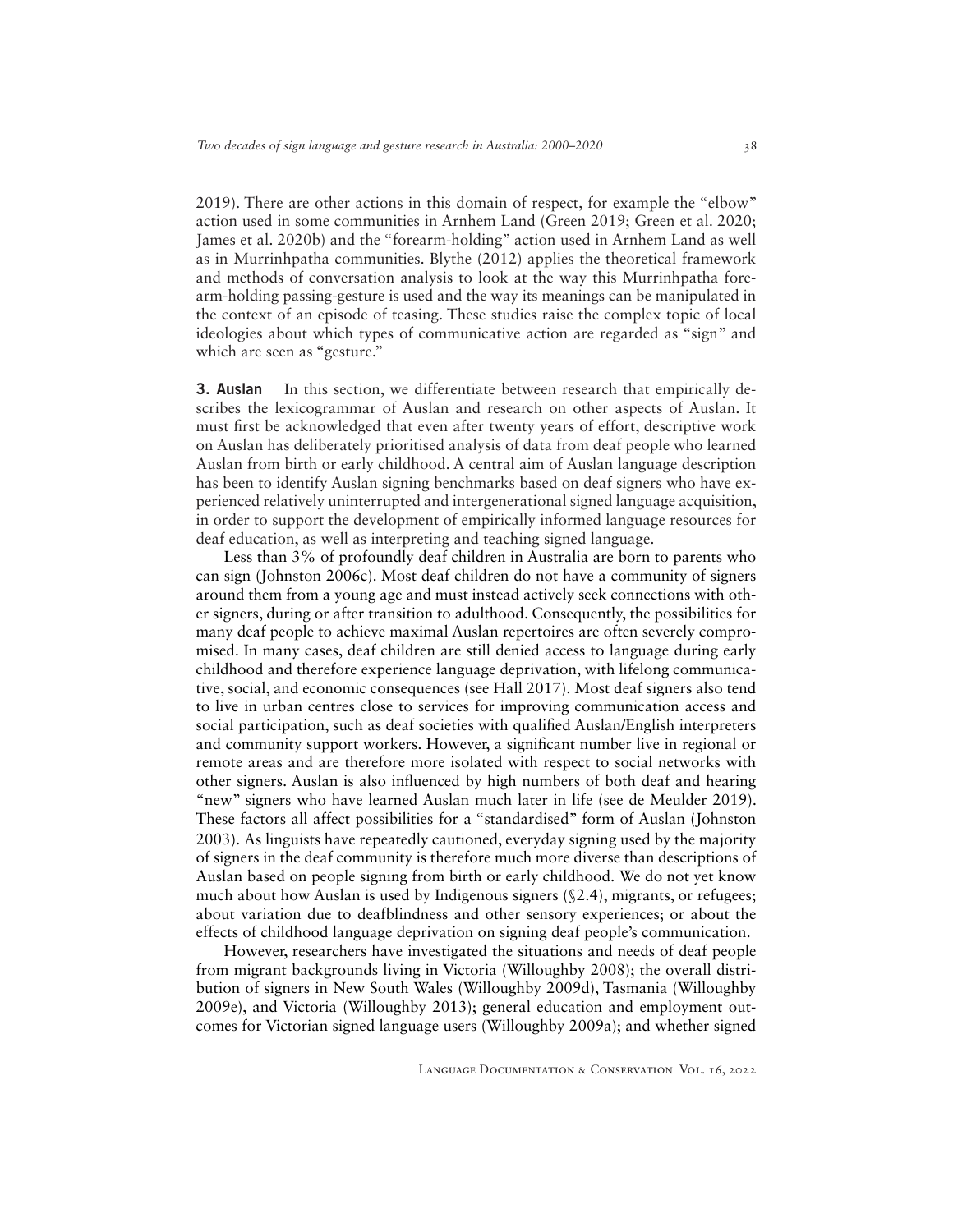language users' education and employment levels are on par with the general Australian population (Willoughby 2011b). Aged care support for deaf and hard-ofhearing Victorians (Willoughby 2011a) and barriers to quality care for signing deaf people in residential aged care facilities (Willoughby 2014) have also been investigated. There have also been studies relating to funding support for deaf people, including a review of the smoke alarm subsidy scheme for deaf and hard-of-hearing Victorians (Willoughby 2009c), and a wider investigation of the economic impact and cost of hearing loss in Australia (Access Economics 2006).

More broadly, the history of Australian deaf communities and Auslan has also been examined. These studies encompass the colonial era (Carty & Thornton 2011), the lives of important deaf leaders (Carty 2000; Thornton et al. 2014), the history of the Western Australian Deaf Society (Bontempo & Hodgetts 2002), the role of deaf women in deaf communities (Hoopman 2011), the role of correspondence for deaf people (Anderson & Carty 2014), and the history of deaf citizens' groups and other community affairs in the early twentieth century (Carty 2016; 2018). More recently, researchers have described common barriers to effective participation in the health care system experienced by deaf people (Beaver & Carty 2021).

**3.1 Auslan lexicogrammar** There are approximately forty-five publications involying empirical descriptions of Auslan lexicogrammar as used by signers who learned Auslan from birth and early childhood, including six doctoral dissertations. These outputs all make observations about the structure and use of Auslan as a result of original fieldwork, elicitation, experimentation, and/or corpus analysis. Trevor Johnston is the sole or co-author on thirty-six of these publications, including his own dissertation (Johnston 1989b). He also officially or unofficially supervised the five other doctoral dissertations of this type (Schembri 2002; de Beuzeville 2006; Ferrara 2012; Gray 2013; Hodge 2014).

Following the creation of the first Auslan dictionary (Johnston 1987) and the pioneering efforts of Johnston (1989a; 1989b), early descriptive work focussed on lexical description and understanding sociolinguistic variation across this cohort of Auslan signers. Specifically, researchers have questioned how lexemes are defined in a sign language (Johnston & Schembri 1999) and investigated the identification and analysis of noun and verb pairs (Johnston 2001a), verb modification or agreement (Schembri 2002; 2003; Schembri et al. 2005), issues with language standardisation and dictionaries (Johnston 2003), sociolinguistic variation in the use of fingerspelling (Schembri & Johnston 2007), and the place of articulation, or lowering of signs (Schembri et al. 2006). The acquisition of depicting signs (also known as "classifier" constructions) by signing children was also investigated and compared with the visual drawing development of nonsigning hearing children (de Beuzeville 2004; 2006).

These studies all supported the first textbook introduction to signed language linguistics developed for Auslan teachers, interpreters, linguists, and other practitioners (Johnston & Schembri 2007a). Researchers then investigated processes of lexicalisation (Johnston & Schembri 2010), including idiom constructions (Johnston & Ferrara 2012) and lexical frequency (Johnston 2012). They also described issues with lexical gaps in Auslan in applied contexts, such as medical interpreting (Major,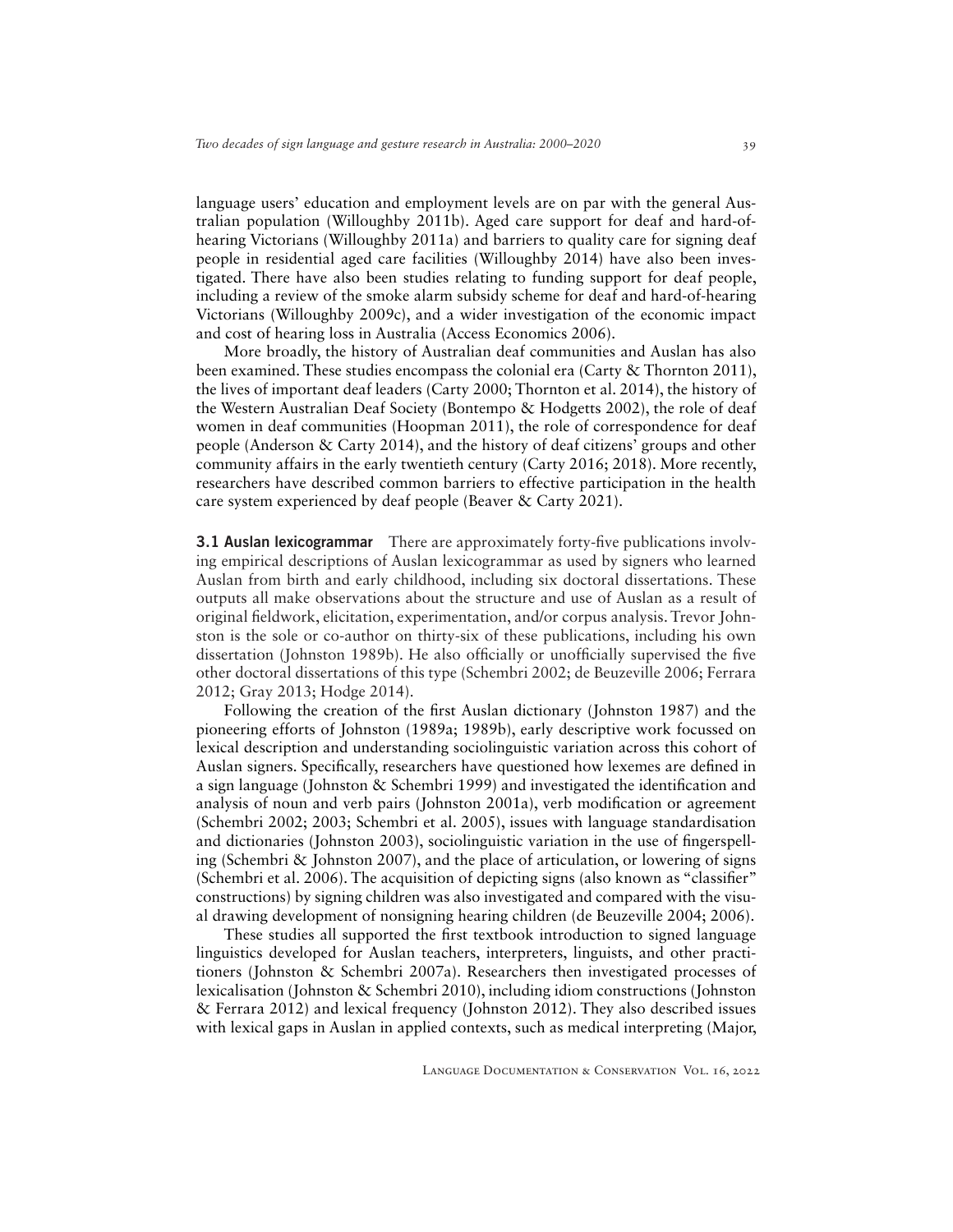Napier, Ferrara, & Johnston 2012). Others studied how the now-endangered Australian–Irish Sign Language evolved alongside Auslan as a minority signed language used by early Catholic deaf communities in Australia (Adam 2016b; see also Wallis 2016, who offers a history of her deaf Catholic family and their use of this language).

The documentation and ongoing development of the Auslan Corpus (Johnston 2008c) and Auslan Signbank (Johnston & Cassidy 2008) enabled deeper empirical description of aspects of Auslan lexicogrammar based on this cohort of deaf signers. These resources also supported opportunities to test prior claims about signed languages made on the basis of data from very small numbers of signers. These include a study of the ways to teach signed discourse cohesion and reference within story texts (Cresdee 2006); an analysis of the meaningful use of space with indicating verbs (de Beuzeville et al. 2009); the presence or omission of "subject" or "topic" arguments (McKee et al. 2011); the use and role of depicting signs in Auslan (Ferrara 2012); the formational and functional characteristics of pointing signs (Johnston 2013a); the aspectual modification of verbs (Gray 2013); and the perfective grammaticalisation of the sign finish (Johnston et al. 2015). Others have investigated the use of English mouthings and conventionalisation of mouth actions (Johnston et al. 2016); backchanneling strategies used by signers (Nekrasova 2017); the role of headshaking for doing clause negation (Johnston 2018); and how signers coordinate different semiotic strategies to do reference (Hodge et al. 2019).

Other studies have described Auslan clause structure, the expression of clause arguments and predicates via different semiotic strategies, and different strategies for linking clauses (Johnston et al. 2007; Ferrara & Johnston 2014; Hodge 2014; Hodge & Johnston 2014). Researchers have also explored how corpus-based research can inform the teaching of Auslan (Cresdee & Johnston 2014). More recently, corpus description has shed light on the question of real or assumed grammatical relations in Auslan (Johnston 2019a). Building on an earlier analysis of the use of "role shift" in Auslan (Goswell 2011), researchers have also used the Auslan Corpus to describe how signers use enactment for functional, creative, and performative effect (Ferrara & Johnston 2014; Hodge & Ferrara 2014) and considered how enactment can be incorporated into the reported speech literature (Hodge & Cormier 2019).

**3.2 Tactile signed language practices** More recently, researchers have started investigating tactile Auslan practices used by deafblind signers. These studies have taken an interactional and discourse analysis approach to analysing tactile signed language use, focussing on describing how misunderstanding and repair are done (Willoughby et al. 2014), how humour is communicated in conversations between deafblind signers (Willoughby et al. 2019), and how people who are born deaf and lose their sight later in life go about adapting visual Auslan for tactile delivery and reception (Willoughby et al. 2020). These researchers have also contributed an overview of tactile signed languages (Willoughby et al. 2018) and addressed some methodological issues with how tactile signed interactions can be analysed (Iwasaki et al. 2019).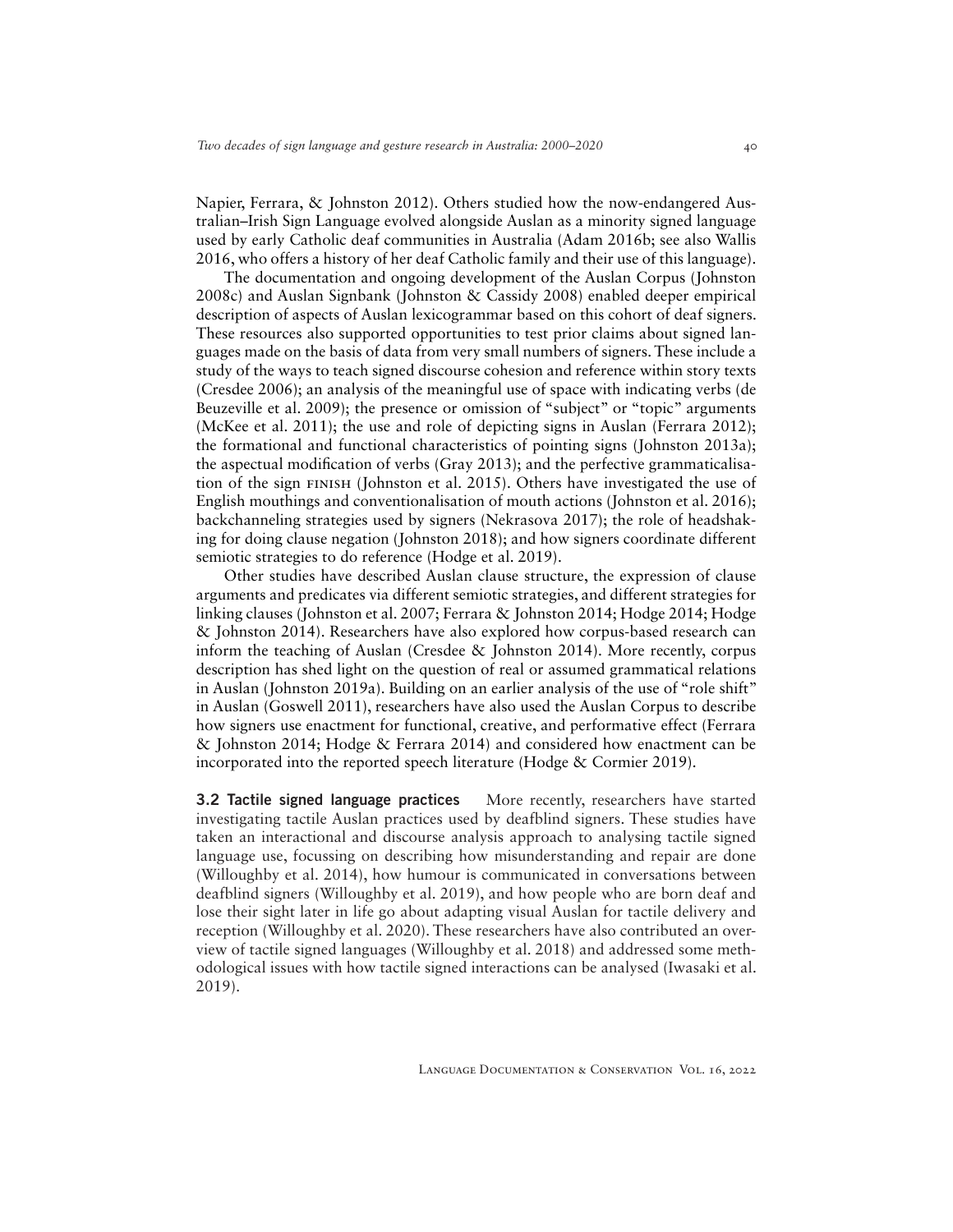**3.3 Auslan Signbank and Auslan Corpus development** Early foundations for Auslan documentation and corpus development were laid with lexicography projects and the development of the Auslan dictionary and CD-ROM in the early 1990s (Johnston 1987; 1997a; 1997b; 2001b; Johnston & Schembri 2003). Early testing of how language description could be achieved through creation of a digital language archive and corpus (Johnston & Schembri 2006; 2007b) paved the way for the development of the Auslan Signbank (Johnston & Cassidy 2008) and the Auslan Corpus of deaf signers from five cities in Australia who learned Auslan from birth or early childhood (Johnston 2008c). The Auslan Signbank was also later enriched with the Auslan Medical Signbank, which aimed to bring deaf people and linguists together for language planning led by Auslan signers (Johnston & Napier 2010; Napier et al. 2015). Issues of language ownership in relation to language planning efforts and possibilities for standardisation were also discussed (Adam 2015b; see also Johnston 2003).

Researchers have since pioneered methods for processing signed language corpus data and ensuring the development of digital archives into machine-readable corpora, particularly with respect to tokenisation and lemmatisation processes (Johnston 2008a; 2008b; Cassidy & Johnston 2009; Johnston 2009; 2010a; 2010b; 2014). Australian researchers and their international collaborators have also written about signed language documentation and corpus approaches to signed language research more generally, inspiring many other signed language corpus projects in other countries (Johnston & Schembri 2013; Fenlon et al. 2015).

More recently, researchers have documented and archived a directly comparable corpus of Auslan and the ambient spoken language Australian English, to facilitate holistic comparisons of the face-to-face communication of deaf signers and nonsigning hearing speakers (Hodge et al. 2018; Hodge et al. 2019). Along the way, signed language corpus development has also been enabled by creating very specific and precise annotation guidelines (Johnston & van Roekel 2014; Johnston 2019b), further considering what building and using signed language corpora can do for us (Kuder et al. 2018), and identifying best practices for annotating signed language corpora in general (Hodge & Crasborn, 2022).

**3.4 Interpreting** Research into Auslan/English interpreting includes descriptions and analyses of general interpreting theories and practices, particularly within the courts and health care contexts, as well as experimental investigations of simultaneous interpreting cognition. Research into Auslan/English interpreting practices and theory was initiated by comparing Auslan and BSL (British Sign Language) interpreting (Napier & Adam 2002), understanding who works as professional interpreters in Australia (Napier & Barker 2003), interrogating the existing interpreter code of ethics (Leneham & Napier 2003), and exploring linguistic coping strategies (Napier 2002a; 2005a; 2007; 2016) and omissions produced by Auslan interpreters (Napier 2003; 2004a; Napier & Barker 2004b; Napier 2005c). Early research also looked at linguistic issues in Auslan interpreting in university contexts (Napier 2002b) and how deaf students can access university education via signed language interpreting (Napier & Barker 2004a).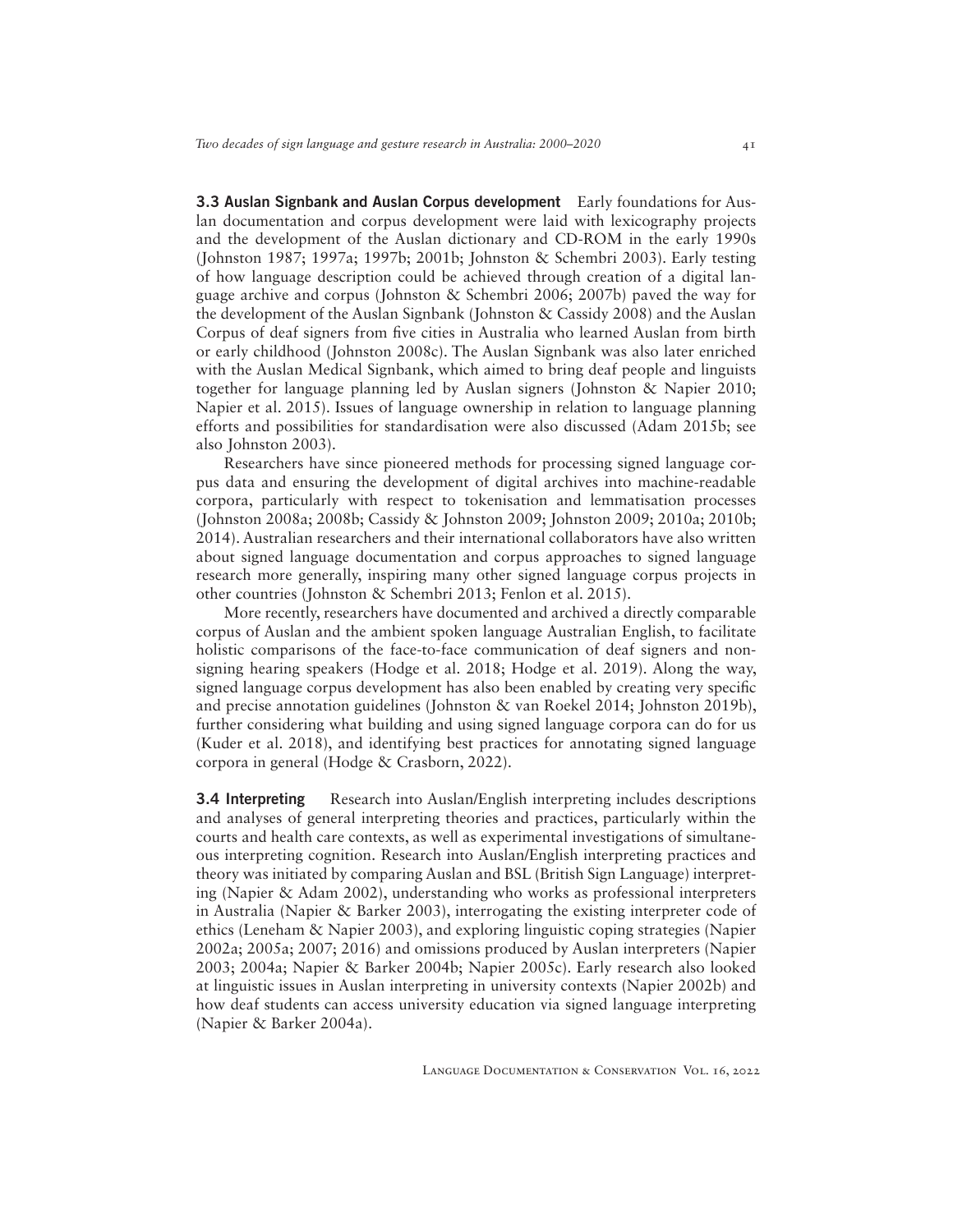Researchers have also examined perceptions of signed language interpreter competencies (Bontempo 2005; Napier et al. 2005; Napier & Rohan 2007; Napier 2011a), compared interpreter competencies with deaf signers (Napier 2006a), and investigated interpreter training, testing, and accreditation possibilities (Napier 2004b; 2005b; 2005d; Bontempo & Napier 2007; Bontempo & Hutchinson 2011). Practitioner researchers (i.e., signers who work across applied as well as academic and research contexts) have explored the professionalisation of signed language interpreters (Bontempo 2013; Napier & Goswell 2013) and deaf interpreters in Australia (Bontempo et al. 2014).

More recently, researchers have commenced cross-linguistic comparisons of how interpreters use communication practices such as fingerspelling (Nicodemus et al. 2017), as well as the strategies deaf leaders have developed for working with signed language interpreters (Goswell et al. 2008; Napier et al. 2008; Haug et al. 2017).

Practitioner researchers have united interpreter theory and practice (Napier et al. 2006; 2010; Adam & Stone 2011; Napier 2011b; Bontempo 2015; 2016; Napier & Leeson 2016; Napiet et al. 2018) and described interpreter education and mentoring practices (Napier 2006b; 2006c; 2006d; Bontempo & Levitzke-Gray 2009; Bontempo & Napier 2009; Nelson et al. 2009; Napier 2010; Pearce & Napier 2010; Judd et al. 2013). In particular, the development and benefits of self-reflective practices have been highlighted (Goswell 2012; Judd 2015; Dangerfield & Napier 2016).

Researchers have investigated interpreter dispositions (Bontempo, Napier, Hayes, & Brashear 2014) and the role of personality and emotional stability as a predictor of interpreter competence and aptitude (Bontempo & Napier 2011; Bontempo 2012; Bontempo & Napier 2014). The role of multilingualism and languagebrokering skills for developing signed language interpreter expertise has also been outlined (Napier 2017).

Experimental research on signed language interpreting has focussed on evaluating the efficacy of simultaneous interpreting, mainly by investigating and comparing the bilingual working memory capacity of interpreters and deaf signers (Wang & Napier 2013) and the relationship between working memory capacity and simultaneous interpreting performance (Wang 2013a; 2013b; 2016). This has led to deeper understandings of the cognition of simultaneous interpreting, including what strategies are involved and what quality can be achieved (Wang 2020; 2021). These researchers have also investigated directionality in signed language interpreting and how to measure working memory (Wang & Napier 2014; 2015). They have also designed rubrics to assess signed language interpreting performance (Wang et al. 2015).

**3.5 Interpreting in legal and health care contexts** Research about Auslan interpreting in the courts was initiated by the debate about whether deaf people have the right to serve as jurors in Australia (Napier & McEwin 2015; Spencer, San Roque, Hale, & Napier 2017) or if their exclusion constitutes a breach of human rights (Spencer, San Roque, Napier, & Hale 2017). Researchers have explored how deaf signers can potentially participate in the jury process (Napier & Spencer 2007; 2008; Napier et al. 2019), such as through professional signed language interpreters (Hale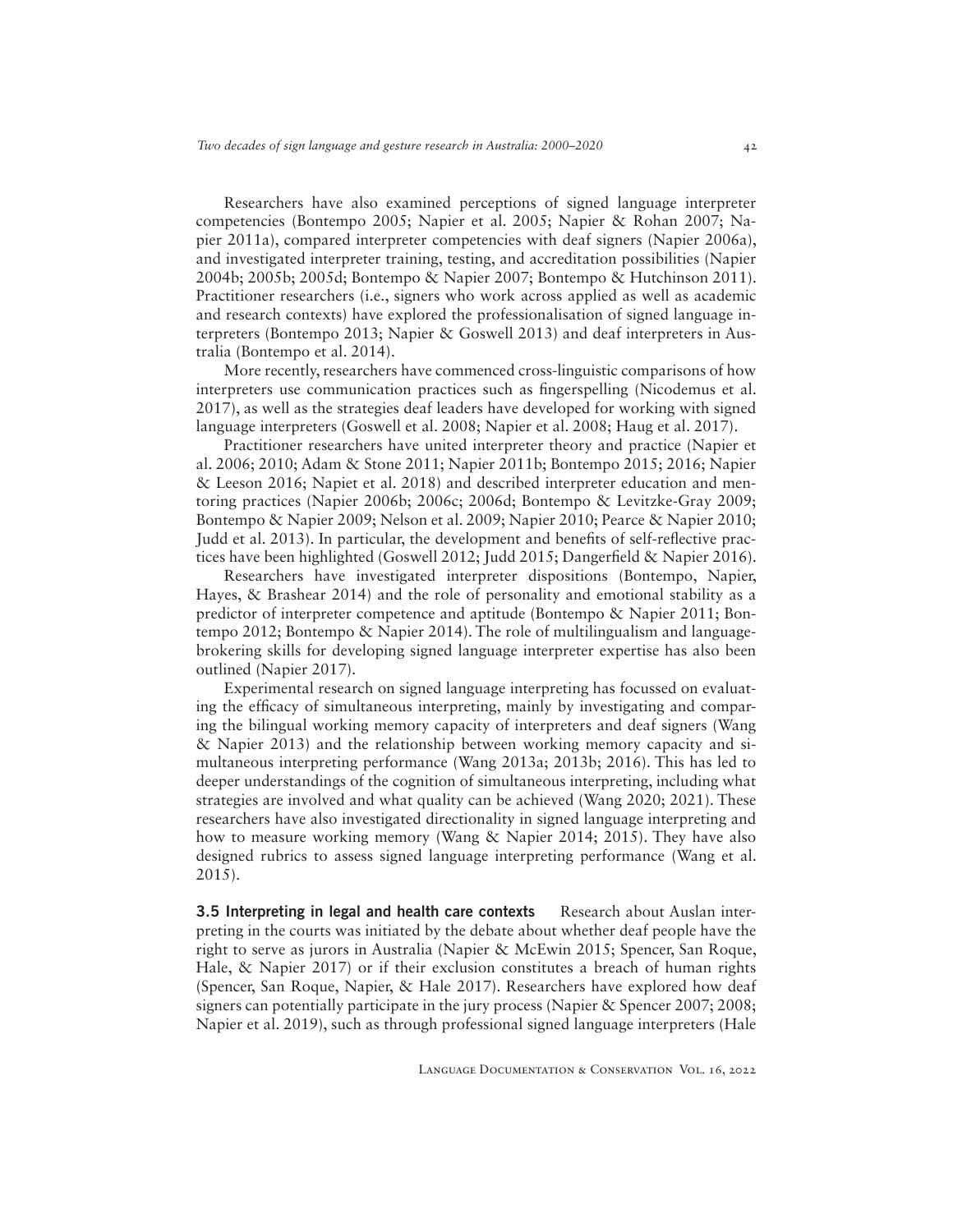et al. 2018) or the testing of direct versus interpreter-mediated comprehension of jury instructions (Napier & Spencer 2017).

Researchers have also investigated the working conditions, perceptions, roles, and responsibilities of signed language interpreters in court (Hale & Napier 2016; Napier & Banna 2016) and the training of legal interpreters who work with deaf jurors (Napier et al., in press). The feasibility and assessment of remote video signed language interpreting in legal contexts has also been explored (Napier & Leneham 2011; Napier 2012a; 2012b; 2013).

Many deaf people in Australia also face significant barriers to accessing health care information (Napier & Kidd 2013; Napier & Sabolcec 2014). Research about Auslan interpreting in health care contexts has described the challenges of mental health interpreting (Cornes & Napier 2005) and the dynamic roles that interpreters undertake when working with health care professionals (Napier & Cornes 2004; Major & Napier 2019). Researchers have examined how nonsigning nurses describe health care procedures (Major & Holmes 2008) and how a Medical Signbank may support health care interpreting practices (Napier et al. 2011). Researcher practitioners have also analysed how to clarify and ensure accuracy of information in these contexts (Major & Napier 2013; Major 2014), how to use authentic interactions in discourse training for health care interpreters (Major, Napier, & Stubbe 2012), and how to avoid the risk of vicarious trauma in health care settings (Bontempo & Malcolm 2012).

**3.6 Translation research** Early translation research has investigated ways to create effective educational resources for children (Conlon & Napier 2004) and how to apply existing translation approaches and methodologies to the translation of written English into Auslan (Bridge 2009). The model of the signed language interpreter as translator (Leneham 2005) and the dynamics of power and ethnocentrism in signed language translation were also explored (Leneham 2007). The role of deaf translators in the deaf community has since been illuminated (Adam et al. 2011). Researchers have also investigated the quality of English-into-Auslan translations available online (Hodge et al. 2015b) and developed technical guidelines for improving the production of signed language translations (Hodge et al. 2015a). This research has supported deeper interrogation of what signing diversity and translanguaging practices mean for the development of effective Auslan translations for deaf signing audiences (Hodge & Goswell 2021).

**3.7 Learning Auslan** Teaching Auslan as an additional language is a booming industry in Australia, but research into teaching practices and processes is limited. For example, only one review of Auslan training and delivery in one state has been undertaken (Willoughby 2012b). Researchers have considered an action research process for teaching signed language to parents of deaf children (Napier et al. 2007), analysed errors and feedback in beginner Auslan classrooms (Willoughby et al. 2015), and investigated what hearing students of Auslan are doing outside of the classroom to support their learning (Willoughby & Sell 2019). More recently, the National Australian Curriculum for Auslan has been published (ACARA 2016).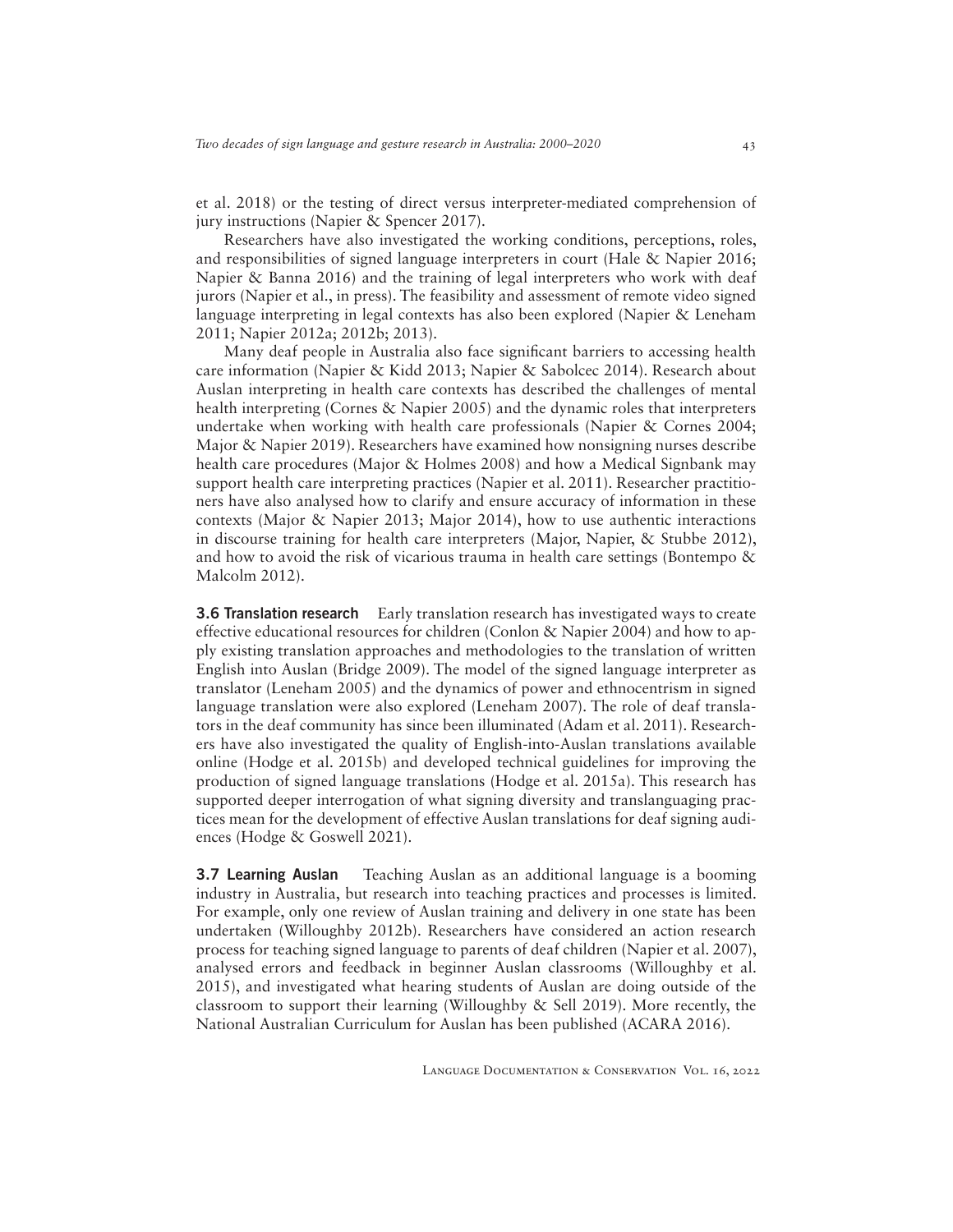Our understanding of language development and signed language assessment for diverse deaf children also remains limited, and it is a hugely challenging area. One doctoral thesis examines debates about deaf education and signed language from 1970 to 2000 (Dillon 2015). Researchers have investigated principles and practices of literacy development for deaf signers (Power & Leigh 2000; Power et al. 2008), the modes of communication of children with cochlear implants and the role of signed language in their lives (Hyde & Punch 2011), young deaf people's use of the World Wide Web (Matthews et al. 2010), and the impact of signed versus written questionnaires on deaf adolescent psychopathology (Cornes et al. 2006). Researchers have also examined language choices and heritage language maintenance in migrant families with deaf children (Willoughby 2009b; 2012a), the pressing issues faced by deaf children and young people from refugee backgrounds (Willoughby 2015a), and the role of professional advice in shaping language choices in migrantbackground families with deaf children (Willoughby 2015b).

Johnston (2004) tested and analysed the signed language proficiency of signing children in a bilingual Auslan/English education program. The acquisition of depicting signs by signing children was also investigated and compared with the visual drawing development of nonsigning hearing children (de Beuzeville 2004; 2006). There is only one standardised assessment tool (i.e., normed on data from deaf children who have acquired sign since birth or early childhood) available for assessing some deaf children's receptive and productive Auslan skills (Herman et al. 2014). There is also one unpublished report summarising early intervention strategies used in primary schools that offer Auslan to deaf children in Victoria (Hodge et al. 2013).

**3.8 Theoretical contributions** There are many other Auslan-related publications that summarise or recontextualise observations previously made elsewhere, yet the new knowledge is either a new theoretical framework and/or reinterpretation of already observed and published phenomena. This includes publications on the ethics of deafness and deaf people's human rights, language contact and the sociolinguistics of signed languages, and the semiotics of signed languages and linguistic theory.

Researchers have written about several aspects of the ethics of deafness, including the cultural construction of deaf people as disabled (Branson & Miller 2005); the ethics of deaf people wishing to have deaf children of their own (Johnston 2005); the future of the deaf community given advances in genetics and population decline (Carty 2006; Johnston 2006a; 2006c); the ethics of cochlear implantation and the rights of deaf children and their families (Sparrow 2005; Hyde & Power 2006); and issues with policies and funding for genetic testing for deafness that result from medical approaches to deafness and disability (Sparrow 2010).

Other publications have discussed the integration of fully conventionalised with less conventionalised semiotic strategies in Auslan and other signed languages. Early theoretical work considered the application of Systemic Functional Grammar to Auslan as a way to address this integration (Johnston 1996), and analysed "classifier predicate" constructions as visual representations rather than linguistic structures (Cogill-Koez 2000a; 2000b). Claims about signed language morphology based on the morphology of spoken languages were also tested and challenged (Schembri et al.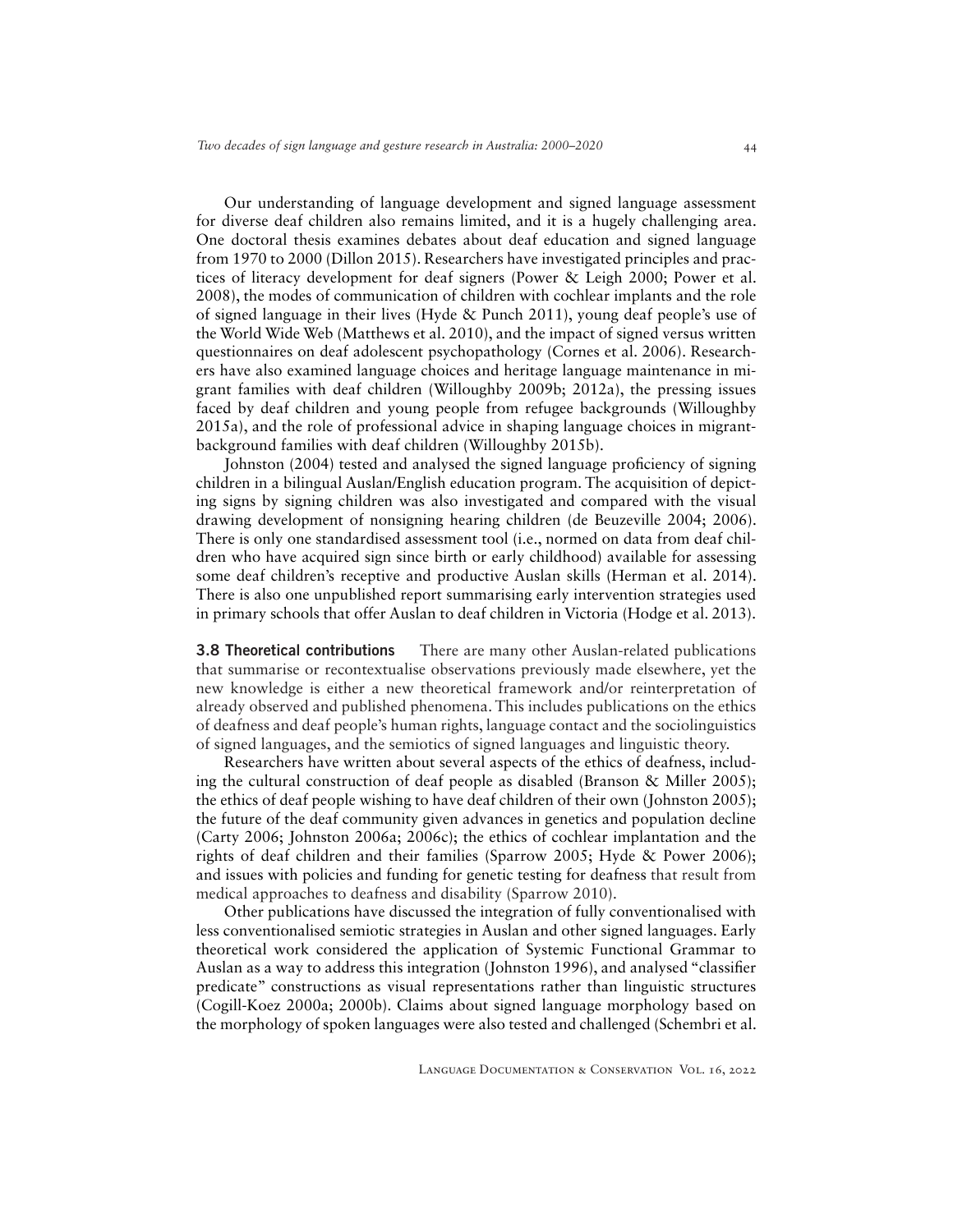2002; Johnston 2006b). More recently, linguists have turned to semiotic approaches for analysing signed language use, in part to support better comparison with other face-to-face communication practices (Johnston 2013b; Ferrara & Hodge 2018).

In the majority of published articles, the age, nature, and size of the signing community have been cited repeatedly as important factors influencing the shape and evolution of Auslan. Researchers have discussed signed language bilingualism and language contact (Adam 2012; Quinto-Pozos & Adam 2013; 2015; Adam 2016a; Quinto-Pozos & Adam 2020) and language variation and change in signed languages (Schembri & Johnston 2012; 2013; Bayley et al. 2015). The sociolinguistics of signed languages has been extensively discussed in relation to Auslan and related signed languages such as BSL and NZSL (New Zealand Sign Language), focusing on cohorts of deaf people who have acquired sign from birth or early childhood (Cormier et al. 2008; Schembri et al. 2009; Schembri et al. 2010). This work has contributed to broader sociolinguistic understandings of deaf communities (Schembri & Lucas 2015). More recently, researchers are looking beyond traditional sociolinguistics into the translanguaging literature to better understand the full extent of signing diversity in Australia, especially signing variation resulting from early childhood language deprivation and the fact that most signers learn Auslan during or after transition to adulthood (Hodge & Goswell 2021). Researchers have also considered how corpus linguistics and linguistic ethnography methods may be combined (Hodge & Goico 2022).

Diversity across signed and spoken languages (Cormier et al. 2013), implications for language universals (Cormier et al. 2010), and sociolinguistic typology (Schembri et al. 2018) have been discussed. Researchers have also considered the dissemination and transfer of knowledge to the deaf community (Adam 2015a) and investigated the local ideologies of communication practices used with and around deaf signers during an artistic collaboration (Hodge 2020).

**4. Gesture** The many and varied relationships between sign and gesture have been a central topic in studies of multimodal communication, including several recent articles that address questions of the similarities and differences between various cospeech gesture and signing practices (e.g., Kendon 2008a; Johnston 2013b; Vigliocco et al. 2014; Goldin-Meadow & Brentari 2017; Ferrara & Hodge 2018; see Müller 2018 for a recent overview). Delineating the differences between "sign" and "gesture" remains a complex issue, although primarily one that occupies linguists rather than speakers or signers of these languages. As Kendon (2004: 98) has written, it is important to recognise "that 'gesture' is a term that covers a multitude of diverse activities." In the Australian Indigenous context, local communities may be agnostic as to the difference and simply refer to both "sign" and "gesture" as "action." Avoiding terminologies that have become somewhat outdated and too proscriptive in their connotations, and paying attention to the metalanguages used by communities to delineate their communicative practices, is part of the tool kit employed in the momentum to move forward. Underlying this, however, are serious empirical questions as to what kinds of "action" resources are deployed, what their purposes are, and how they are combined with other semiotic resources found in local ecologies of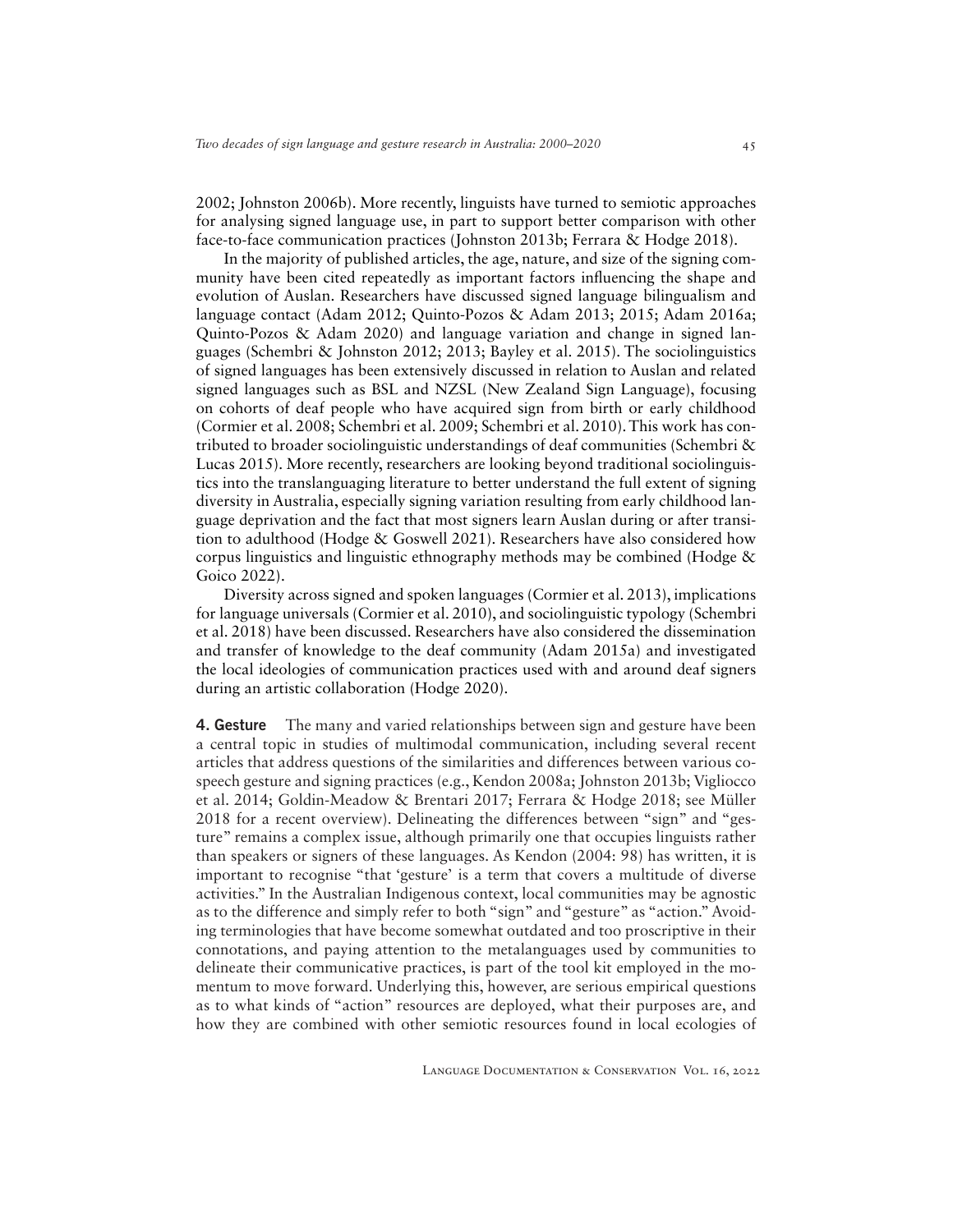communication. Such considerations have been central to work in Australia, with researchers from these domains coming together for the 2011 workshop mentioned in §1.

The inaugural meeting of the International Society of Gesture Studies (ISGS), held in 2002 in Austin, Texas, brought together an expanding community of scholars studying gesture and nonverbal communication across varied disciplines, methods, and theories. Several Australian researchers presented papers on a broad range of topics. Barbara Kelly presented on infant gesture development. Maurice Nevile gave a paper focussing on gesture in the airline cockpit, a study that is unlikely to be replicated since the data were collected prior to the 9/11 terror attacks (see Nevile 2002). Alexis Tabensky gave a paper on the gestures of foreign language speakers (see Tabensky 2002). These broad-ranging papers in linguistics and related fields are indicative of the types of subsequent gesture research being carried out in the Australian context. In focussing on Australian gesture studies here, our discussion will highlight work on Australian English and on Australian Indigenous languages. In the following sections, we draw attention to research across five main areas, some of which intersect: language, cognition, and semiotics; gesture use by speakers of Australian Indigenous languages; child language and gesture; gesture and neurodiversity; and gesture in performance.

**4.1 Language, cognition, and semiotics** Not surprisingly, many studies on gesture use are interdisciplinary in nature. From a linguistic perspective, we see research reflecting some of the more pressing questions regarding the role of gesture in communication and how gesture interacts with dynamic grammatical, lexical, semantic, and semiotic systems in spoken language communication. In discussions about the relationship between sign and gesture, many gesture researchers have focussed on the ways in which gesture and speech are interrelated within a communicative system. As this burgeoning field of gesture studies has developed, researchers have created ways of analysing and categorising meaningful bodily actions.

Gawne & Kelly (2014) present a study on gesture categorisation, building on observations that people generally have a consistent attitude towards what constitutes "significant action." They asked research participants to conceptualise their own categories of gesture and then analyse a short video that contained a predetermined variety of bodily movements. They found that those who were not experienced in gesture categorisation had a wider conception of what constituted "gesture" than analysts did.

Gesture also contributes to the processing of language. Murteira et al.'s 2019 study on the role of cross-modal gesture priming on verb retrieval in a picturenaming task shows that a congruent gesture can facilitate lexical retrieval. Of course, speech and gesture are not always temporally aligned, and their contributions to the meaning of an utterance may be partially overlapping or complementary – gestures carry their own social and cultural meanings. Tipton's 2008 study on the "thumbs up" action in Australia highlights cultural differences in its understanding, when it occurs without speech and across different Australian English speech communities. As part of their considerable research on human communication systems, Nicholas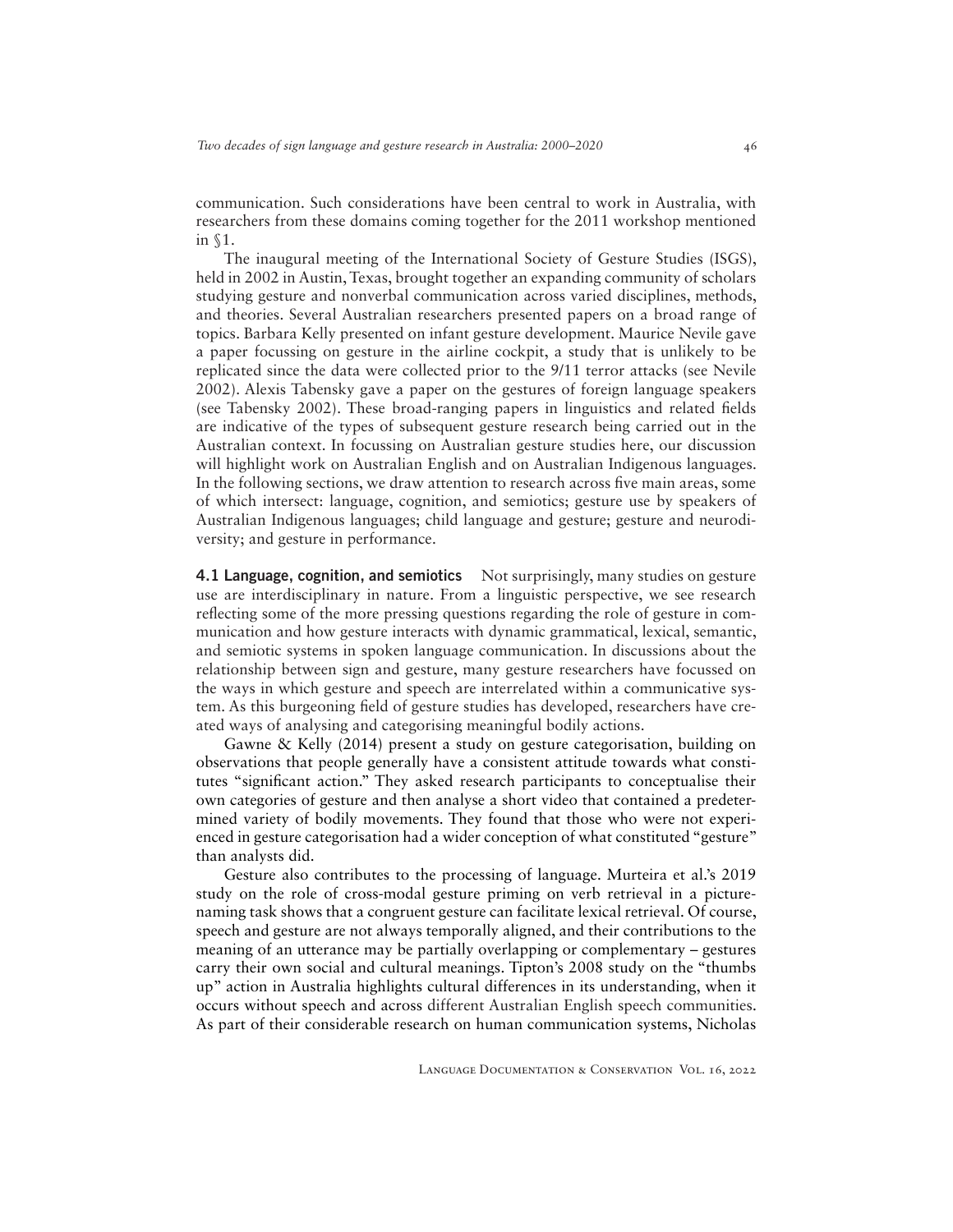Fay et al. (2014) at the University of Western Australia studied adult gesture perception and argued that in some scenarios, gesture alone may be a more successful means of communication than gesture and speech together. Questions regarding the distribution of meaning across speech and gesture "ensembles" are fundamental to studies of gesture in Australian languages.

4.2 Gesture use by speakers of Australian Indigenous languages In some of the earliest descriptions of Australian Indigenous spoken languages, there is discussion of gesture and body movement. A regular feature in later studies on gesture and bodily actions in Australian languages is that the work is often based on data sets of naturalistic or seminaturalistic language in interaction, which may then be augmented with experimental data.

Studies of Australian Indigenous languages have been crucial in extending and challenging findings at the intersection of language, culture, and cognition that have been established in other languages and cultures. One instance is work investigating pointing gestures. In the field of gesture at large and particularly in child language, debates have abounded regarding the primacy of index-finger pointing as a universal communication tool and thus a key aspect of general species-specific human development (Butterworth 2003). This position was challenged by Wilkins (2003), who investigated the pointing gestures of speakers of Arrernte, a language from Central Australia. He found that the forms and functions of these actions are culture-specific and include some previously little-described variants of one-finger pointing. For example, a cohort of young children used their middle finger for pointing, indicating cultural variation in the practices of what had previously been regarded as a developmental universal.

Other research on pointing highlights gesture use in Indigenous Australia, building upon Haviland's 1993 work on Guugu Yimithirr. In a thesis on place reference in conversations in Gija, an Indigenous language from the east Kimberley region, north Western Australia, de Dear (2019) looked at multiparty conversational data and investigated how spatial relationships are expressed through talk and pointing gestures. Similarly, Blythe et al.'s 2016 study showed the commonplace use of gestures for directional marking in Murrinhpatha, a language spoken in the Northern Territory. Rather than using spoken-language directional terms (e.g., *ahead* or *behind*), and in the absence of words such as *north*, *south*, *east*, and *west*, speakers refer to locations using named landmarks, demonstratives, and pointing. Building on a culturally prescribed avoidance of saying the names of certain places, Blythe et al.'s study reports on the deployment of multimodal resources for giving directions and highlights further cultural and linguistic differences to findings reported in other parts of the world. A comparison between locational pointing in two Australian Indigenous languages (Murrinhpatha and Gija), and in Australian English spoken by non-Indigenous residents of a small town in north Western Australia, was made by de Dear et al. (in press). They found that pointing behaviour is remarkably similar across the three groups, with all participants displaying a capacity to point accurately towards geographic locations regardless of linguistic frame-of-reference options found in their spoken languages.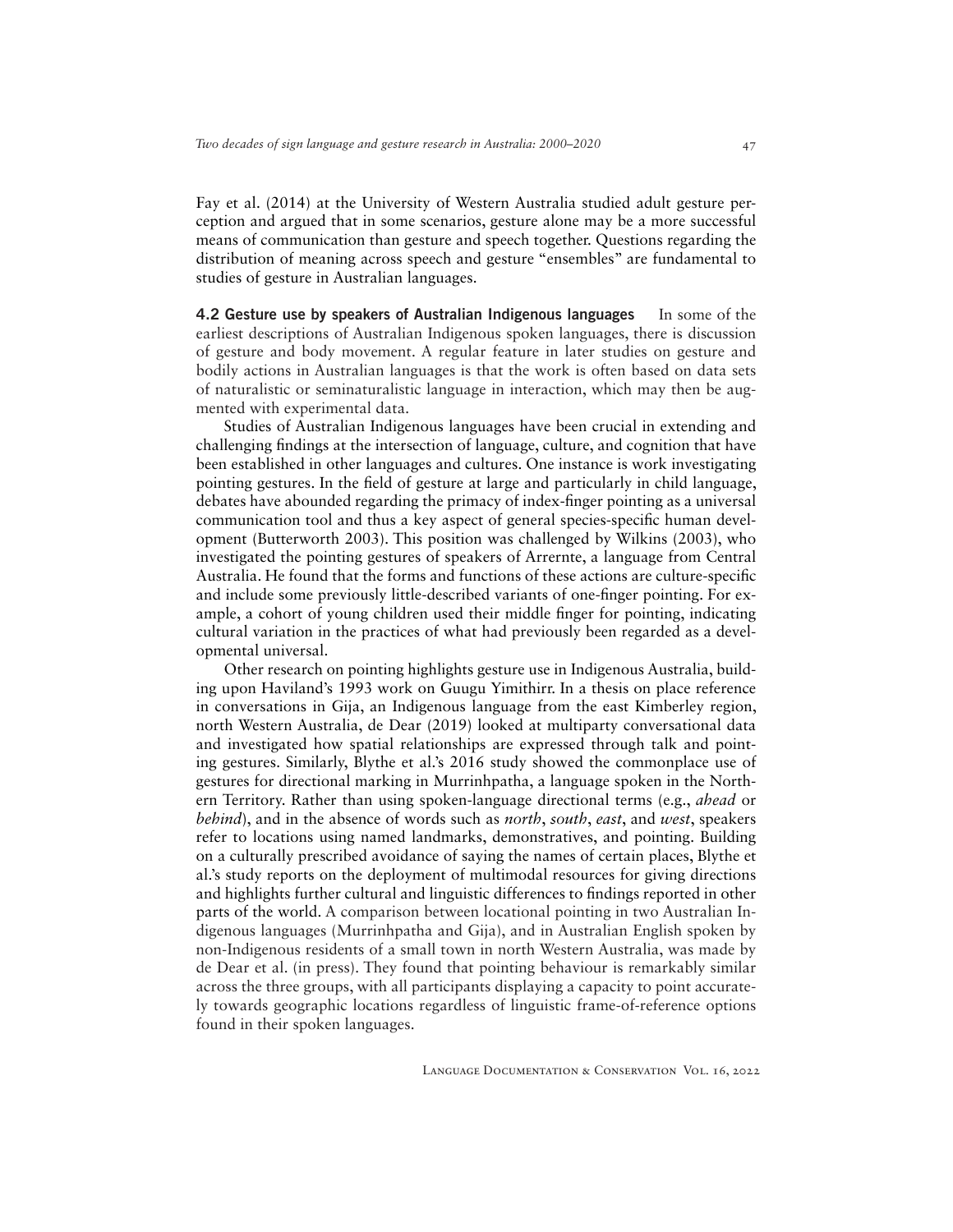Mapping the flow of time along various spatial axes or relating times of day to the position and path of the sun are common time-reference strategies the world over. Additional perspectives have arisen through studies of time conceptualisation and representation of bodily actions by speakers of Australian Indigenous languages. Boroditsky & Gaby (2010) and Gaby (2012) researched the nonverbal expression of time in Pormpuraaw on the Cape York Peninsula in Queensland. Based on research conducted in the Ngaanyatjarra community of Tjukurla between 1987 and 1992, Jacques Montredon and Ngaanyatjarra linguist Elizabeth Marrkilyi Ellis (2014) collaborated to analyse gestures relating to time and space.

**4.3 Child language and gesture** Child language studies are the most widespread areas of research in Australian studies of gesture in communication. Longitudinal studies of gesture development in twelve- to thirty-month-old toddlers have focussed on the emergence of spoken language and gesture use through interaction with adult carers (Kelly 2006; 2011; 2014) and the continued use of gesture in preschool age and beyond (Filippi 2009). There have also been several experimental studies on Australian children's capacity to use and understand gesture communicatively. These include Bavin et al.'s 2008 study on predicting vocabulary at one and two years on the basis of gesture and object use; Cattani et al.'s 2019 study on cross-linguistic and cross-cultural word-learning in Italian, British English, and Australian English; and Quinn & Kidd's 2019 study showing gesture use in eighteen-month-old children's play.

Contributing new perspectives and challenging the assumptions of research built upon major world languages becomes particularly important when designing tests of language development. Jones et al. (2020) constructed a parent vocabulary checklist for children growing up in the Katherine region of Northern Territory, with a focus on gestures as well as spoken words. As their research highlights, situating language testing in multimodal and culturally appropriate ways ensures children are measured on the basis of what they *can* do rather than from the perspective of a deficit model of what they "lack." It thereby accounts for radically different conceptualisations of language and communication development compared to those used in most dominant monolingual English-focussed settings. Acknowledging the role of gesture in communication is crucial here and in the broader domain of early language development.

4.4 Gesture and neurodiversity While many studies have concentrated on neurotypically-developing children, other studies in Australia have focussed on gesture and communication used by neurodiverse children, primarily autistic children. Some focus on gesture and emotion (West et al. 2020). Also prominent are studies of aphasia in older speakers (e.g., Beattie & Shovelton 2006; Rose & Sussmilch 2008; Sekine et al. 2013), including a systematic review indicating research that supports gesture and spoken language treatment for lexical production in some individuals with aphasia (Rose et al. 2013).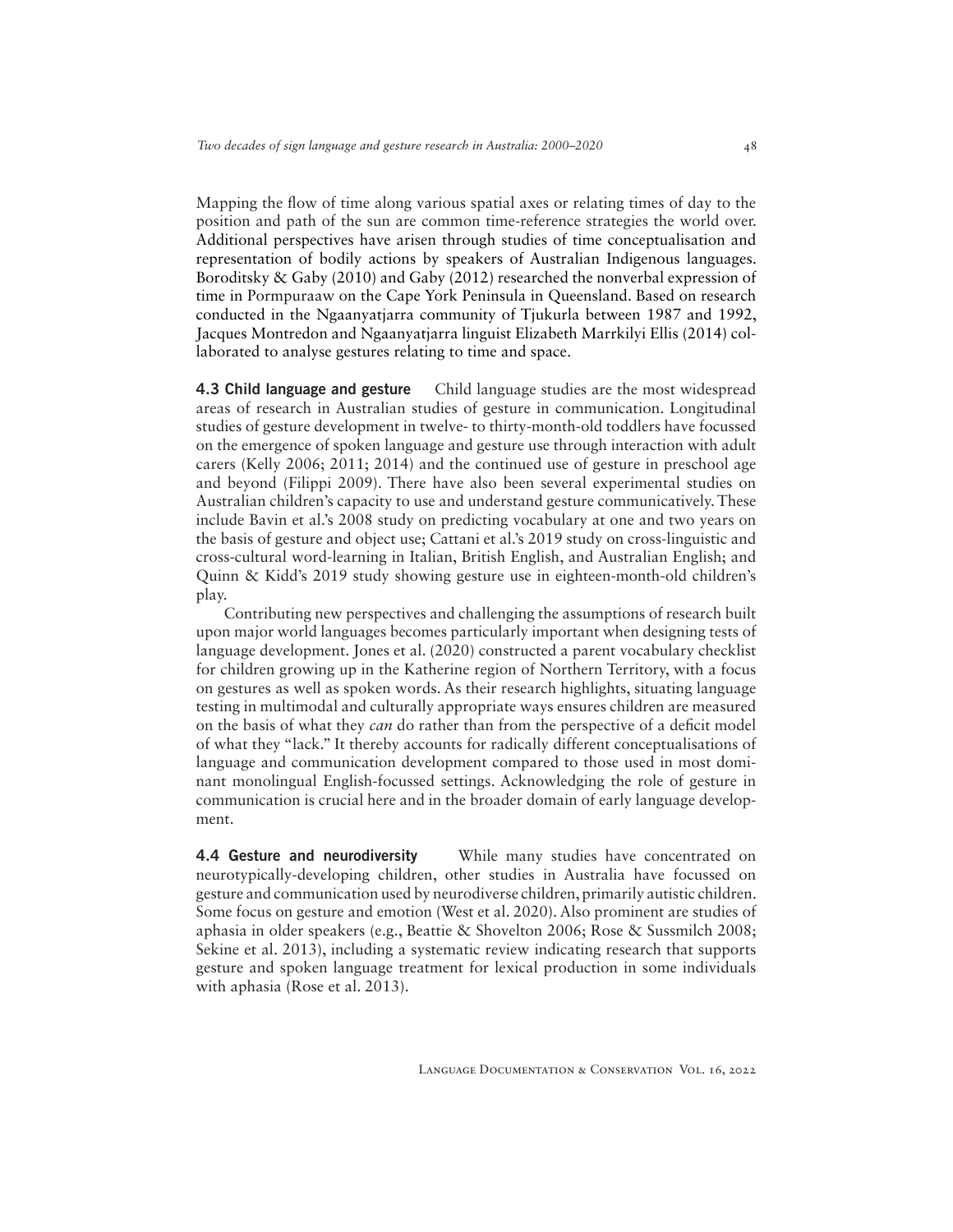**4.5 Gesture in performance** In the very different domain of gesture in music, theatre, and dance, Naveda & Leman (2010) examined the spatiotemporal representation of dance and macro-level whole body movements they characterised as "basic gestures," extending well beyond the gesture spaces generally examined in other gesture research reported here. Later work on whole body movements and gesture has suggested that these movements can aid in facilitating and understanding the physiological functions of singing (Nafisi 2014) and can assist in children's understanding of digital literacy in a film context (Ngo 2018). Extending musicfocussed work that crosses linguistic, semiotic, and cognitive domains, Parton (2014; 2020) used distributed cognition and ethnography frameworks to examine the semiotic resources deployed in orchestral conducting and investigated the ways in which the gestures of a conductor are situated, embodied, and cognitively distributed in interaction.

**5. Sign, gesture, and technology** There was some early research on automating machine recognition of Auslan (Holden et al. 2005), but Auslan-based technology development has mostly focussed on creating tools for children and adults learning Auslan. Researchers have designed mobile video games to support young deaf children learning Auslan (Korte et al. 2012) and explored the use of the Leap Motion controller (Potter et al. 2013) and the potential of motion capture in the Microsoft Kinect gaming console to give feedback to learners about whether a sign has been produced correctly (Fisher et al. 2014; Ellis et al. 2015). Researchers have also collaborated on the development of software to support Web-based dictionaries of signed languages (Carew & Green 2015; Cassidy et al. 2018).

In technology-oriented research across engineering and computer sciences, there are several foci in human computer interaction and gesture. One prominent area of gesture technology research in Australia is the broad field of gesture recognition. The availability of high-quality recordings and of movement-tracking technologies has allowed researchers working in areas such as computer-generated imagery (CGI) to develop tools for recognising (Perera et al. 2019) and tracking (Cook et al. 2015) fine-grained gesture movement, such as finger actions, in digital environments involving human avatars. Although this work draws upon related gesture work regarding the semiotic significance of gesture, it has little overlap with the other research considered here.

6. Conclusions Finally, we draw together some of the threads that research on Australian sign and gesture have in common and point to particular issues that may inform research agendas in the future. As is the case globally, studies on gesture and on sign languages – historically marginalised in linguistics and other communication sciences – are finally gaining greater recognition. Such research is vital for informing many different aspects of linguistic theory, including debates on the nature of the human language capacity. It advances our understanding of why languages differ and helps to address the question of whether the diverse range of languages we see in the world today share some universal patterns of organisation (see, e.g., Evans & Levinson 2009). Studies of signed languages are crucial for broadening our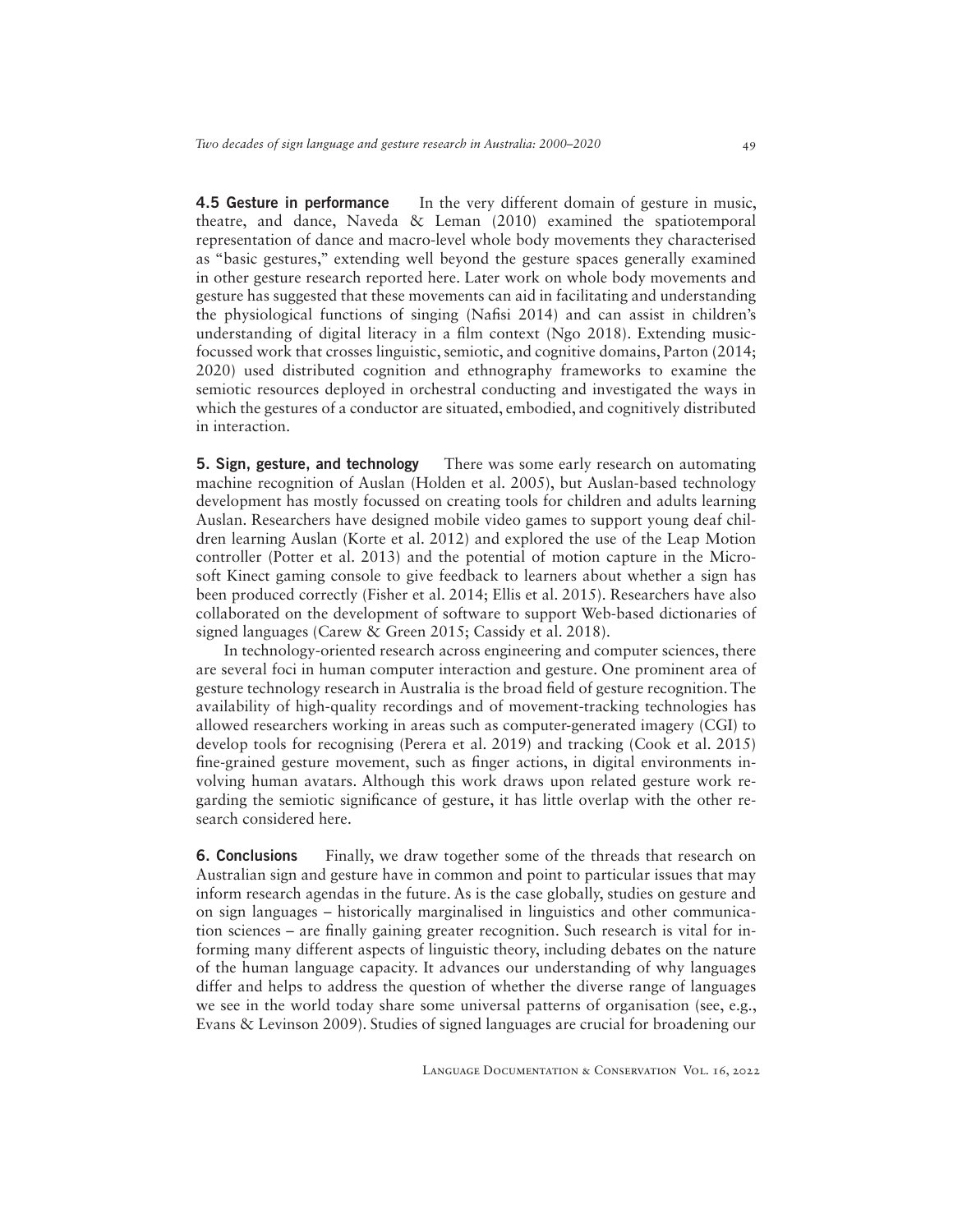knowledge of human communication, thus moving beyond dominant epistemologies of spoken and written language use – what Braithwaite (2019: 161) has termed "widespread modality chauvinism." As it is widely recognised that gestures appear to occur whenever people communicate, the study of co-speech gesture leads to a greater understanding of human communication and cognition (Kendon 2004; see also Johnston 1996). It is crucial that these global scientific enterprises draw on as broad a selection of languages as possible. In this respect, Australia – as home to a rich diversity of both spoken and signed languages – has much to offer. Australia provides fertile ground for researching the broad repertoire of human communication practices, thus raising bigger questions about the shape and evolution of human languages in general.

As our review of the first two decades of the twenty-first century demonstrates, researchers who study Australian Indigenous sign languages, Auslan, and gesture have offered important contributions to the goal of understanding "language" in its broadest sense. They have developed innovative methodologies for documenting these practices that are well adapted to fieldwork conditions in Australia (see Meakins et al. 2018). The importance of documenting and developing well-structured, machine-readable corpora cannot be overstated, and Auslan researchers have been pioneers in this regard (see Johnston 2010b). The benefits of this approach have been demonstrated by research on Auslan using the Auslan Corpus, which has shown that many earlier claims about deaf community sign languages need to be re-interrogated. As discussed above, researchers of signed languages and gesture in Australia have benefitted enormously from new technologies and computer software and approaches to video annotation that have been shared across disciplines.

Where do we go from here? The broad view of language implicit in this review article points to new avenues for research in both applied and theoretical contexts. Our review highlights the need for further descriptive work, especially that with an emphasis on the use of sign and gesture in interaction. Other lesser-studied aspects of language, including everyday language and communication phenomena that have traditionally been marginalised or neglected altogether in linguistics, also require attention – for example, to date, there is little research in Australia on the role of vocal gesture. There remains much work to be done to understand language change, contact phenomena, multilingualism, and multimodality by including a wider range of speakers and/or signers. The need to broaden our perspectives applies also to topics such as how deaf and hearing children and adults learn Auslan and the many factors influencing signing diversity in general. Links between language and mental health, often cited as a factor integral to building resilience and health within Australian Indigenous communities, also apply to deaf people's lived experiences and mental health, especially with regard to their access to language.

While Australia is rich in linguistic diversity, the need to support Australia's fragile heritage of languages and communication practices is acute. Australian Indigenous spoken languages are highly endangered, with only an estimated twelve of Australia's original 250–300 spoken languages regarded as "strong" enough to be transmitted intergenerationally (Australian Government 2020). Although it is very difficult to do so in a principled fashion, sign is seldom factored into these calculations, even when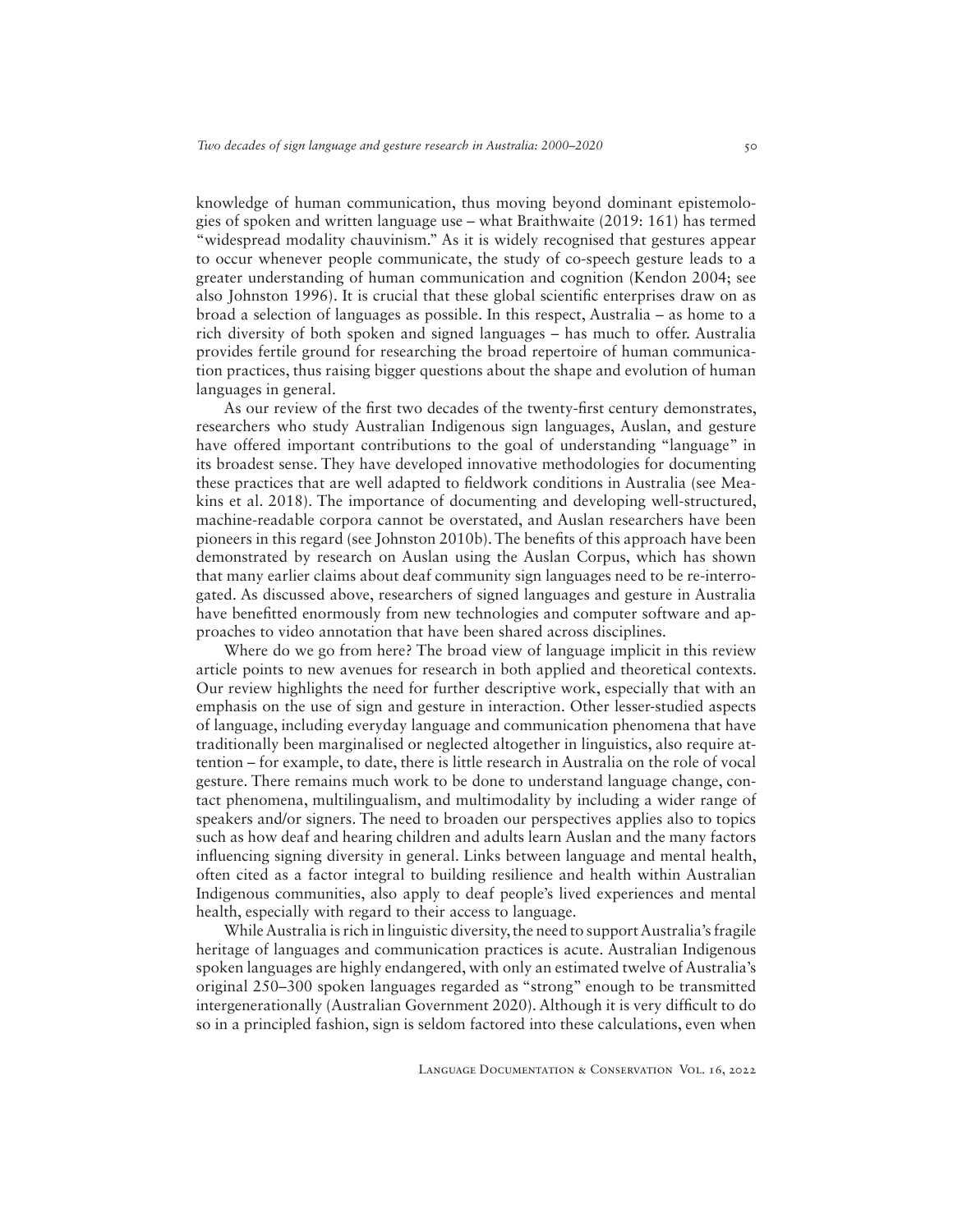it may be the primary mode of communication for some and used as an alternative to speech or alongside it by others. Adams & Crowe (2019) argue that diversity of languages should be seen as an indicator of the health of social ecosystems and that these metrics should include sign languages. This situation extends to the compromised vitality of Auslan, with generations of signers having to continuously agitate for access to sign language as a human right. There is an urgent need to prevent language deprivation in deaf children who have no access to languages such as Auslan, and to support the many programmes and policies required to mitigate the cumulative impact of decades of poor education outcomes for deaf Australians. The systemic pressures affecting people, communities, and languages are extreme. For example, there is only one normed assessment tool to assess deaf children's Auslan receptive and productive skills, but the standardised scores for this assessment may only be applied to deaf children age four to eleven who do not have cognitive and/ or physical disabilities. Much of the signing population remains underrepresented in all aspects of Auslan research. The signing of deaf signers who learned Auslan after childhood or later in life has been the focus of very little research, and they need to be included without detracting from the importance of the unfinished work of describing Auslan as used by deaf or hearing people who have been signing from birth or early childhood. This is necessary if we are to accurately describe the entire signing deaf community.

As is the case globally, the Australian context also highlights the need for attention to issues of social equity in research; to consider the roles of Indigenous researchers, deaf researchers, and practitioner researchers; and to adopt research methods that are both sustainable and accountable. There is a growing need to recognise nonacademic expertise and local epistemologies, since such collaborations may be the only way to avoid continuously "reinventing the wheel" with respect to social equity and other issues. While some progress has been made, there is a long way to go before the imbalance between "insider" and "outsider" linguists is addressed. This also raises the issue of appropriate and accessible design for resources that can support knowledge and learning of Australian sign languages, including the sign languages of Indigenous Australia and Auslan.

The attempt to move away from modality-defined silos when it comes to the focus of research can lead to exciting research that challenges previously drawn boundaries and, in broader terms, requires us to "rethink the margins of language" (Dingemanse 2018). Further investigation of sign languages and gesture in Australia will lead to better understandings of human communication overall and of the ways different combinations of semiotic signalling between people with diverse linguistic and cultural backgrounds manifest in everyday interactions. This will, in turn, provide rich insights about what this semiotic diversity says about human language, communication, and cognition.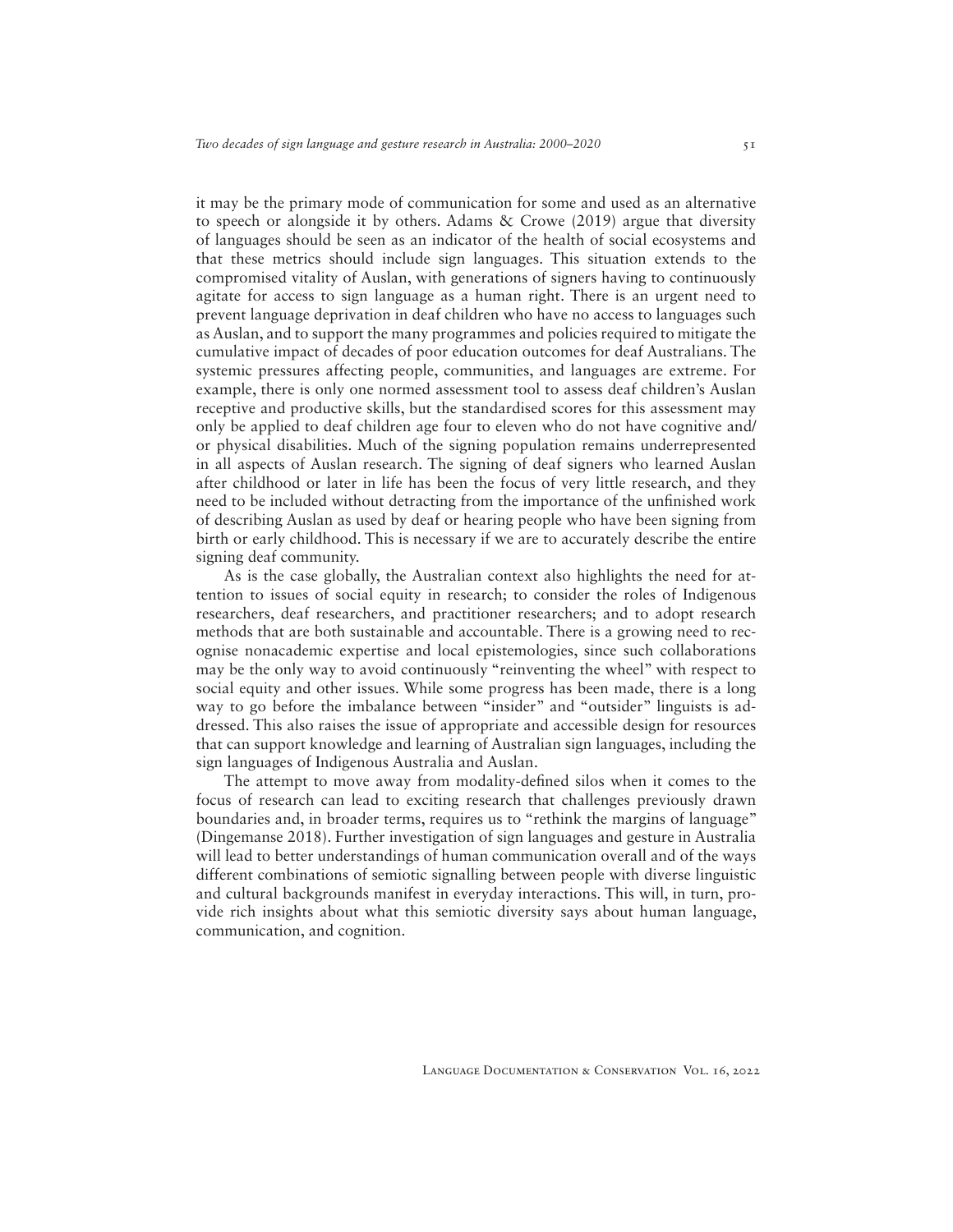## General references

- AIATSIS (Australian Institute of Aboriginal and Torres Strait Islander Studies). 2020. *AIATSIS code of ethics for Aboriginal and Torres Strait Islander research*. Canberra: Australian Institute of Aboriginal and Torres Strait Islander Studies (AIAT-SIS).
- Australian Government. 2020. *National Indigenous languages report*. Canberra: Department of Infrastructure, Transport, Regional Development and Communications (DoITRDC); Australian Institute for Aboriginal and Torres Strait Islander Studies (AIATSIS); and Australian National University.
- Braithwaite, Ben. 2019. Sign language endangerment and linguistic diversity. *Language* 95(1). 161–187. [doi:10.1353/lan.2019.0025](https://doi.org/10.1353/lan.2019.0025)
- Dingemanse, Mark. 2018. Redrawing the margins of language: Lessons from research on ideophones. *Glossa: A Journal of General Linguistics* 3(1). 4. [doi:10.5334/](https://doi.org/10.5334/gjgl.444)  $g$ jgl. 444
- Enfield, Nick J. 2009. *The anatomy of meaning: Speech, gesture, and composite utterances*. Cambridge: Cambridge University Press.
- Evans, Nicholas & Stephen C. Levinson. 2009. The myth of language universals: Language diversity and its importance for cognitive science. *Behavioral and Brain Sciences* 32(5). 429–448. [doi:10.1017/S0140525X0999094X](https://doi.org/10.1017/S0140525X0999094X)
- Goldin-Meadow, Susan & Diane Brentari. 2017. Gesture, sign, and language: The coming of age of sign language and gesture studies. *Behavioral and Brain Sciences* 40. e46. [doi:10.1017/S0140525X15001247](https://doi.org/10.1017/S0140525X15001247)
- Hodge, Gabrielle, Jennifer Green, & Barbara F. Kelly. 2021. *The Australian sign & gesture reference library*. [doi:10.17605/OSF.IO/CXNBV](http://doi.org/10.17605/OSF.IO/CXNBV)
- Kendon, Adam. 2004. *Gesture: Visible action as utterance*. Cambridge: Cambridge University Press.
- Kendon, Adam. 2008a. Some reflections on the relationship between 'gesture' and 'sign.' *Gesture* 8(3). 348–366. [doi:10.1075/gest.8.3.05ken](https://doi.org/10.1075/gest.8.3.05ken)
- Müller, Cornelia. 2018. Gesture and sign: Cataclysmic break or dynamic relations? *Frontiers in Psychology* 9. 1651. [doi:10.3389/fpsyg.2018.01651](https://doi.org/10.3389/fpsyg.2018.01651)
- Seyfeddinipur, Mandana. 2012. Reasons for documenting gestures and suggestions for how to go about it. In Thieberger, Nick (ed.), *The Oxford handbook of linguistic fieldwork*, 147–165. Oxford: Oxford University Press.
- Vigliocco, Gabriella, Pamela Perniss, & David Vinson. 2014. Language as a multimodal phenomenon: Implications for language learning, processing and evolution. *Philosophical Transactions of the Royal Society B: Biological Sciences* 369(1651), 20130292. [doi:10.1098/rstb.2013.0292](https://doi.org/10.1098/rstb.2013.0292)
- Wittenburg, Pete, Hennie Brugman, Albert Russel, Alex Klassmann, & Han Sloetjes. 2006. ELAN: A professional framework for multimodality research. In Calzolari, Nicoletta, Khalid Choukri, Aldo Gangemi, Bente Maegaard, Joseph Mariani, Jan Odijk, & Daniel Tapias (eds.), *Proceedings of LREC 2006, Fifth International Conference on Language Resources and Evaluation*, 1556–1559. Genoa: European Language Resources Association.

Language Documentation & Conservation Vol. 16, 2022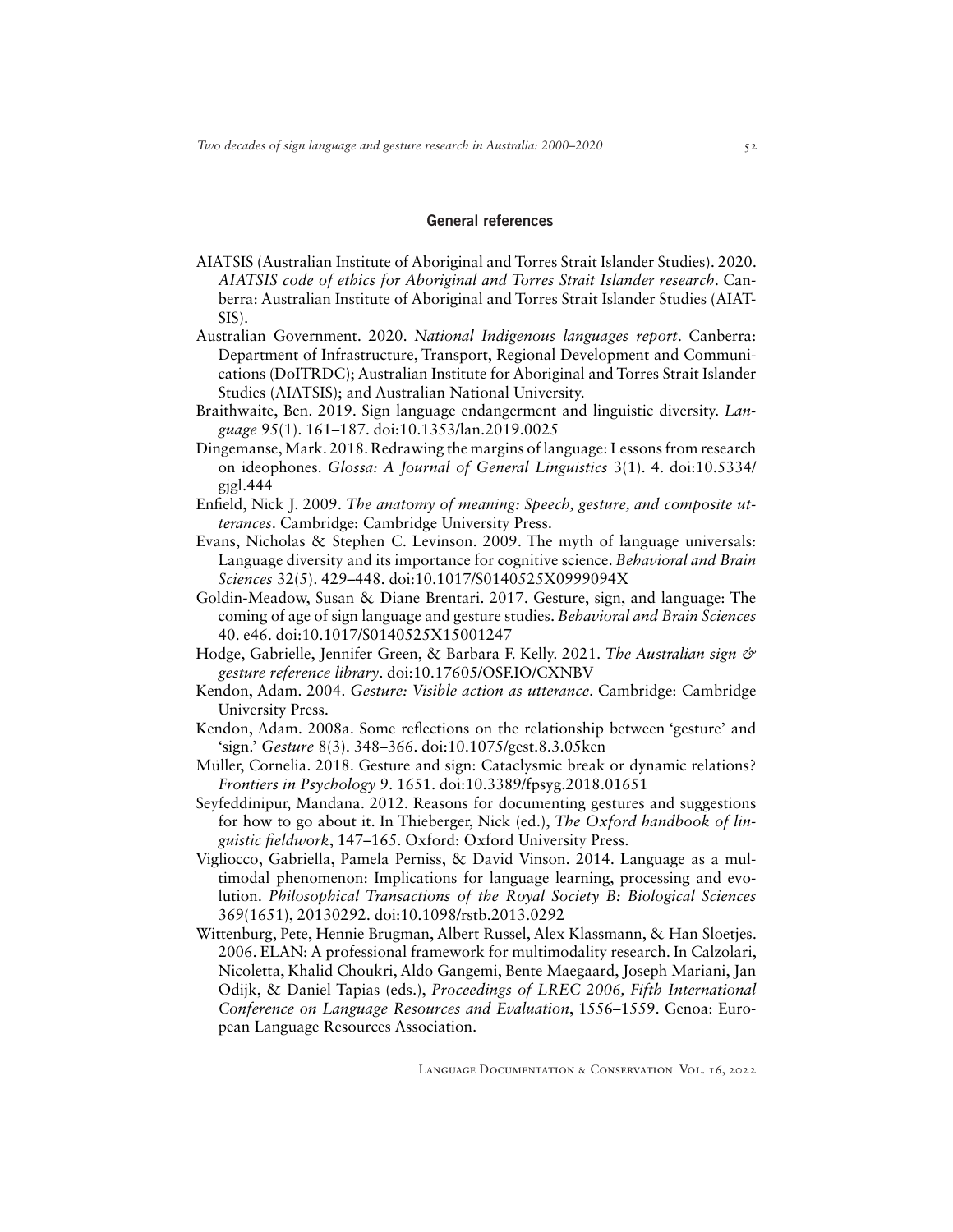## The Australian sign & gesture reference library

See [here](http://doi.org/10.17605/OSF.IO/CXNBV) for the online library of publications on which this review article is based (Hodge et al. 2021).

- ACARA (Australian Curriculum, Assessment and Reporting Authority). 2016. *Auslan: The Australian Curriculum*. ([https://www.australiancurriculum.edu.au/f-](https://www.australiancurriculum.edu.au/f-10-curriculum/languages/auslan/)[10-curriculum/languages/auslan/](https://www.australiancurriculum.edu.au/f-10-curriculum/languages/auslan/)) (Accessed 2021-09-17.)
- Access Economics. 2006. *Listen hear! The economic impact and cost of hearing loss in Australia*. ([https://hearnet.org.au/wp-content/uploads/2015/10/ListenHearFi](https://hearnet.org.au/wp-content/uploads/2015/10/ListenHearFinal.pdf)[nal.pdf\)](https://hearnet.org.au/wp-content/uploads/2015/10/ListenHearFinal.pdf) (Accessed 2021-09-17.)
- Adam, Robert. 2012. Language contact and borrowing. In Pfau, Roland, Markus Steinbach, & Bencie Woll (eds.), *Sign language: An international handbook*, 841– 862. Berlin: De Gruyter.
- Adam, Robert. 2015a. Dissemination and transfer of knowledge to the Deaf Community. In Orfanidou, Eleni, Bencie Woll, & Gary Morgan (eds.), *Research methods in sign language studies: A practical guide*, 41–52. Malden: Wiley Blackwell.
- Adam, Robert. 2015b. Standardization of sign languages. *Sign Language Studies* 15(4). 432–445. [doi:10.1353/sls.2015.0015](https://doi.org/10.1353/sls.2015.0015)
- Adam, Robert. 2016a. International signs. In Gertz, Genie & Patrick Boudreault (eds.), *The SAGE Deaf Studies encyclopaedia*, 485–487. Thousand Oaks: SAGE Publications.
- Adam, Robert. 2016b. *Unimodal bilingualism in the Deaf community: Language contact between two sign languages in Australia and the United Kingdom*. London: University College London. (Doctoral thesis.)
- Adam, Robert, Breda Carty, & Christopher Stone. 2011. Ghostwriting: Deaf translators within the Deaf Community. *Babel* 57(4). 375–393. [doi:10.1075/](http://dx.doi.org/10.1075/babel.57.4.01ada) [babel.57.4.01ada](http://dx.doi.org/10.1075/babel.57.4.01ada)
- Adam, Robert & Christopher Stone. 2011. Through a historical lens: Contextualising interpreting research. *Advances in Interpreting Research* 99. 225–239. [doi:10.1075/btl.99.13ada](https://doi.org/10.1075/btl.99.13ada)
- Adams, Rodney & Kathryn Crowe. 2019. The revitalisation of Indigenous sign languages. In *Proceedings of the Foundation for Endangered Languages Conference (FEL-XXIII)*. 8. Sydney: University of Sydney.
- Adone, Dany, Anastasia Bauer, Keren Cumberbatch, & Elaine Maypilama. 2012. Colour signs in two Indigenous sign languages. In Zeshan, Ulrike & Connie de Vos (eds.), *Sign languages in village communities: Anthropological and linguistic insights*, vol. 4, 53–86. Berlin: De Gruyter Mouton.
- Adone, Dany & Elaine Maypilama. 2014a. *A grammar sketch of Yolŋu Sign Language*. Darwin: Charles Darwin University.
- Adone, Dany & Elaine Maypilama. 2014b. Bimodal bilingualism in Arnhem Land. *Australian Aboriginal Studies* 1(2). 101–106.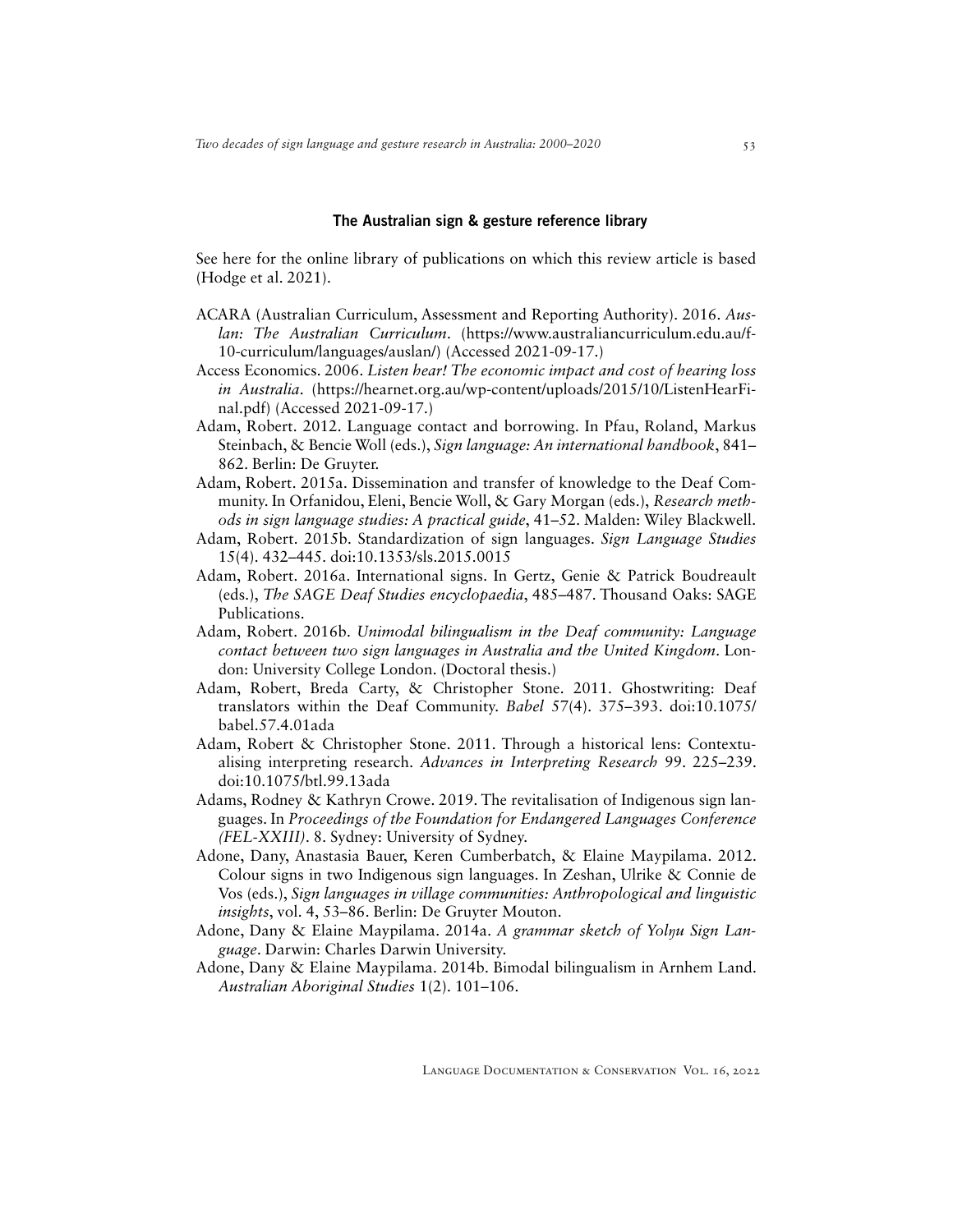- Adone, Dany & Elaine Maypilama. 2015. The sociolinguistics of alternate sign languages of Arnhem Land. *Learning Communities: International Journal of Learning in Social Contexts* (Indigenous Sign Language 16). 14–25. [doi:10.18793/](https://doi.org/10.18793/LCJ2015.16.02) [LCJ2015.16.02](https://doi.org/10.18793/LCJ2015.16.02)
- Anderson, Melissa & Breda Carty. 2014. The cosmopolitan correspondence club. In Snoddon, Kristin (ed.), *Telling Deaf lives: Agents of change*, 148–162. Washington, DC: Gallaudet University Press.
- Australian Indigenous HealthInfoNet. 2019. *Overview of Aboriginal and Torres Strait Islander health status 2018*. Perth: Australian Indigenous HealthInfoNet.
- Bauer, Anastasia. 2014. *The use of signing space in a shared sign language of Australia*. Berlin: De Gruyter Mouton. [doi:10.1515/9781614515470](https://doi.org/10.1515/9781614515470)
- Bavin, Edith, Margot Prior, Sheena Reilly, Lesley Bretherton, Joanne Williams, Patricia Eadie, Yin Barrett, & Obi Ukoumunne. 2008. The early language in Victoria study: Predicting vocabulary at age one and two years from gesture and object use. *Journal of Child Language* 35(3). 687–701. [doi:10.1017/S0305000908008726](https://doi.org/10.1017/S0305000908008726)
- Bayley, Robert, Adam Schembri, & Ceil Lucas (eds.). 2015. *Variation and change in sign languages*. Cambridge: Cambridge University Press.
- Beattie, Geoffrey & Heather Shovelton. 2006. A critical appraisal of the relationship between speech and gesture and its implications for the treatment of aphasia. *Advances in Speech Language Pathology* 8(2). 134–139. [doi:10.1080/14417040600667392](https://doi.org/10.1080/14417040600667392)
- Beaver, Sherrie & Breda Carty. 2021. Viewing the healthcare system through a deaf lens. *Public Health Research & Practice*. [http://dx.doi.org/10.17061/](http://dx.doi.org/10.17061/phrp3152127) [phrp3152127](http://dx.doi.org/10.17061/phrp3152127)
- Blythe, Joe. 2012. From passing-gesture to 'true' romance: Kin-based teasing in Murriny Patha conversation. *Journal of Pragmatics* 44(4). 508–528. [doi:10.1016/j.](https://doi.org/10.1016/j.pragma.2011.11.005) [pragma.2011.11.005](https://doi.org/10.1016/j.pragma.2011.11.005)
- Blythe, Joe, Kinngirri Carmelita Mardigan, Mawurt Ernest Perdjert, & Hywel Stoakes. 2016. Pointing out directions in Murrinhpatha. *Open Linguistics* 2(1). 132–159. [doi:10.1515/opli-2016-0007](https://doi.org/10.1515/opli-2016-0007)
- Bone, Tracey, Erin Wilkinson, Danielle Ferndale, & Rodney Adams. 2021. Indigenous and Deaf people and the implications of ongoing practices of colonization: A comparison of Australia and Canada. *Humanity & Society*. 1–27. [doi:10.1177/01605976211001575](https://doi.org/10.1177/01605976211001575)
- Bontempo, Karen. 2005. *A survey of Auslan interpreters' perceptions of competence*. Sydney: Macquarie University. (Master's thesis.)
- Bontempo, Karen. 2012. *Interpreting by design: A study of aptitude, ability, and achievement in Australian Sign Language interpreters*. Sydney: Macquarie University. (Doctoral thesis.)
- Bontempo, Karen. 2013. The chicken and egg dilemma: Academizing a semiprofession. In Winston, Elizabeth & Christine Monikowski (eds.), *Evolving paradigms in interpreting education: Impact of interpreting research on teaching interpreting*, 33–41. Washington, DC: Gallaudet University Press.
- Bontempo, Karen. 2015. Sign language interpreting. In Mikkelson, Holly & Renée Jourdenais (eds.), *Handbook of interpreting*, 112–128. Philadelphia: Routledge.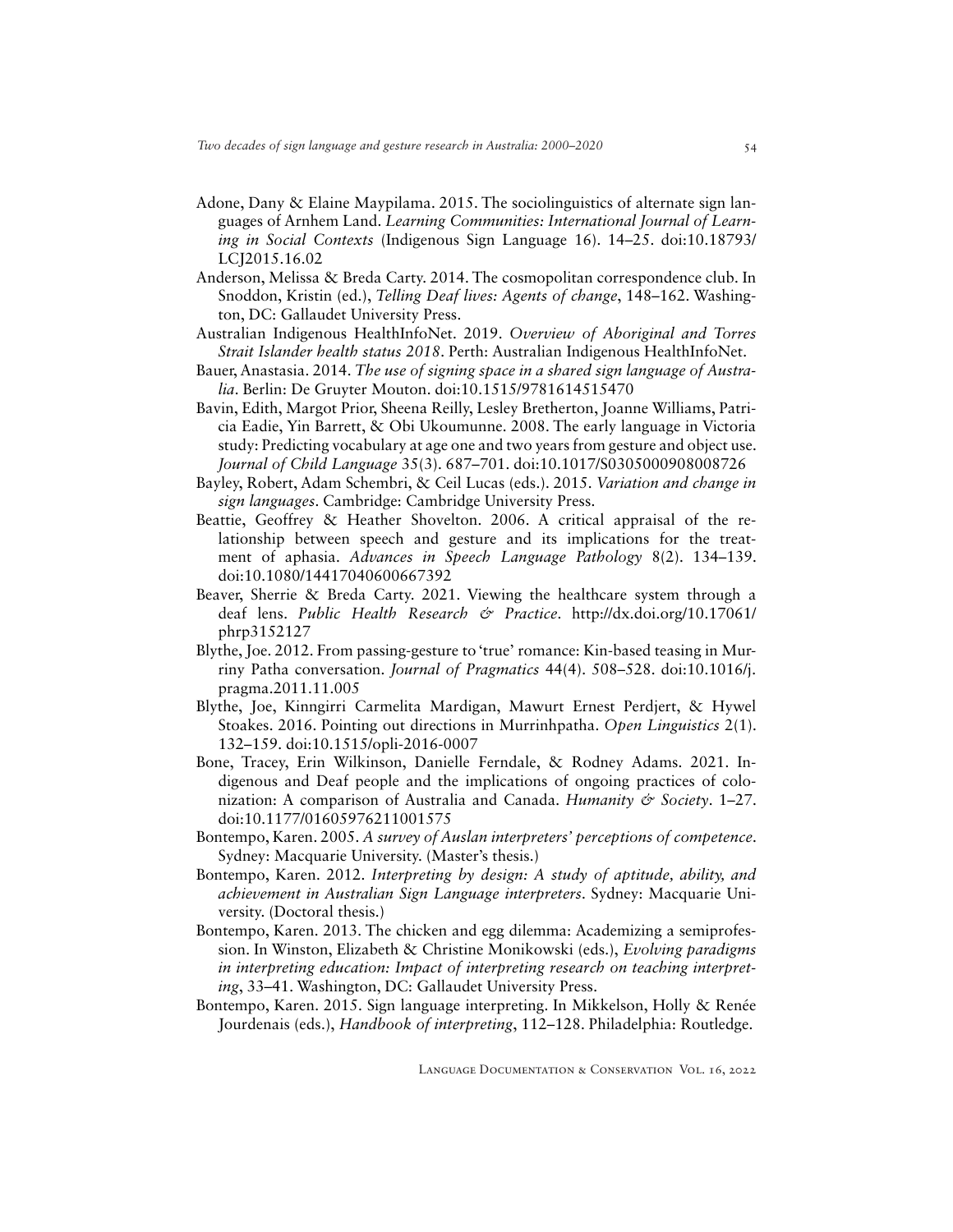- Bontempo, Karen. 2016. Interpreting: Tasks. In Boudreault, Patrick & Genie Gertz (eds.), *The SAGE Deaf Studies encyclopedia*, 519–522. Thousand Oaks: SAGE Publications.
- Bontempo, Karen, Della Goswell, Patti Levitzke-Gray, Jemina Napier, & Linda Warby. 2014. Testing times: Toward the professionalization of deaf interpreters in Australia. In Adam, Robert, Christopher Stone, Steven D. Collins, & Melanie Metzger (eds.), *Deaf interpreters at work: International insights*, 51–89. Washington, DC: Gallaudet University Press.
- Bontempo, Karen & Josie Hodgetts. 2002. *Heritage WA: History of the WA Deaf Society 1921–2001*. Leederville: The Western Australian Deaf Society.
- Bontempo, Karen & Bethel Hutchinson. 2011. Striving for an 'A' grade: A case study of performance management of interpreters. *International Journal of Interpreter Education* 3. 56–71.
- Bontempo, Karen & Patti Levitzke-Gray. 2009. Interpreting down under: Signed language interpreter education and training in Australia. In Napier, Jemina (ed.), *International perspectives on signed language interpreter education*, 149–170. Washington, DC: Gallaudet University Press.
- Bontempo, Karen & Karen Malcolm. 2012. An ounce of prevention is worth a pound of cure: Educating interpreters about the risk of vicarious trauma in healthcare settings. In Swabey, Laurie & Karen Malcolm (eds.), *In our hands: Educating healthcare interpreters*, 105–130. Washington, DC: Gallaudet University Press.
- Bontempo, Karen & Jemina Napier. 2007. Mind the gap! A skills analysis of sign language interpreters. *The Sign Language Translator and Interpreter* 1(2). 275–299.
- Bontempo, Karen & Jemina Napier. 2009. Getting it right from the start: Program admission testing of signed language interpreters. In Angelelli, Claudia & Holly Jacobson (eds.), *Testing and assessment in translation and interpreting studies*, 247–295. Philadelphia: John Benjamins.
- Bontempo, Karen & Jemina Napier. 2011. Evaluating emotional stability as a predictor of interpreter competence and aptitude for interpreting. *Interpreting* 13(1). 85–105. [doi:10.1075/intp.13.1.06bon](https://doi.org/10.1075/intp.13.1.06bon)
- Bontempo, Karen & Jemina Napier. 2014. Evaluating emotional stability as a predictor of interpreter competence and aptitude for interpreting. In Pöchhacker, Franz & Minhua Liu (eds.), *Aptitude for interpreting*, 87–106. Amsterdam: John Benjamins.
- Bontempo, Karen, Jemina Napier, Laurence Hayes, & Vicki Brashear. 2014. Does personality matter? An international study of sign language interpreter disposition. *Translation and Interpreting* 6(1). 23–46. [doi:10.12807/ti.106201.2014.](https://doi.org/10.12807/ti.106201.2014.a02) [a02](https://doi.org/10.12807/ti.106201.2014.a02)
- Boroditsky, Lera & Alice Gaby. 2010. Remembrances of times east: Absolute spatial representations of time in an Australian Aboriginal community. *Psychological Science* 21(11). 1635–1639. [doi:10.1177/0956797610386621](https://doi.org/10.1177/0956797610386621)
- Branson, Jan & Don Miller. 2005. Damned for their difference: The cultural construction of Deaf people as disabled. *Scandinavian Journal of Disability Research* 7(2). 129–132. [doi:10.1080/15017410510032244](http://doi.org/10.1080/15017410510032244)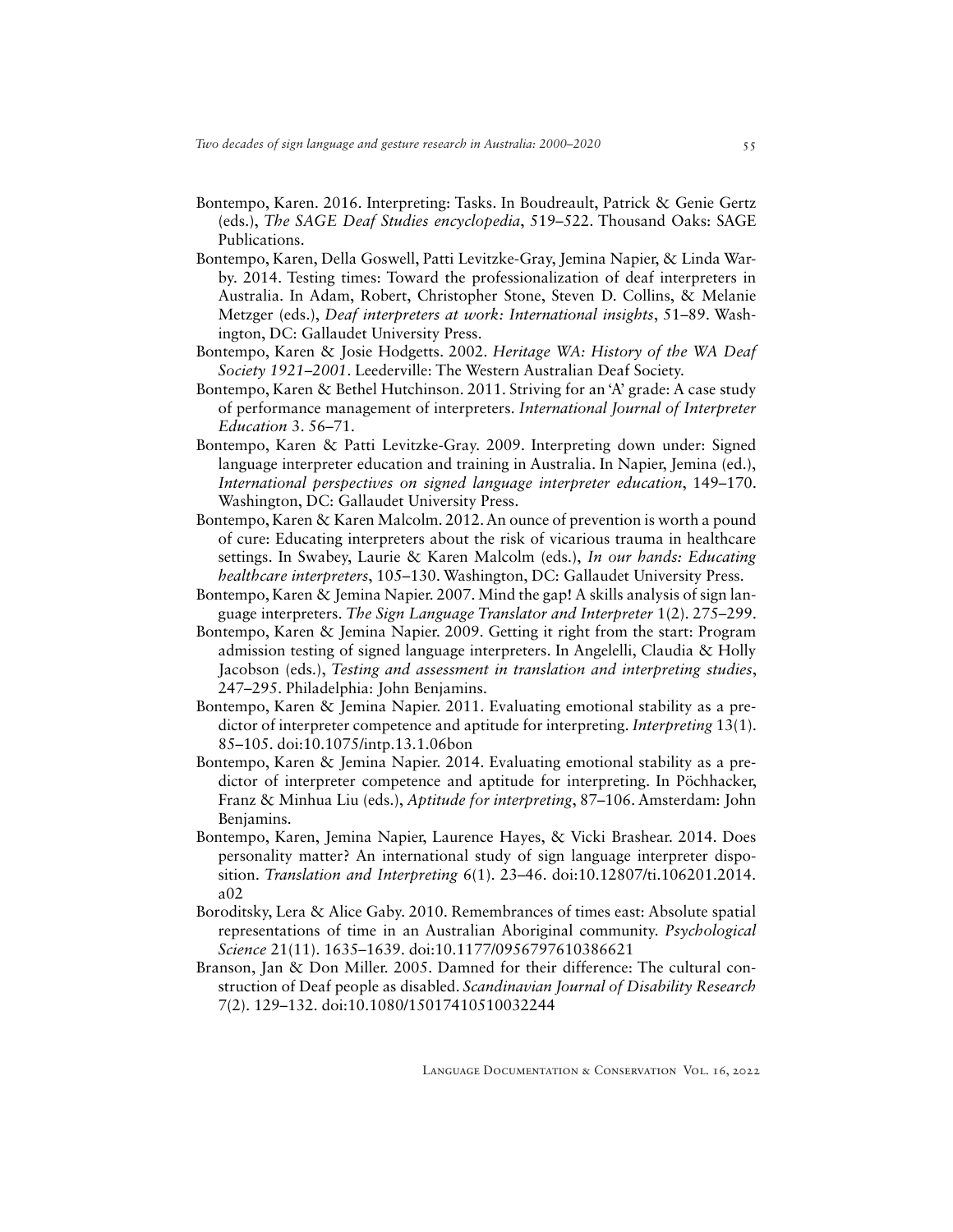- Bridge, Marianne. 2009. *A study of the application of translation approaches and methodologies to the translation of English written text into Australian Sign Language (Auslan)*. Melbourne: Royal Melbourne Institute of Technology University. (Unpublished minor thesis.)
- Butcher, Andy. 2015. The origins of alternate sign languages in Australia: Could they include hearing impairment? *Learning Communities: International Journal of Learning in Social Contexts* 16. 26–39. [doi:10.18793/LCJ2015.16.03](http://doi.org/10.18793/LCJ2015.16.03)
- Butterworth, George. 2003. Pointing is the royal road to language for babies. In Kita, Sotaro (ed.), *Pointing: Where language, culture, & cognition meet,* 9–33. Mahwah: Lawrence Erlbaum Associates Publishers.
- Campbell, April, Margaret Carew, Jennifer Green, & Ben Foley. (2013) 2021. *Iltyem-iltyem – Australian Indigenous sign languages*. Alice Springs: Batchelor Institute. [\(https://iltyemiltyem.com/\)](https://iltyemiltyem.com/) (Accessed 2021-09-23.)
- Carew, Margaret & Jennifer Green. 2015. Making an online dictionary for Central Australian sign languages. *Learning Communities: International Journal of Learning in Social Contexts* 16. 40–55. [doi:10.18793/LCJ2015.16.04](http://doi.org/10.18793/LCJ2015.16.04)
- Carty, Breda. 2000. John Carmichael: Australian Deaf pioneer. *Deaf History Journal* 3(3). 24–36.
- Carty, Breda. 2006. Comments on "W(h)ither the Deaf community?" *Sign Language Studies* 6(2). 181–189. [doi:10.1353/sls.2006.0002](https://doi.org/10.1353/sls.2006.0002)
- Carty, Breda. 2016. The "breakaways": Deaf citizens' groups in Australia in the 1920s and 1930s. In Greenwald, Brian & Joseph Murray (eds.), *In our own hands: Essays in deaf history 1780–1970*, 211–238. Washington, DC: Gallaudet University Press.
- Carty, Breda. 2018. *Managing their own affairs: The Australian Deaf community in the 1920s and 1930s*. Washington, DC: Gallaudet University Press.
- Carty, Breda & Darlene Thornton. 2011. Deaf people in colonial Australia. In Hedberg, Tomas (ed.), *No history, no future: Proceedings of the 7th DHI International Conference, Stockholm 2009*, 148–155. Orebro, Sweden: Swedish Deaf History Society.
- Cassidy, Steve, Onno Crasborn, Henri Nieminen, Wessel Stoop, Micha Hulsbosch, Susan Even, Erwin Komen, & Trevor Johnston. 2018. Signbank: Software to support Web-based dictionaries of sign language. In Calzolari, Nicoletta, Khalid Choukri, Christopher Cieri, Thierry Declerck, Sara Goggi, Koiti Hasida, Hitoshi Isahara, Bente Maegaard, Joseph Mariani, Hélène Mazo, Asuncion Moreno, Jan Odijk, Stelios Piperidis, & Takenobu Tokunagae (eds.), *Proceedings of LREC 2018 Eleventh International Conference on Language Resources and Evaluation*, 2359–2364. Paris: European Language Resources Association. ([http://www.lrec](http://www.lrec-conf.org/proceedings/lrec2018/summaries/499.html)[conf.org/proceedings/lrec2018/summaries/499.html\)](http://www.lrec-conf.org/proceedings/lrec2018/summaries/499.html) (Accessed 2021-09-17.)
- Cassidy, Steve & Trevor Johnston. 2009. Ingesting the Auslan corpus into the DADA Annotation Store. In *Proceedings of the Third Linguistic Annotation Workshop (ACL-IJCNLP '09)*, 154–157. Stroudsburg: Association for Computational Linguistics.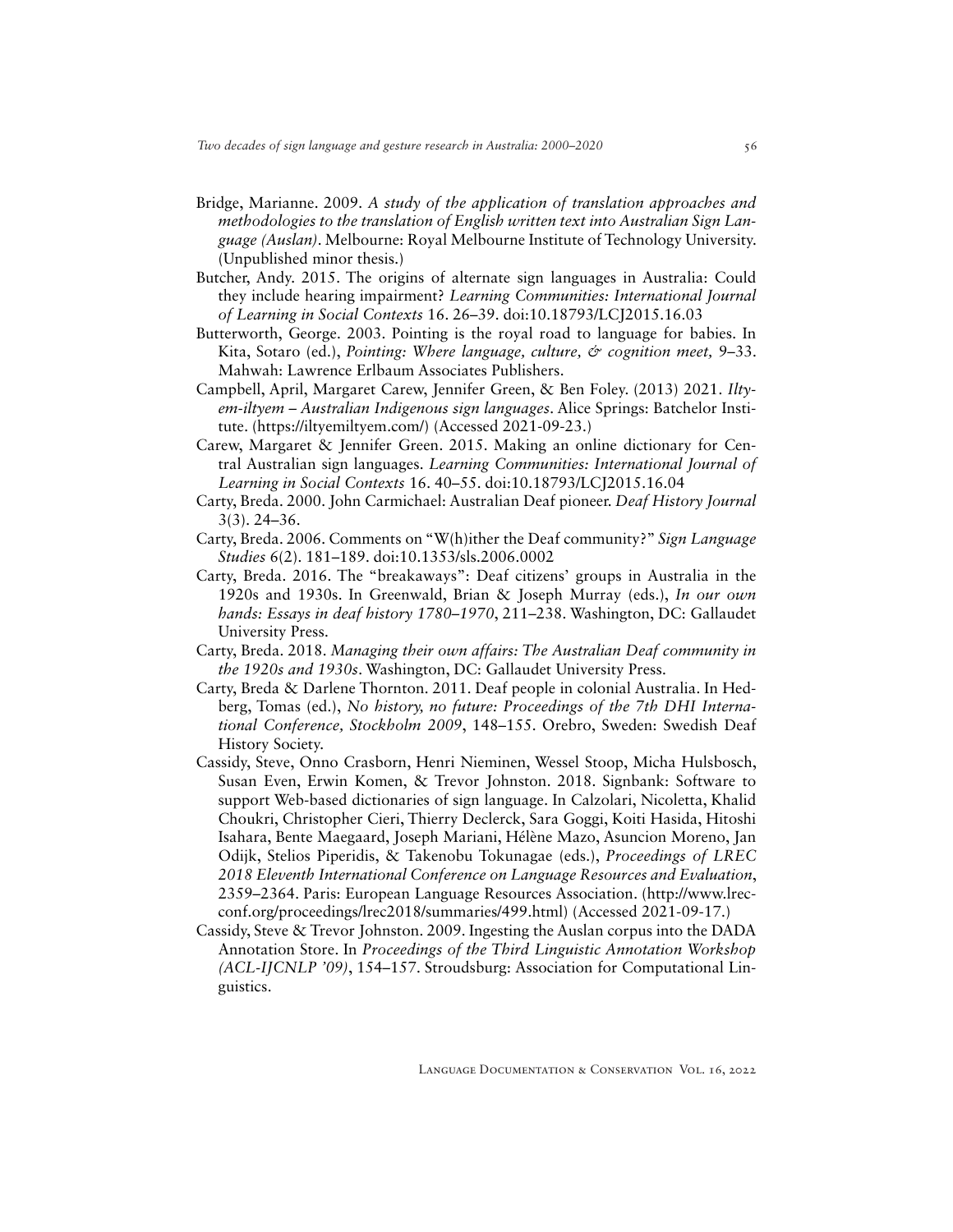- Cattani, Allegra, Caroline Floccia, Evan Kidd, Paola Pettenati, Daniela Onofrio, & Virginia Volterra. 2019. Gestures and words in naming: Evidence from crosslinguistic and crosscultural comparison. *Language Learning* 69(3). 709–746. [doi:10.1111/lang.12346](https://doi.org/10.1111/lang.12346)
- Cogill-Koez, Dorothea. 2000a. A model of signed language "classifier predicates" as templated visual representation. *Sign Language & Linguistics* 3(2). 209–236. [doi:10.1075/sll.3.2.04cog](https://doi.org/10.1075/sll.3.2.04cog)
- Cogill-Koez, Dorothea. 2000b. Signed language classifier predicates: Linguistic structures or schematic visual representation? *Sign Language & Linguistics* 3(2). 153–207. [doi:10.1075/sll.3.2.03cog](https://doi.org/10.1075/sll.3.2.03cog)
- Coleman, Andrea, Amanda Wood, Seweryn Bialasiewicz, Robert Ware, Robyn Marsh, & Anders Cervin. 2018. The unsolved problem of otitis media in Indigenous populations: A systematic review of upper respiratory and middle ear microbiology in Indigenous children with otitis media. *Microbiome* 6(199). [doi:10.1186/s40168-018-0577-2](https://doi.org/10.1186/s40168-018-0577-2)
- Conlon, Caroline & Jemina Napier. 2004. Developing Auslan educational resources: A process of effective translation of children's books. *Deaf Worlds: International Journal of Deaf Studies* 20(2). 141–161.
- Cook, Harrison, Quang Vinh Nguyen, Simeon Simoff, Tomas Trescak, & Dean Preston. 2015. A close-range gesture interaction with Kinect. In Engelke, Ulrich, Julian Heinrich, Tomasz Bednarz, Karsten Klein, & Quang Vinh Nguyen (eds.), *2015 Big Data Visual Analytics (BDVA)*, 1–8. Piscataway: IEEE. [doi:10.1109/](https://doi.org/10.1109/BDVA.2015.7314284) [BDVA.2015.7314284](https://doi.org/10.1109/BDVA.2015.7314284)
- Cormier, Kearsy, Adam Schembri, & Martha Tyrone. 2008. One hand or two? Nativisation of fingerspelling in ASL and BANZSL. *Sign Language & Linguistics* 11(1). 3–44. [doi:10.1075/sll.11.1.03cor](https://doi.org/10.1075/sll.11.1.03cor)
- Cormier, Kearsy, Adam Schembri, & Bencie Woll. 2010. Diversity across sign languages and spoken languages: Implications for language universals. *Lingua* 120(12). 2664–2667. [doi:10.1016/j.lingua.2010.03.016](https://doi.org/10.1016/j.lingua.2010.03.016)
- Cormier, Kearsy, Adam Schembri, & Bencie Woll. 2013. Pronouns and pointing in sign languages. *Lingua* 137. 230–247. [doi:10.1016/j.lingua.2013.09.010](https://doi.org/10.1016/j.lingua.2013.09.010)
- Cornes, Andy & Jemina Napier. 2005. Challenges of mental health interpreting when working with deaf patients. *Australasian Psychiatry* 13(4). 403–407. [doi:10.1080/j.1440-1665.2005.02218.x](https://doi.org/10.1080/j.1440-1665.2005.02218.x)
- Cornes, Andy, Meg Rohan, Jemina Napier, & Joseph Rey. 2006. Reading the signs: Impact of signed versus written questionnaires on the prevalence of psychopathology among deaf adolescents. *Australian and New Zealand Journal of Psychiatry* 40(8). 665–673. [doi:10.1080/j.1440-1614.2006.01866.x](https://doi.org/10.1080/j.1440-1614.2006.01866.x)
- Cresdee, Donovan. 2006. *A study of the way(s) to teach signed discourse cohesion, particularly reference, within a story text*. Darwin: Charles Darwin University. (Doctoral thesis.)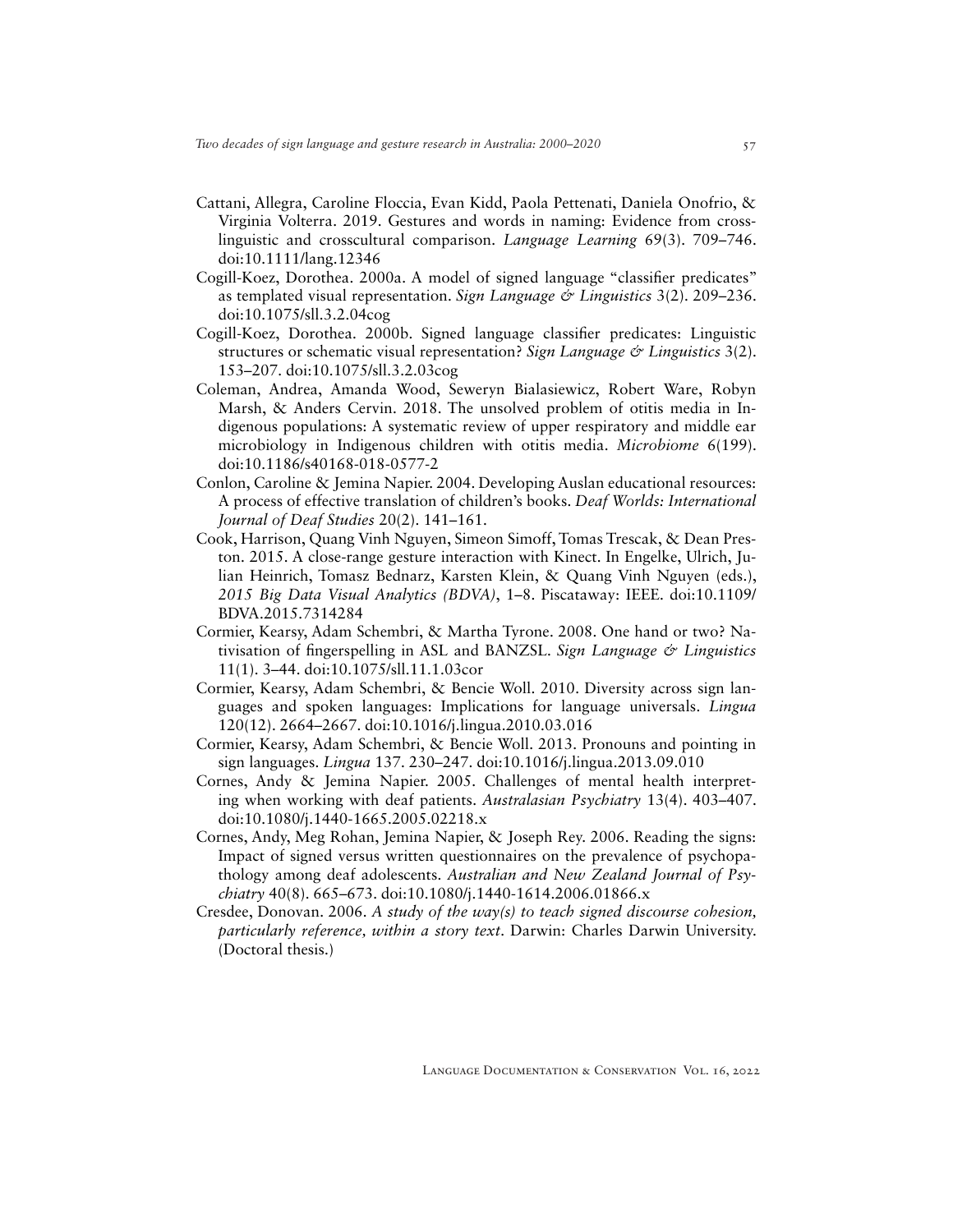- Cresdee, Donovan & Trevor Johnston. 2014. Using corpus-based research to inform the teaching of Auslan (Australian Sign Language) as a second language. In McKee, David, Russell Rosen, & Rachel McKee (eds.), *Teaching and learning signed languages: International perspectives and practices*, 85–110. London: Palgrave Macmillan UK. [doi:10.1057/9781137312495\\_5](https://doi.org/10.1057/9781137312495_5)
- Dangerfield, Kirri & Jemina Napier. 2016. Tracking the development of critical selfreflective practice of a novice sign language interpreter: A case study. *Journal of Interpretation* 25(1). 3. (<https://digitalcommons.unf.edu/joi/vol25/iss1/3>) (Accessed 2021-09-17.)
- de Beuzeville, Louise. 2004. The acquisition of classifier signs in Auslan (Australian Sign Language) by Deaf children from Deaf families: A preliminary analysis. *Deaf Worlds: International Journal of Deaf Studies* 20(2). 120–140.
- de Beuzeville, Louise. 2006. *Visual and linguistic representation in the acquisition of depicting verbs: A study of native signing deaf children of Auslan (Australian Sign Language)*. Sydney: Macquarie University. (Doctoral thesis.)
- de Beuzeville, Louise, Trevor Johnston, & Adam Schembri. 2009. The use of space with indicating verbs in Auslan: A corpus-based investigation. *Sign Language & Linguistics* 12(1). 53–82. [doi:10.1075/sll.12.1.03deb](https://doi.org/10.1075/sll.12.1.03deb)
- de Dear, Caroline. 2019. *Place reference and pointing in Gija conversation.* Sydney: Macquarie University. (Master's thesis.)
- de Dear, Caroline, Francesco Possemato, Lesley Stirling, Rod Gardner, Ilana Mushin, Frances Kofod, & Joe Blythe. In press. Place reference and locational pointing in Murrinhpatha, Gija and English conversation. *Gesture*.
- DeLacy, Jack, Tinasha Dune, & John Macdonald. 2020. The social determinants of otitis media in Aboriginal children in Australia: Are we addressing the primary causes? A systematic content review. *BMC Public Health* 20(492). [doi:10.1186/](https://doi.org/doi:10.1186/s12889-020-08570-3) [s12889-020-08570-3](https://doi.org/doi:10.1186/s12889-020-08570-3)
- de Meulder, Maartje. 2019. "So, why do you sign?" Deaf and hearing new signers, their motivation, and revitalisation policies for sign languages. *Applied Linguistics Review* 10(4). 705–724. [doi:10.1515/applirev-2017-0100ht](https://doi.org/10.1515/applirev-2017-0100)
- Dillon, Angela. 2015. *Negotiating two worlds through the media: Debates about Deaf education and sign language from 1970 to 2000*. Adelaide: University of South Australia. (Doctoral thesis.)
- Ellis, Elizabeth Marrkilyi, Jennifer Green, & Inge Kral. 2017. Family in mind: Sociospatial knowledge in a Ngaatjatjarra/Ngaanyatjarra children's game. *Research on Children and Social Interaction* 1(2). 164–198. [doi:10.1558/rcsi.28442](https://doi.org/10.1558/rcsi.28442)
- Ellis, Elizabeth Marrkilyi, Jennifer Green, Inge Kral, & Lauren Reed. 2019. Mara yurriku: Western Desert sign languages. *Australian Aboriginal Studies* 2. 89–111.
- Ellis, Kirsten, Julie Fisher, Louisa Willoughby, & Jan Carlo Barca. 2015. A design science exploration of a visual-spatial learning system with feedback. In Burstein, Frada, Helana Scheepers, & Gaye Deegan (eds.), *Proceedings of the 26th Australasian Conference on Information Systems*, 1–13. Adelaide: Australasian Conference on Information Systems.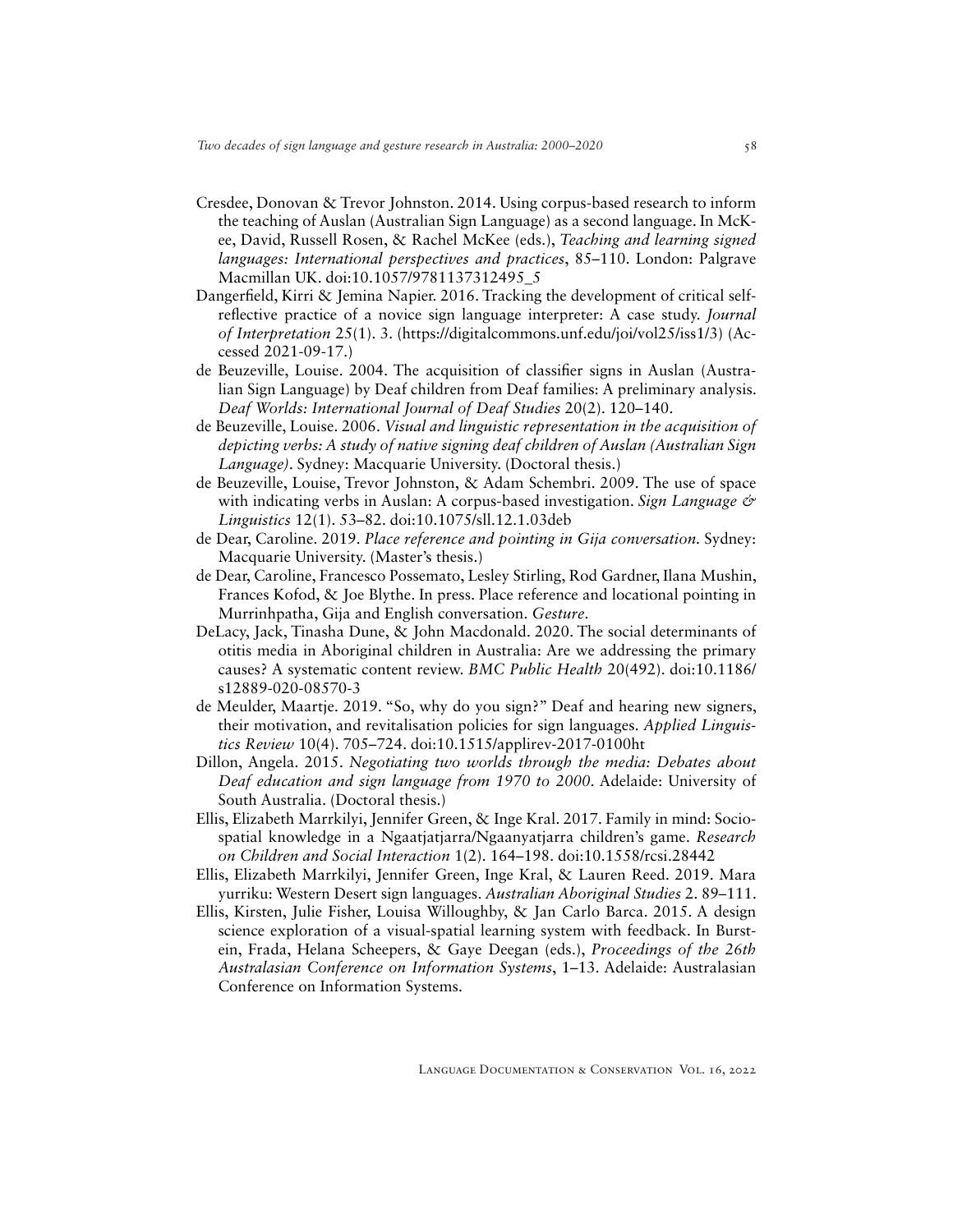- Fay, Nicolas, Casey Lister, T. Mark Ellison, & Susan Goldin-Meadow. 2014. Creating a communication system from scratch: Gesture beats vocalization hands down. *Frontiers in Psychology* 5. 354. [doi:10.3389/fpsyg.2014.00354](https://doi.org/10.3389/fpsyg.2014.00354)
- Fenlon, Jordan, Adam Schembri, Trevor Johnston, & Kearsy Cormier. 2015. Documentary and corpus approaches to sign language research. In Orfanidou, Eleni, Bencie Woll, & Gary Morgan (eds.), *Research methods in sign language studies: A practical guide*, 156–172. Hoboken: John Wiley & Sons. [doi:10.1002/9781118346013.ch10](https://doi.org/10.1002/9781118346013.ch10)
- Ferrara, Lindsay. 2012. *The grammar of depiction: Exploring gesture and language in Australian Sign Language (Auslan)*. Sydney: Macquarie University. (Doctoral thesis.) [\(http://hdl.handle.net/11250/218845\)](http://hdl.handle.net/11250/218845)
- Ferrara, Lindsay & Gabrielle Hodge. 2018. Language as description, indication, and depiction. *Frontiers in Psychology* 9. 716. [doi:10.3389/fpsyg.2018.00716](https://doi.org/10.3389/fpsyg.2018.00716)
- Ferrara, Lindsay & Trevor Johnston. 2014. Elaborating who's what: A study of constructed action and clause structure in Auslan (Australian Sign Language). *Australian Journal of Linguistics* 34(2). 193–215. [doi:10.1080/07268602.2014.887](https://doi.org/10.1080/07268602.2014.887405) [405](https://doi.org/10.1080/07268602.2014.887405)
- Filipi, Anna. 2009. *Toddler and parent interaction: The organisation of gaze, pointing and vocalisation.* Amsterdam: John Benjamins.
- Fisher, Julie, Kirsten Ellis, Louisa Willoughby, & Jan Barca. 2014. Taking a user centred design approach for designing a system to teach sign language. In Wang, William & David Pauleen (eds.), *Proceedings of the 25th Australasian Conference on Information Systems*, 1–10. Auckland: Australasian Conference on Information Systems.
- Gaby, Alice. 2012. The Thaayorre think of time like they talk of space. *Frontiers in Psychology* 3. 300. [doi:10.3389/fpsyg.2012.00300](https://doi.org/10.3389/fpsyg.2012.00300)
- Gaby, Alice & Lesley Woods. 2020. Toward linguistic justice for Indigenous people: A response to Charity Hudley, Mallinson and Bucholtz. *Language* 96(4). 268– 280. [doi:10.1353/lan.2020.0078](https://doi.org/10.1353/lan.2020.0078)
- Gawne, Lauren & Barbara Kelly. 2014. Revisiting significant action and gesture categorization. *Australian Journal of Linguistics* 34(2). 216–233. [doi:10.1080/0](https://doi.org/10.1080/07268602.2014.887406) [7268602.2014.887406](https://doi.org/10.1080/07268602.2014.887406)
- Goswell, Della. 2011. Being there: Role shift in English to Auslan interpreting. In Leeson, Lorraine, Svenja Wurm, & Myriam Vermeerbergen (eds.), *Signed language interpreting: Preparation, practice and performance*, 61–86. Manchester: St. Jerome Publishing.
- Goswell, Della. 2012. Do you see what I see? Using ELAN for self-analysis and reflection. *International Journal of Interpreter Education* 4(1). 72–81.
- Goswell, Della, Andy Carmichael, & Sofya Gollan. 2008. Lights, camera…interpretation! In Hauser, Peter, Karen Finch, & Angela Hauser (eds.), *Deaf professionals and designated interpreters: A new paradigm*, 196–209. Washington, DC: Gallaudet University Press.
- Gray, Michael. 2013. *Aspect marking in Auslan: A system of gestural verb modification*. Sydney: Macquarie University. (Doctoral thesis.) ([http://hdl.handle.](http://hdl.handle.net/1959.14/305943) [net/1959.14/305943\)](http://hdl.handle.net/1959.14/305943)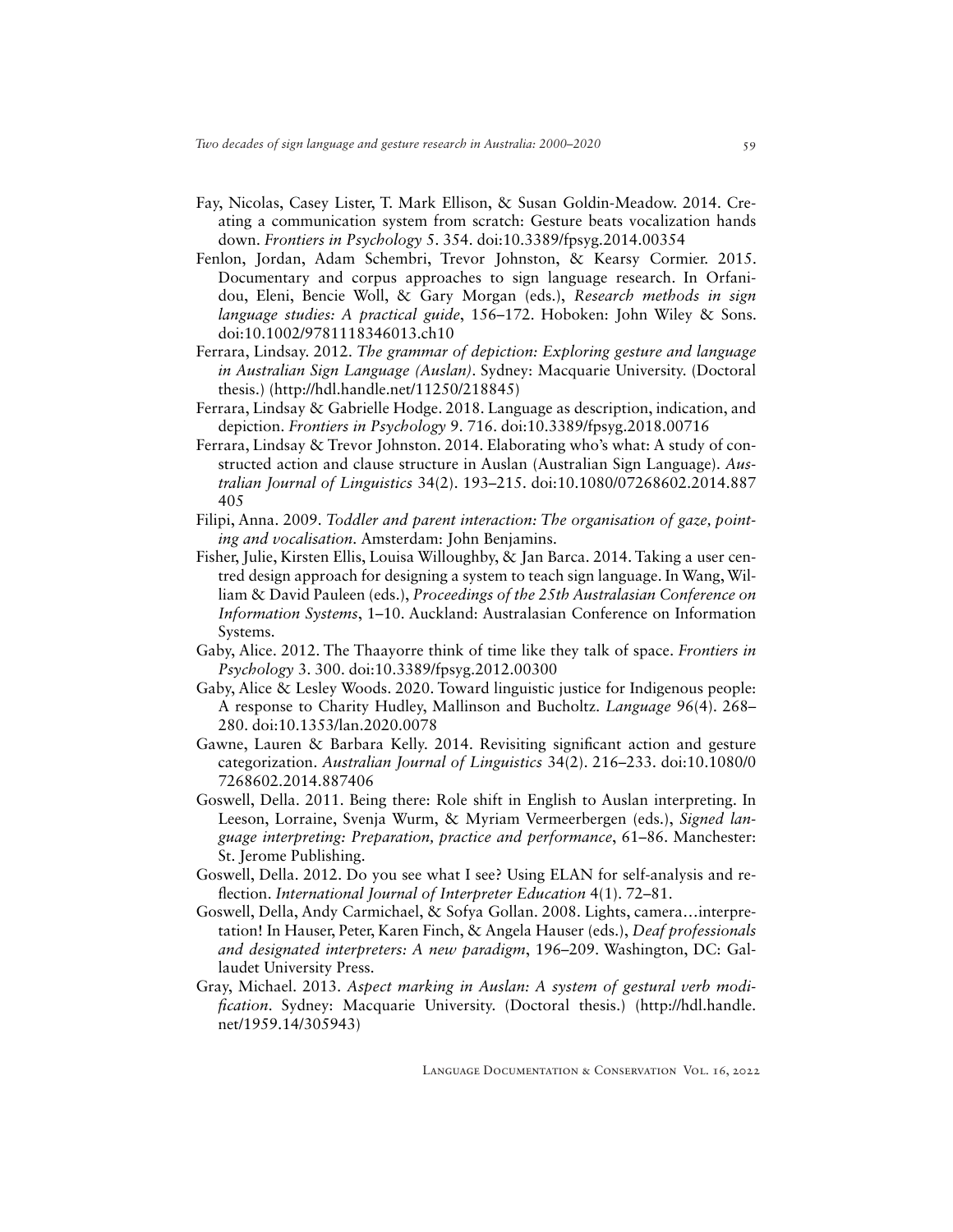- Green, Jennifer. 2010. *Between the earth and the air: Multimodality in Arandic sand stories*. Melbourne: The University of Melbourne. (Doctoral thesis.)
- Green, Jennifer. 2014a. *Drawn from the ground: Sound, sign, and inscription in Central Australian sand stories* (Language Culture and Cognition). Cambridge: Cambridge University Press.
- Green, Jennifer. 2014b. Signs and space in Arandic sand narratives. In Seyfeddinipur, Mandana & Marianne Gullberg (eds.), *Gesture in conversation to visible action as utterance: Essays in honor of Adam Kendon*, 219–243. Amsterdam: John Benjamins. [doi:10.1075/z.188.11gre](https://doi.org/10.1075/z.188.11gre)
- Green, Jennifer. 2016. Multimodal complexity in sand story narratives. *Narrative Inquiry* 26(2). 312–339. [doi:10.1075/ni.26.2.06gre](https://doi.org/10.1075/ni.26.2.06gre)
- Green, Jennifer. 2019. Embodying kin-based respect in speech, sign, and gesture. *Gesture* 18(2/3). 370–395. [doi:10.1075/gest.20015.gre](https://doi.org/10.1075/gest.20015.gre)
- Green, Jennifer. 2021a. Mothers, mountain devils and pointing to eternity: The 'horns' handshape in Australian Indigenous sign languages. *Sign Language Studies* 22(1). 5–41.
- Green, Jennifer. 2021b. Visible talk: Looking at Australian Indigenous sign languages. In McFarlane, Kyla (ed.), *Language: Potter inter-disciplinary forum*, 18–26. Melbourne: Ian Potter Museum of Art. [\(https://art-museum.unimelb.edu.au/wp](https://art-museum.unimelb.edu.au/wp-content/uploads/2021/06/IPM_Language_online.pdf)[content/uploads/2021/06/IPM\\_Language\\_online.pdf](https://art-museum.unimelb.edu.au/wp-content/uploads/2021/06/IPM_Language_online.pdf)) (Accessed 2021-11-01.)
- Green, Jennifer, Cassandra Algy, Felicity Meakins, & Karungkarni Art. 2017. *Takataka: Gurindji sign language posters*. Darwin: Batchelor Press.
- Green, Jennifer, Anastasia Bauer, Alice Gaby, & Elizabeth Marrkilyi Ellis. 2018. Pointing to the body: Kin signs in Australian Indigenous sign languages. *Gesture* 17(1). 1–36. [doi:10.1075/gest.00009.gre](https://doi.org/10.1075/gest.00009.gre)
- Green, Jennifer, Margaret Carew, & Carolyn Coleman. 2020. *Maningrida kin sign posters*. Darwin: Batchelor Press.
- Green, Jennifer, Barbara Kelly, & Adam Schembri. 2014. Finding common ground: Sign language and gesture research in Australia. *Australian Journal of Linguistics* 34(2). 185–192. [doi:10.1080/07268602.2014.887404](https://doi.org/10.1080/07268602.2014.887404)
- Green, Jennifer & Inge Kral. 2020. Digital drawings from the desert. In Kral, Inge, Jennifer Green, & Elizabeth Marrkilyi Ellis (eds.), *i-Tjuma: Ngaanyatjarra stories from the Western Desert of Central Australia*, 6–21. Perth: University of Western Australia Press.
- Green, Jennifer & David P. Wilkins. 2014. With or without speech: Arandic sign language from Central Australia. *Australian Journal of Linguistics* 34(2). 234–261. [doi:10.1080/07268602.2014.887407](https://doi.org/10.1080/07268602.2014.887407)
- Green, Jennifer & David P. Wilkins. 2015. Arandic alternate sign language(s). In Jepsen, Julie Bakken, Goedele de Clerck, Sam Lutalo-Kiingi, & William B. Mc-Gregor (eds.), *Sign languages of the world: A comparative handbook*, 843–870. Berlin: De Gruyter.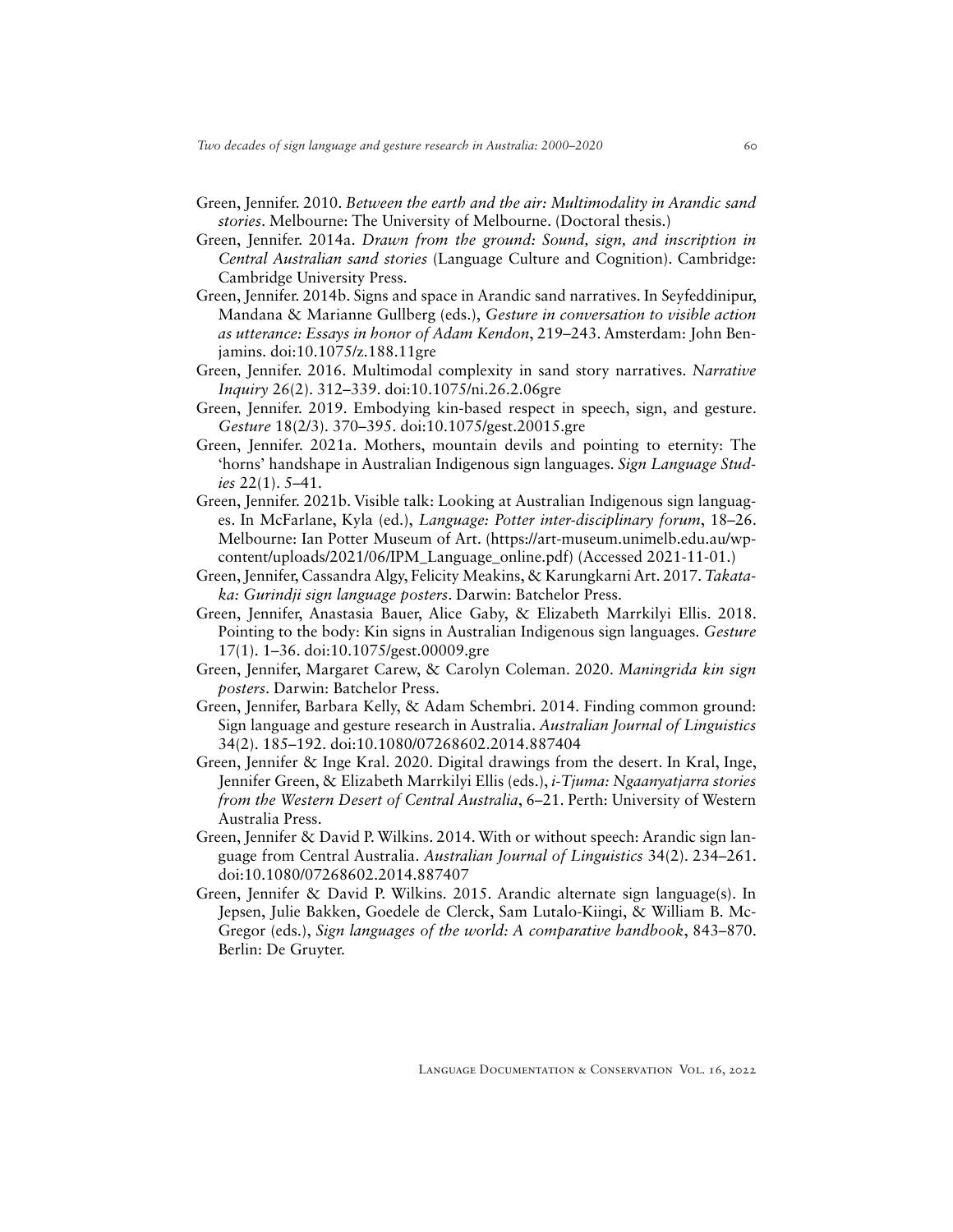- Green, Jennifer, Gail Woods, & Ben Foley. 2011. Looking at language: Appropriate design for sign language resources in remote Australian Indigenous communities. In Thieberger, Nick, Linda Barwick, Rosey Billington, & Jill Vaughan (eds.), *Sustainable data from digital research: Humanities perspectives on digital research*, 66–89. Melbourne: University of Melbourne.
- Green, Rebecca, Jennifer Green, David Osgarby, Amanda Hamilton, Felicity Meakins, & Rob Pensalfini. 2019. *Mudburra to English dictionary*. Canberra: Aboriginal Studies Press.
- Hale, Sandra & Jemina Napier. 2016. "We're just kind of there": Working conditions and perceptions of appreciation and status in court interpreting. *Target* 28(3). 351–371. [doi:10.1075/target.28.3.01hal](https://doi.org/10.1075/target.28.3.01hal)
- Hale, Sandra, Mehera San Roque, David Spencer, & Jemina Napier. 2018. Deaf citizens as jurors in Australian courts: Participating via professional interpreters. *International Journal of Speech, Language, and the Law* 24(2). 151–176. [doi:10.1558/ijsll.32896](https://doi.org/10.1558/ijsll.32896)
- Hall, Wyatte. 2017. What you don't know can hurt you: The risk of language deprivation by impairing sign language development in deaf children. *Maternal and Child Health Journal* 21(5). 961–965. [doi:10.1007/s10995-017-2287-y](https://doi.org/10.1007/s10995-017-2287-y)
- Haug, Tobias, Karen Bontempo, Lorraine Leeson, Jemina Napier, Brenda Nicodemus, Beppie Van den Bogaerde, & Myriam Vermeerbergen. 2017. Deaf leaders' strategies for working with signed language interpreters: An examination across seven countries. *Across Languages and Cultures* 18(1). 107–131. [doi:10.1556/084.2017.18.1.5](https://doi.org/10.1556/084.2017.18.1.5)
- Haviland, John B. 1993. Anchoring, iconicity, and orientation in Guugu Yimithirr pointing gestures. *Journal of Linguistic Anthropology* 3(1). 3–45. [doi:10.1525/](https://doi.org/10.1525/jlin.1993.3.1.3) [jlin.1993.3.1.3](https://doi.org/10.1525/jlin.1993.3.1.3)
- Herman, Ros, Sally Holmes, Bencie Woll, Adam Schembri, Gabrielle Hodge, & Ida Rogers. 2014. *Assessing Auslan (Australian Sign Language) development: The Auslan Receptive Skills Test and Productive Skills Test* [Assessment tool]. Melbourne: Victorian Deaf Education Institute.
- Hodge, Gabrielle. 2014. *Patterns from a signed language corpus: Clause-like units in Auslan (Australian Sign Language)*. Sydney: Macquarie University. (Doctoral thesis.) [\(http://hdl.handle.net/1959.14/323269](http://hdl.handle.net/1959.14/323269))
- Hodge, Gabrielle. 2020. The ideology of communication practices embedded in an Australian deaf/hearing dance collaboration. In Kusters, Annelies, Mara Green, Erin Moriarty, & Kristin Snoddon (eds.), *Sign language ideologies in practice*, 59–82. Berlin: De Gruyter Mouton. [doi:10.1515/9781501510090-004](https://doi.org/10.1515/9781501510090-004)
- Hodge, Gabrielle & Kearsy Cormier. 2019. Reported speech as enactment. *Linguistic Typology* 23(1). 185–196. [doi:10.1515/lingty-2019-0008](https://doi.org/10.1515/lingty-2019-0008)
- Hodge, Gabrielle & Onno Crasborn. 2022. Best practices in annotation. In Fenlon, Jordan & Julie Hochgesang (eds.), *Signed language corpora*. Washington, DC: Gallaudet University Press. ([http://gupress.gallaudet.edu/signed-language-corpo](http://gupress.gallaudet.edu/signed-language-corpora.html)[ra.html\)](http://gupress.gallaudet.edu/signed-language-corpora.html)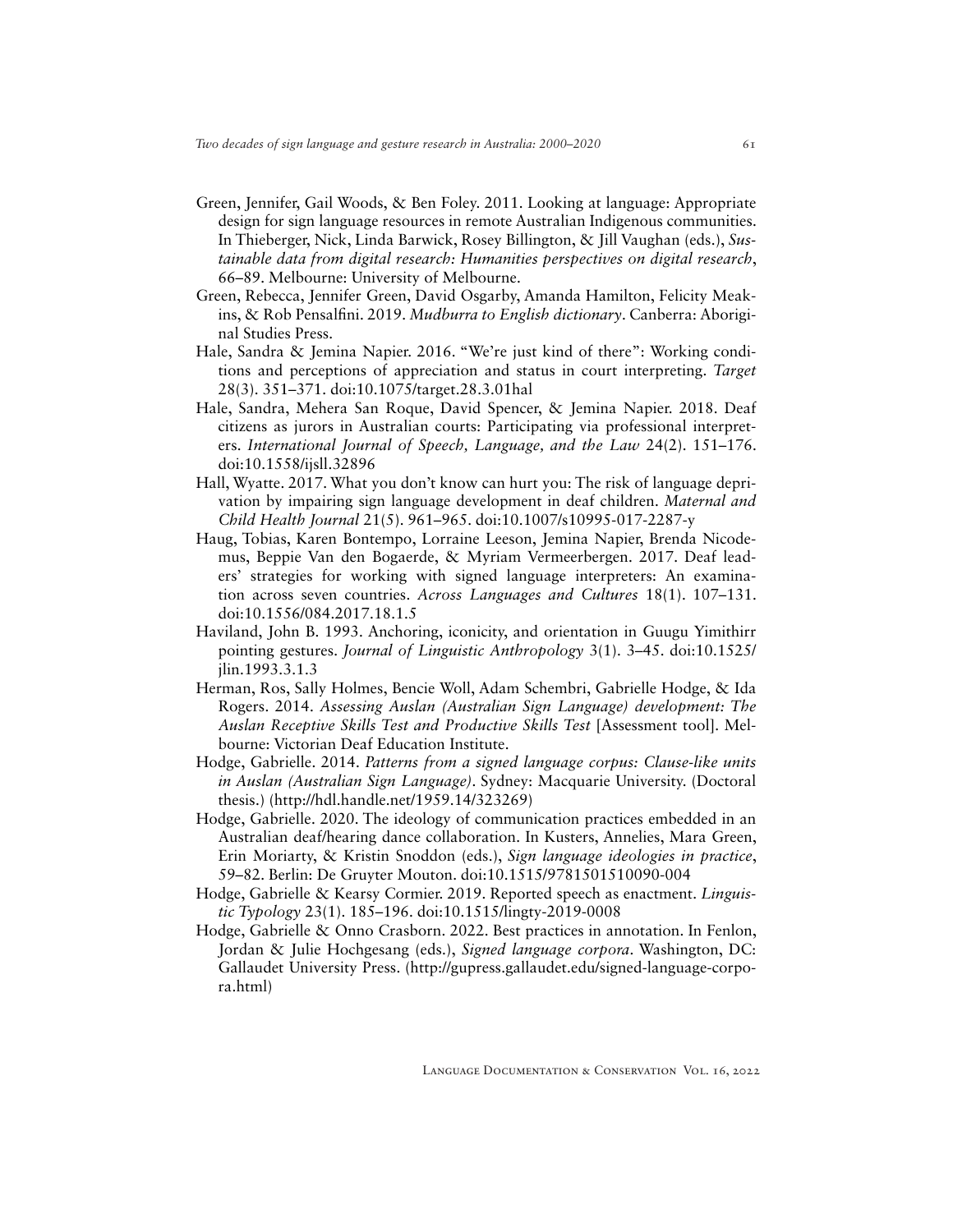- Hodge, Gabrielle & Lindsay Ferrara. 2014. Showing the story: Enactment as performance in Auslan narratives. In Gawne, Lauren & Jill Vaughan (eds.), *Selected papers from the 44th Conference of the Australian Linguistic Society, 2013*, 372– 397. Melbourne: University of Melbourne. [\(http://hdl.handle.net/11343/40973](http://hdl.handle.net/11343/40973))
- Hodge, Gabrielle, Lindsay Ferrara, & Benjamin Anible. 2019. The semiotic diversity of doing reference in a deaf signed language. *Journal of Pragmatics* 143. 33–53. [doi:10.1016/j.pragma.2019.01.025](https://doi.org/10.1016/j.pragma.2019.01.025)
- Hodge, Gabrielle & Sara Goico. 2022. Natural and elicited: Sign language corpus linguistics and linguistic ethnography as complementary methodologies. *Journal of Sociolinguistics,* 26: 126-136. [doi: 10.1111/josl.12523](https://doi.org/10.1111/josl.12523)
- Hodge, Gabrielle & Della Goswell. 2021. Deaf signing diversity and signed language translations. *Applied Linguistics Review*. [doi:10.1515/applirev-2020-0034](https://doi.org/10.1515/applirev-2020-0034)
- Hodge, Gabrielle, Della Goswell, Lori Whynot, Stephanie Linder, & Cathy Clark. 2015a. *Guidelines: English into Auslan Video Production (Version 1.2)*. Sydney: Australian Communications Consumer Action Network. [\(https://accan.org.au/](https://accan.org.au/files/Grants/English-into-AuslanTranslationGuidelinesV1.2.pdf) [files/Grants/English-into-AuslanTranslationGuidelinesV1.2.pdf\)](https://accan.org.au/files/Grants/English-into-AuslanTranslationGuidelinesV1.2.pdf) (Accessed 2021- 11-01.)
- Hodge, Gabrielle, Della Goswell, Lori Whynot, Stephanie Linder, & Cathy Clark. 2015b. *What standards? The need for developing evidence-based Auslan translation standards and production guidelines*. Sydney: Australian Communications Consumer Action Network. ([https://accan.org.au/grants/completed-grants/621](https://accan.org.au/grants/completed-grants/621-what-standards-the-need-for-evidence-based-auslan-translation-standards-and-production-guidelines) [what-standards-the-need-for-evidence-based-auslan-translation-standards-and](https://accan.org.au/grants/completed-grants/621-what-standards-the-need-for-evidence-based-auslan-translation-standards-and-production-guidelines)[production-guidelines](https://accan.org.au/grants/completed-grants/621-what-standards-the-need-for-evidence-based-auslan-translation-standards-and-production-guidelines)) (Accessed 2021-11-01.)
- Hodge, Gabrielle & Trevor Johnston. 2014. Points, depictions, gestures and enactment: Partly lexical and non-lexical signs as core elements of single clause-like units in Auslan (Australian Sign Language). *Australian Journal of Linguistics* 34(2). 262–291. [doi:10.1080/07268602.2014.887408](https://doi.org/10.1080/07268602.2014.887408)
- Hodge, Gabrielle, Adam Schembri, & Ida Rogers. 2013. *Auslan assessment and early intervention strategies project: Report to the Victorian Deaf Education Institute, Department of Education and Early Childhood Development, Government of Victoria*. Melbourne: La Trobe University.
- Hodge, Gabrielle, Kazuki Sekine, Adam Schembri, & Trevor Johnston. 2018. Auslan and Australian English corpus. *The Language Archive.* Nijmegen: Max Planck Institute for Psycholinguistics. ([https://hdl.handle.net/1839/87342133-fab8-](https://hdl.handle.net/1839/87342133-fab8-4740-8f81-cd6872e934a1) [4740-8f81-cd6872e934a1](https://hdl.handle.net/1839/87342133-fab8-4740-8f81-cd6872e934a1))
- Hodge, Gabrielle, Kazuki Sekine, Adam Schembri, & Trevor Johnston. 2019. Comparing signers and speakers: Building a directly comparable corpus of Auslan and Australian English. *Corpora* 14(1). 63–76. [doi:10.3366/cor.2019.0161](https://doi.org/10.3366/cor.2019.0161)
- Holden, Eun-Jung, Gareth Lee, & Robyn Owens. 2005. Australian Sign Language recognition. *Machine Vision and Applications* 16(5). 312. [doi:10.1007/s00138-](https://doi.org/10.1007/s00138-005-0003-1) [005-0003-1](https://doi.org/10.1007/s00138-005-0003-1)
- Hoopman, Sandi R. 2011. *We're Deaf women! We're sisters!: Exploring the female Deaf voice through community and commensality*. Adelaide: University of Adelaide. (Honours thesis.)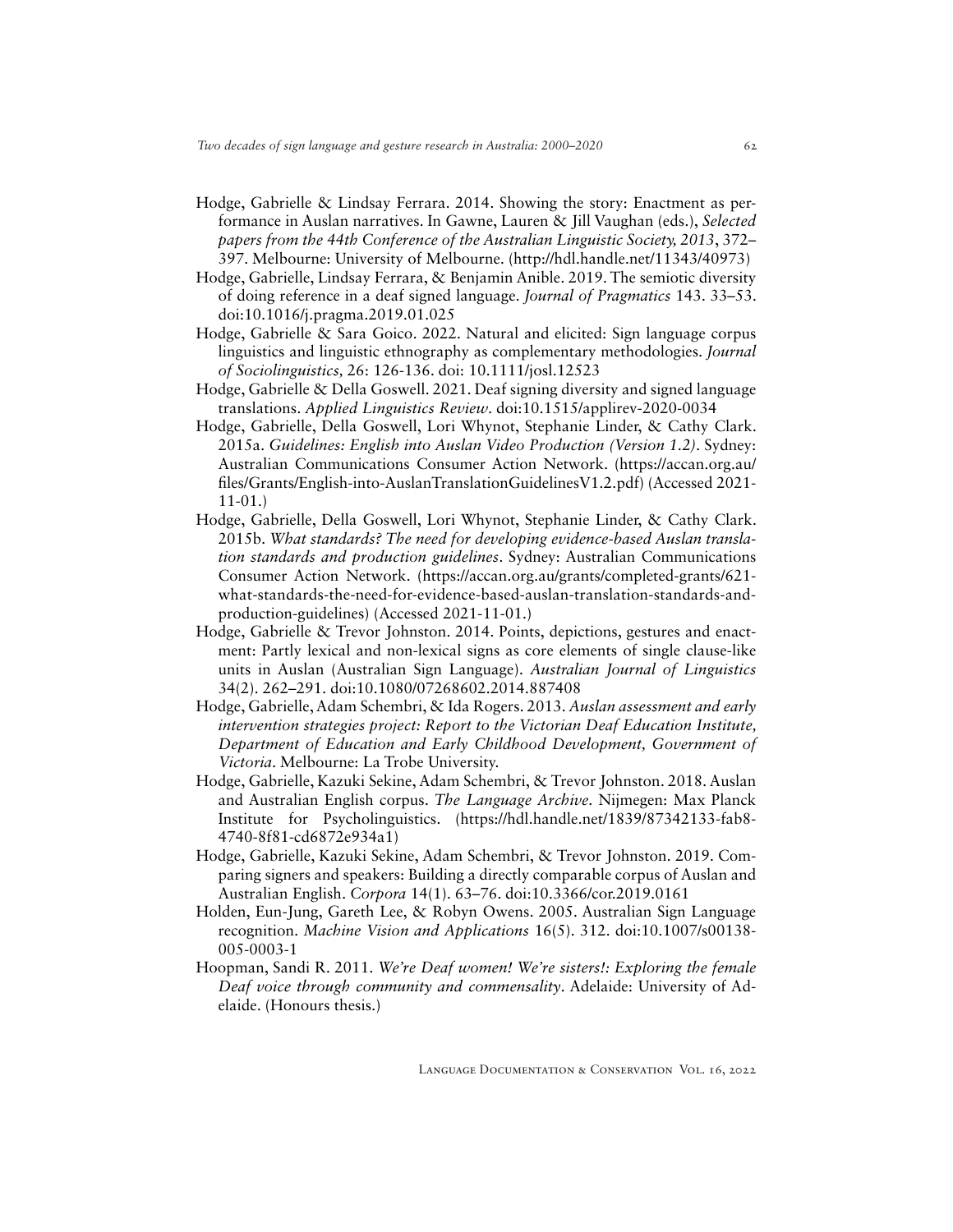- Howard, Damien. 2007. Intercultural communications and conductive hearing loss. *First Peoples Child & Family Review* 3(4). 96–105. [doi:10.7202/1069379ar](https://doi.org/10.7202/1069379ar)
- Hyde, Merv & Des Power. 2006. Some ethical dimensions of cochlear implantation for deaf children and their families. *Journal of Deaf Studies and Deaf Education* 11(1). 102–111. [doi:10.1093/deafed/enj009](https://doi.org/10.1093/deafed/enj009)
- Hyde, Merv & Renée Punch. 2011. The modes of communication used by children with cochlear implants and the role of sign in their lives. *American Annals of the Deaf* 155(5). 535–549. [doi:10.1353/aad.2011.0006](https://doi.org/10.1353/aad.2011.0006)
- Iwasaki, Shimako, Meredith Bartlett, Howard Manns, & Louisa Willoughby. 2019. The challenges of multimodality and multi-sensoriality: Methodological issues in analyzing tactile signed interaction. *Journal of Pragmatics* 143. 215–227. [doi:10.1016/j.pragma.2018.05.003](https://doi.org/10.1016/j.pragma.2018.05.003)
- Jackson, Suzannah. 2015. Indigenous sign language of Far North Queensland. *Learning Communities: International Journal of Learning in Social Contexts* 16. 92–99. [doi:10.18793/LCJ2015.16.07](https://doi.org/10.18793/LCJ2015.16.07)
- James, Bentley, Dany Adone, & Elaine Maypilama. 2020a. Decolonizing research methodologies: Insights from research on Indigenous sign languages of Australia. *Sign Language Studies* 20(2). 201–230. [doi:10.1353/sls.2020.0000](https://doi.org/10.1353/sls.2020.0000)
- James, Bentley, Dany Adone, & Elaine Maypilama. 2020b. *The illustrated handbook of Yolŋu Sign Language of North East Arnhem Land*. Melbourne: The Australian Book Connection.
- Johnston, Trevor. 1987. *A preliminary signing dictionary of Australian Sign Language (Auslan)*. Adelaide: TAFE National Centre for Research and Development.
- Johnston, Trevor. 1989a. *Auslan dictionary: A dictionary of the sign language of the Australian Deaf Community*. Petersham: Deafness Resources Australia.
- Johnston, Trevor. 1989b. *Auslan: The sign language of the Australian Deaf community*. Sydney: University of Sydney. (Doctoral thesis.)
- Johnston, Trevor. 1996. Function and medium in the forms of linguistic expression found in a sign language. In Edmondson, William & Ronnie Wilbur (eds.), *International review of sign linguistics*, vol. 1, 57–94. Mahwah: Lawrence Erlbaum.
- Johnston, Trevor. 1997a. *Signs of Australia: A new dictionary of Auslan*. Sydney: North Rocks Press.
- Johnston, Trevor. 1997b. *Signs of Australia on CD-ROM: A dictionary of Auslan* (Version 1.0). Sydney: North Rocks Press.
- Johnston, Trevor. 2001a. Nouns and verbs in Australian Sign Language: An open and shut case? *Journal of Deaf Studies and Deaf Education* 6(4). 235–257. [doi:10.1093/deafed/6.4.235](https://doi.org/10.1093/deafed/6.4.235)
- Johnston, Trevor. 2001b. The lexical database of Auslan (Australian Sign Language). *Sign Language & Linguistics* 4(1–2). 145–169. [doi:10.1075/sll.4.12.11joh](https://doi.org/10.1075/sll.4.12.11joh)
- Johnston, Trevor. 2003. Language standardization and signed language dictionaries. *Sign Language Studies* 3(4). 431–468. [doi:10.1353/sls.2003.0012](https://doi.org/10.1353/sls.2003.0012)
- Johnston, Trevor. 2004. The assessment and achievement of proficiency in a native sign language within a sign bilingual program: The pilot Auslan receptive skills test. *Deafness & Education International* 6(2). 57–81. [doi:10.1179/146431504790560582](https://doi.org/10.1179/146431504790560582)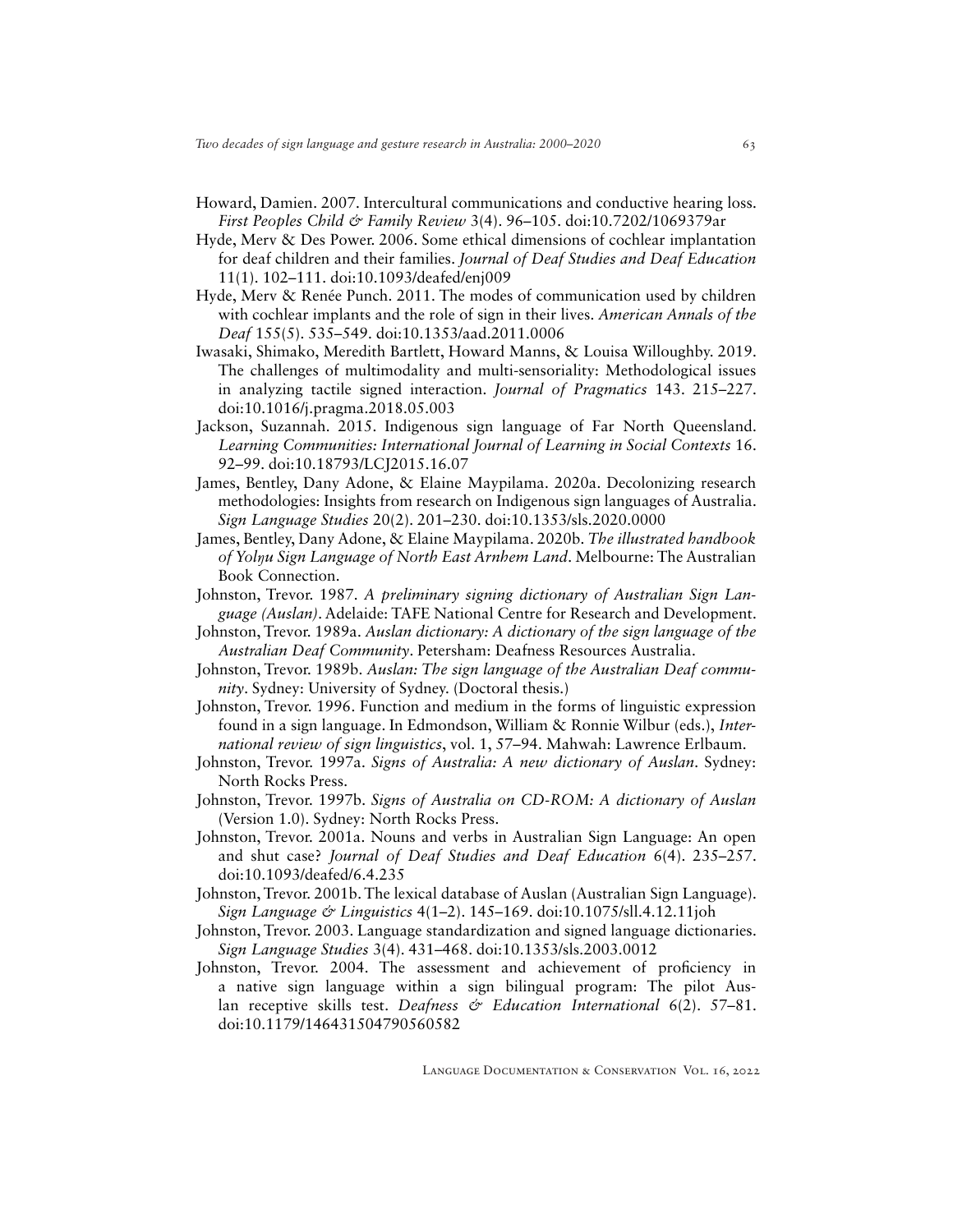- Johnston, Trevor. 2005. In one's own image: Ethics and the reproduction of deafness. *Journal of Deaf Studies and Deaf Education* 10(4). 426–441. [doi:10.1093/](https://doi.org/10.1093/deafed/eni040) [deafed/eni040](https://doi.org/10.1093/deafed/eni040)
- Johnston, Trevor. 2006a. Response to comments. *Sign Language Studies* 6(2). 225– 243. [doi:10.1353/sls.2006.0008](https://doi.org/10.1353/sls.2006.0008)
- Johnston, Trevor. 2006b. Sign language: Morphology. In Brown, Keith (ed.), *Encyclopedia of language and linguistics*, 2nd edn., 324–324. Oxford: Elsevier.
- Johnston, Trevor. 2006c. "W(h)ither the deaf community?" Population, genetics, and the future of Australian Sign Language. *Sign Language Studies* 6(2). 137–173.
- Johnston, Trevor. 2008a. Corpus linguistics and signed languages: No lemmata, no corpus. In Crasborn, Onno, Eleni Efthimiou, Thomas Hanke, Ernst Thoutenhoofd, & Inge Zwitserlood (eds.), *Proceedings of the 3rd Workshop on the Representation and Processing of Sign Languages: Construction and Exploitation of Sign Language Corpora*, 82–87. Paris: European Language Resources Association.
- Johnston, Trevor. 2008b. From archive to corpus: Transcription and annotation in the creation of signed language corpora. In Roxas, Rachel Edita (ed.), *Proceedings of the 22nd Pacific Asia Conference on Language, Information and Computation*, 16–29. Manila: De La Salle University.
- Johnston, Trevor. 2008c. The Auslan archive and corpus. *The Endangered Languages Archive*. [\(http://hdl.handle.net/2196/00-0000-0000-0000-D7CF-8\)](http://hdl.handle.net/2196/00-0000-0000-0000-D7CF-8) (Accessed 2021-11-01.)
- Johnston, Trevor. 2009. Creating a corpus of Auslan within an Australian national corpus. In Haugh, Michael, Kate Burridge, Jean Mulder, & Pam Peters (eds.), *Selected proceedings of the 2008 HCSNet Workshop on Designing the Australian National Corpus*, 87–95. Somerville: Cascadilla Proceedings Project.
- Johnston, Trevor. 2010a. Adding value to, and extracting of value from, a signed language corpus through secondary processing: Implications for annotation schemas and corpus creation. In *Proceedings of the 4th Workshop on the Representation and Processing of Sign Languages: Corpora and Sign Language Technologies*, 137–142. Paris: European Language Resources Association. ([https://www.](https://www.sign-lang.uni-hamburg.de/lrec2010/lrec_cslt_01.pdf) [sign-lang.uni-hamburg.de/lrec2010/lrec\\_cslt\\_01.pdf](https://www.sign-lang.uni-hamburg.de/lrec2010/lrec_cslt_01.pdf)) (Accessed 2021-11-01.)
- Johnston, Trevor. 2010b. From archive to corpus: Transcription and annotation in the creation of signed language corpora. *International Journal of Corpus Linguistics* 15(1). 106–131. [doi:10.1075/ijcl.15.1.05joh](https://doi.org/10.1075/ijcl.15.1.05joh)
- Johnston, Trevor. 2012. Lexical frequency in sign languages. *Journal of Deaf Studies and Deaf Education* 17(2). 163–193. [doi:10.1093/deafed/enr036](https://doi.org/10.1093/deafed/enr036)
- Johnston, Trevor. 2013a. Formational and functional characteristics of pointing signs in a corpus of Auslan (Australian Sign Language): Are the data sufficient to posit a grammatical class of "pronouns" in Auslan? *Corpus Linguistics and Linguistic Theory* 9(1). 109–159. [doi:10.1515/cllt-2013-0012](https://doi.org/10.1515/cllt-2013-0012)
- Johnston, Trevor. 2013b. Towards a comparative semiotics of pointing actions in signed and spoken languages. *Gesture* 13(2). 109–142. [doi:10.1075/](https://doi.org/10.1075/gest.13.2.01joh) [gest.13.2.01joh](https://doi.org/10.1075/gest.13.2.01joh)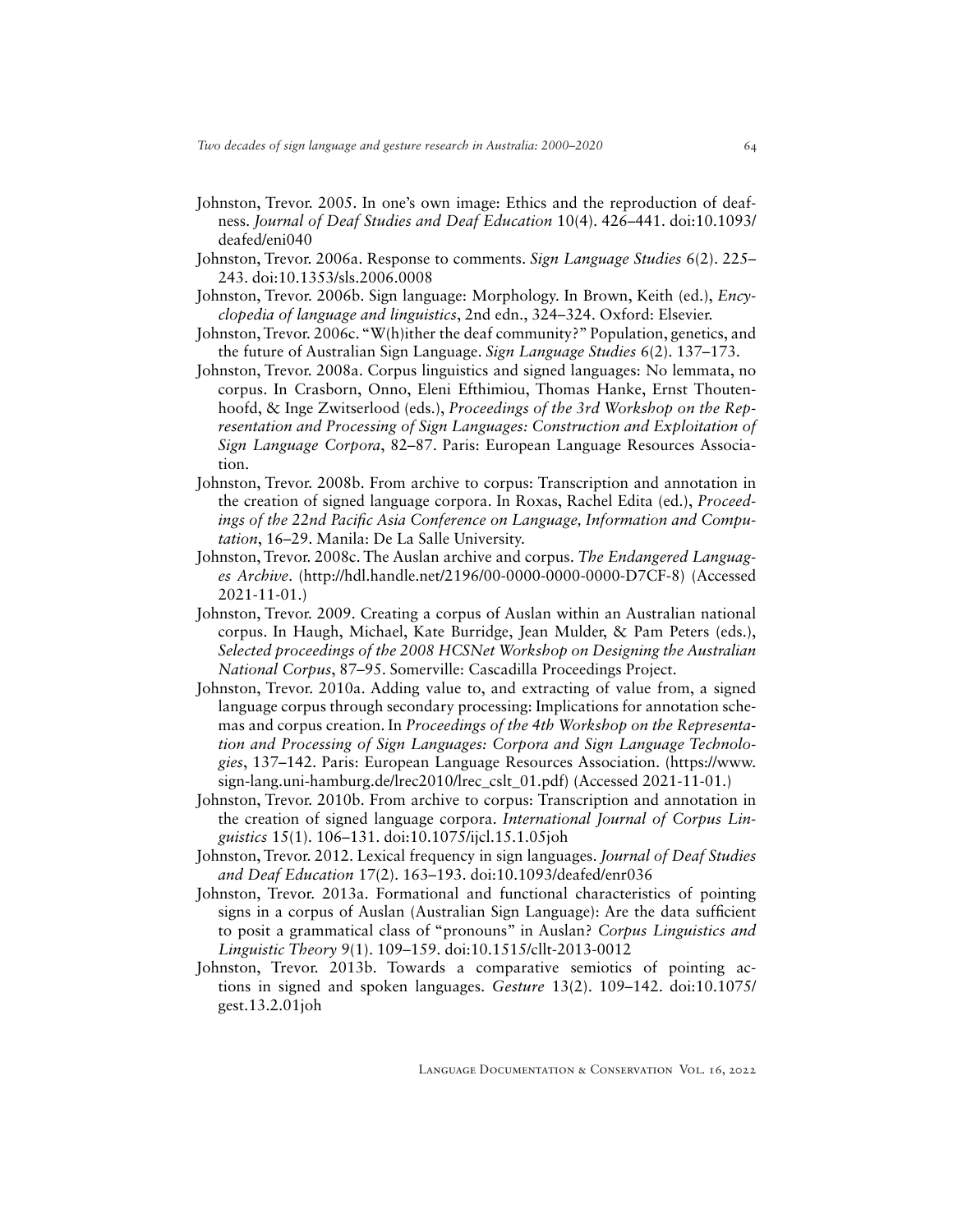- Johnston, Trevor. 2014. The reluctant oracle: Using strategic annotations to add value to, and extract value from, a signed language corpus. *Corpora* 9(2). 155–189. [doi:10.3366/cor.2014.0056](https://doi.org/10.3366/cor.2014.0056)
- Johnston, Trevor. 2018. A corpus-based study of the role of headshaking in negation in Auslan (Australian Sign Language): Implications for signed language typology. *Linguistic Typology* 22(2). 185–231. [doi:10.1515/lingty-2018-0008](https://doi.org/10.1515/lingty-2018-0008)
- Johnston, Trevor. 2019a. Clause constituents, arguments and the question of grammatical relations in Auslan (Australian Sign Language). *Studies in Language* 43(4). 941–996. [doi:10.1075/sl.18035.joh](https://doi.org/10.1075/sl.18035.joh)
- Johnston, Trevor. 2019b. *The Auslan Corpus annotation guidelines (August 2019 Version)*. Sydney: Macquarie University. ([http://www.auslan.org.au/about/anno](http://www.auslan.org.au/about/annotations/)[tations/](http://www.auslan.org.au/about/annotations/)) (Accessed 2021-11-01.)
- Johnston, Trevor & Steve Cassidy. 2008. *Auslan Signbank*. ([http://www.auslan.org.](http://www.auslan.org.au) [au\)](http://www.auslan.org.au) (Accessed 2021-09-17.)
- Johnston, Trevor, Donovan Cresdee, Adam Schembri, & Bencie Woll. 2015. FINISH variation and grammaticalization in a signed language: How far down this welltrodden pathway is Auslan (Australian Sign Language)? *Language Variation and Change* 27(1). 117–155. [doi:10.1017/S0954394514000209](https://doi.org/10.1017/S0954394514000209)
- Johnston, Trevor & Lindsay Ferrara. 2012. Lexicalization in signed languages: When is an idiom not an idiom. *Selected Papers from UK-CLA Meetings* 1. 229–248.
- Johnston, Trevor & Jemina Napier. 2010. Medical Signbank: Bringing Deaf people and linguists together in the process of language development. *Sign Language Studies* 10(2). 258–275. [doi:10.1353/sls.0.0042](https://doi.org/10.1353/sls.0.0042)
- Johnston, Trevor & Adam Schembri. 1999. On defining lexeme in a signed language. *Sign Language & Linguistics* 2(2), 115–185. [doi:10.1075/sll.2.2.03joh](https://doi.org/10.1075/sll.2.2.03joh)
- Johnston, Trevor & Adam Schembri. 2003. *The survival guide to Auslan: A beginner's pocket dictionary of Australian Sign Language*. Sydney: North Rocks Press.
- Johnston, Trevor & Adam Schembri. 2006. Issues in the creation of a digital archive of a signed language. In Barwick, Linda & Nick Thieberger (eds.), *Sustainable data from digital fieldwork: Proceedings of the conference held at the University of Sydney*, 7–16. Sydney: Sydney University Press.
- Johnston, Trevor & Adam Schembri. 2007a. *Australian Sign Language (Auslan): An introduction to sign language linguistics*. Cambridge: Cambridge University Press. [doi:10.1017/CBO9780511607479](https://doi.org/10.1017/CBO9780511607479)
- Johnston, Trevor & Adam Schembri. 2007b. Testing language description through language documentation, archiving and corpus creation: The case of indicating verbs in the Auslan archive corpus. In Austin, Peter K., Oliver Bond, & David Nathan (eds.), *Proceedings of Conference on Language Documentation & Linguistic Theory*, 145–154. London: SOAS.
- Johnston, Trevor & Adam Schembri. 2010. Variation, lexicalization and grammaticalization in signed languages. *Langage et Société* 1(131). 19–35. [doi:10.3917/](https://doi.org/10.3917/ls.131.0019) [ls.131.0019](https://doi.org/10.3917/ls.131.0019)
- Johnston, Trevor & Adam Schembri. 2013. Corpus analysis of sign languages. In Chapelle, Carol (ed.), *The encyclopedia of applied linguistics*, 479–501. Oxford: Blackwell Publishing. [doi:10.1002/9781405198431.wbeal0252](https://doi.org/10.1002/9781405198431.wbeal0252)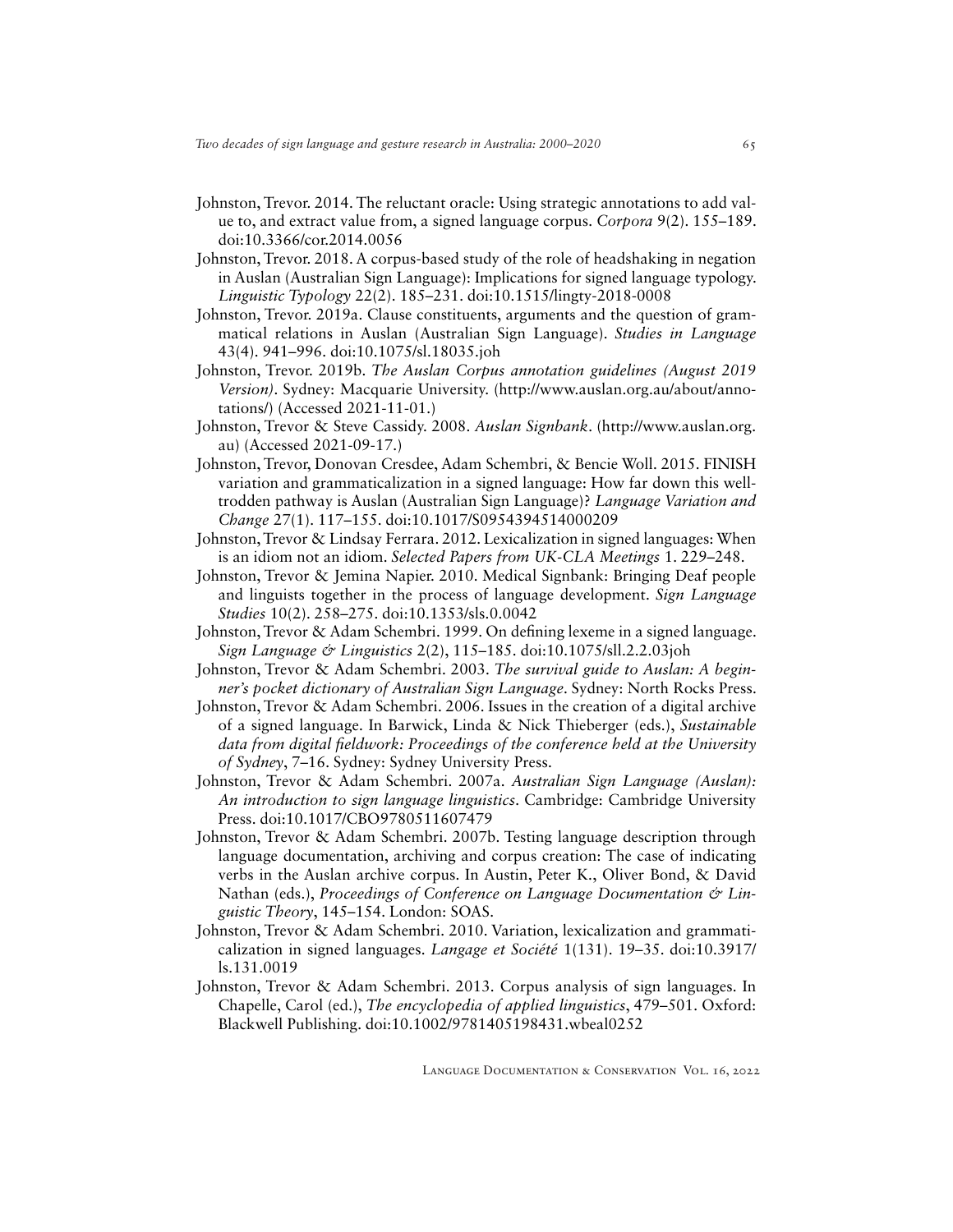- Johnston, Trevor & Jane van Roekel. 2014. Mouth-based non-manual coding schema used in the Auslan corpus: Explanation, application and preliminary results. In Crasborn, Onno, Eleni Efthimiou, Evita Fotinea, Thomas Hanke, Julie Hochgesang, Jette Kristoffersen, & Johanna Mesch (eds.), *Proceedings of the 6th Workshop on the Representation and Processing of Sign Languages: Beyond the Manual Channel*, 81–88. Paris: European Language Resources Association.
- Johnston, Trevor, Jane van Roekel, & Adam Schembri. 2016. On the conventionalization of mouth actions in Australian Sign Language. *Language and Speech*  59(1). 3–42. [doi:10.1177/0023830915569334](https://doi.org/10.1177/0023830915569334)
- Johnston, Trevor, Myriam Vermeerbergen, Adam Schembri, & Lorraine Leeson. 2007. "Real data are messy": Considering cross-linguistic analysis of constituent ordering in Auslan, VGT, and ISL. In Perniss, Pamela, Roland Pfau, & Markus Steinbach (eds.), *Visible variation: Comparative studies on sign language structure*, 163–206. Berlin: Mouton de Gruyter. [doi:10.1515/9783110198850.163](https://doi.org/10.1515/9783110198850.163)
- Jones, Caroline, Eugenie Collyer, Jaidine Fejo, Chantelle Khamchuang, Anita Painter, Lee Rosas, Karen Mattock, Alicia Dunajcik, Paola Escudero, & Anne Dwyer. 2020. Developing a parent vocabulary checklist for young Indigenous children growing up multilingual in the Katherine region of Australia's Northern Territory. *International Journal of Speech-Language Pathology* 22(5). 583–590. [doi:1](https://doi.org/10.1080/17549507.2020.1718209) [0.1080/17549507.2020.1718209](https://doi.org/10.1080/17549507.2020.1718209)
- Jorgensen, Eleanor. 2020. *A phonological analysis of sign used in an Australian Western Desert community*. Melbourne: The University of Melbourne. (Honours thesis.)
- Jorgensen, Eleanor, Jennifer Green, & Anastasia Bauer. 2021. Exploring phonological aspects of Australian Indigenous sign languages. *Languages* 6(2). 1–29. [doi:10.3390/languages6020081](https://doi.org/10.3390/languages6020081)
- Judd, Julie. 2015. *Decisions, decisions: The effects of demand-control schema reflective practice training on ethical decision making by Auslan/English interpreters*. Sydney: Macquarie University. (Master's thesis.)
- Judd, Julie, Therese Lewis, & Karen Bontempo. 2013. Making mentoring matter: A case study in mentoring educational interpreters. In Winston, Betsy & Robert G. Lee (eds.), *Mentorship in sign language interpreting*, 161–179. Alexandria: RID Press.
- Kelly, Barbara. 2006. The development of constructions through early gesture use. In Clark, Eve & Barbara Kelly (eds.), *Constructions in acquisition*, 11–25. Chicago: CSLI/University of Chicago Press.
- Kelly, Barbara. 2011. A new look at redundancy in children's gesture and word combinations. In Arnon, Inbal & Eve Clark (eds.), *Experience, variation and generalization: Learning a first language* (Trends in Language Acquisition Research 7), 73–90. Amsterdam: John Benjamins Publishing Company. [doi:10.1075/](https://doi.org/10.1075/tilar.7.05kel) [tilar.7.05kel](https://doi.org/10.1075/tilar.7.05kel)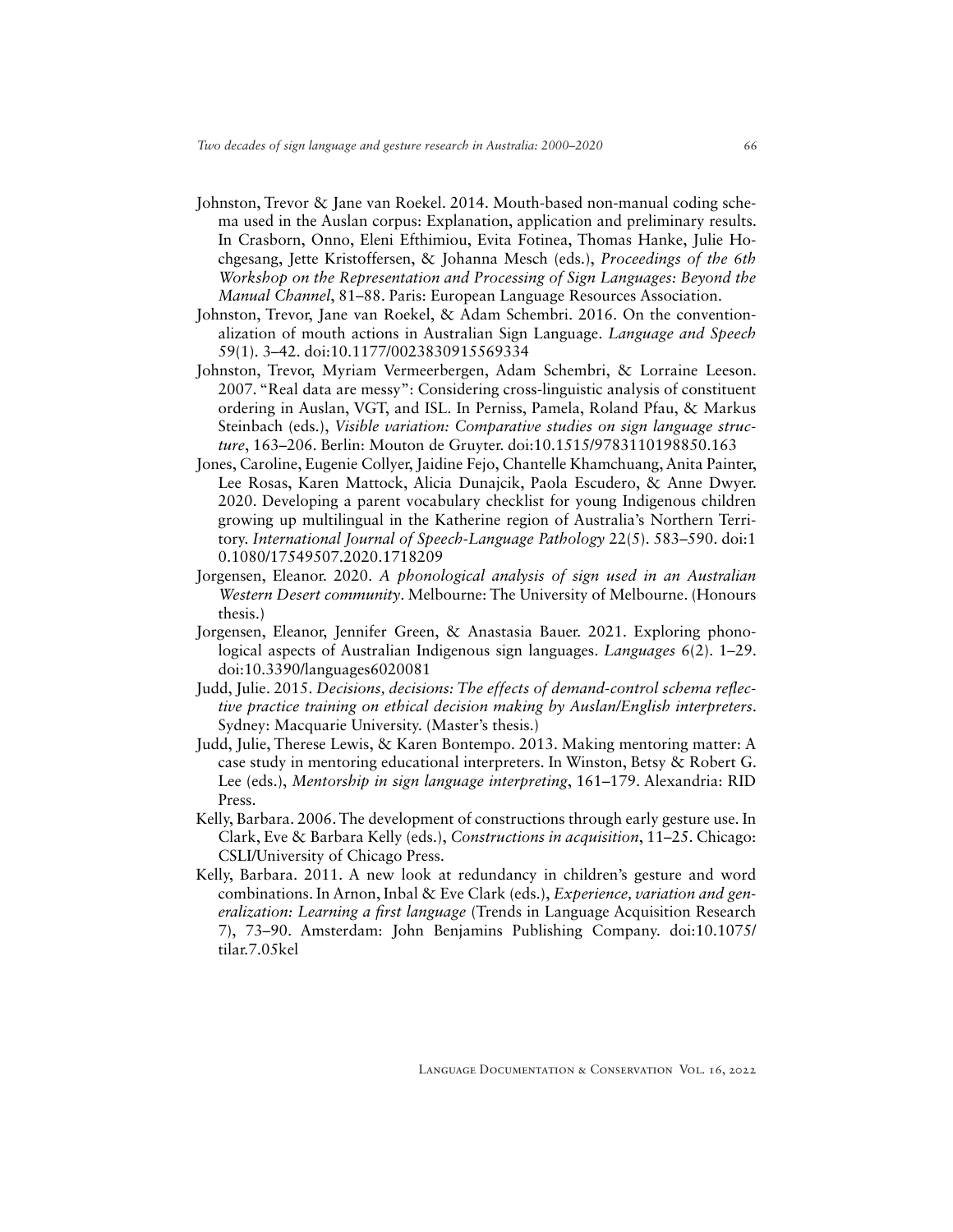- Kelly, Barbara. 2014. Temporal synchrony in early multi-modal communication. In Arnon, Inbal, Marisa Casillas, Chigusa Kurumada, & Bruno Estigarribia (eds.), *Language in interaction: Studies in honor of Eve V. Clark* (Trends in Language Acquisition Research 12), 117–138. Amsterdam: John Benjamins Publishing Company. [doi:10.1075/tilar.12.11kel](https://doi.org/10.1075/tilar.12.11kel)
- Kendon, Adam. (1988) 2013. *Sign languages of Aboriginal Australia: Cultural, semiotic and communicative perspectives*. Cambridge: Cambridge University Press.
- Kendon, Adam. 2008b. A history of the study of Australian Aboriginal sign languages. In McGregor, William (ed.), *Encountering Aboriginal languages: Studies in the history of Australian linguistics* (Pacific Linguistics 591), 383–402. Canberra: Pacific Linguistics.
- Kendon, Adam. 2015. Some characteristics of Australian Aboriginal sign languages with hints for further questions for exploration. *Learning Communities: International Journal of Learning in Social Contexts* 16(Indigenous Sign Language). 6–13. [doi:10.18793/LCJ2015.16.01](https://doi.org/10.18793/LCJ2015.16.01)
- Korte, Jessica, Leigh Ellen Potter, & Sue Nielsen. 2012. Designing a mobile video game to help young Deaf children learn Auslan. In *Proceedings of the 26th Annual BCS Interaction Specialist Group Conference on People and Computers*, 345–350. Swindon: BCS Learning & Development Ltd.
- Kral, Inge, Jennifer Green, & Elizabeth Marrkilyi Ellis. 2020. *i-Tjuma: Ngaanyatjarra stories from the Western Desert of Central Australia.* Perth: UWA Press.
- Kuder, Anna, Joanna Filipczak, Piotr Mostowski, Paweł Rutkowski, & Trevor Johnston. 2018. What corpus-based research on negation in Auslan and PJM tells us about building and using sign language corpora. In Calzolari, Nicoletta, Khalid Choukri, Christopher Cieri, Thierry Declerck, Sara Goggi, Koiti Hasida, Hitoshi Isahara, Bente Maegaard, Joseph Mariani, Hélène Mazo, Asuncion Moreno, Jan Odijk, Stelios Piperidis, & Takenobu Tokunaga (eds.), *Proceedings of LREC 2018 Eleventh International Conference on Language Resources and Evaluation*, 101–106. Paris: European Language Resources Association. [\(http://lrec-conf.org/](http://lrec-conf.org/workshops/lrec2018/W1/pdf/18033_W1.pdf) [workshops/lrec2018/W1/pdf/18033\\_W1.pdf\)](http://lrec-conf.org/workshops/lrec2018/W1/pdf/18033_W1.pdf) (Accessed 2021-11-01.)
- Lempert, William. 2018. *Palya futures: The social life of Kimberley Aboriginal media*. Boulder: University of Colorado. (Doctoral dissertation.)
- Leneham, Marcel. 2005. The sign language interpreter as translator: Challenging traditional definitions of translation and interpreting. *Deaf Worlds: International Journal of Deaf Studies* 21(1). 79–101.
- Leneham, Marcel. 2007. Exploring power and ethnocentrism: In sign language translation. *Babel* 41(3). 4–12.
- Leneham, Marcel & Jemina Napier. 2003. Sign language interpreters' codes of ethics: Should we maintain the status quo? *Deaf Worlds: International Journal of Deaf Studies* 19(2). 78–98.
- Major, George. 2014. "Sorry, could you explain that?" Clarification requests in interpreted healthcare interaction. In Nicodemus, Brenda & Melanie Metzger (eds.), *Investigations in healthcare interpreting*, 32–69. Washington, DC: Gallaudet University Press.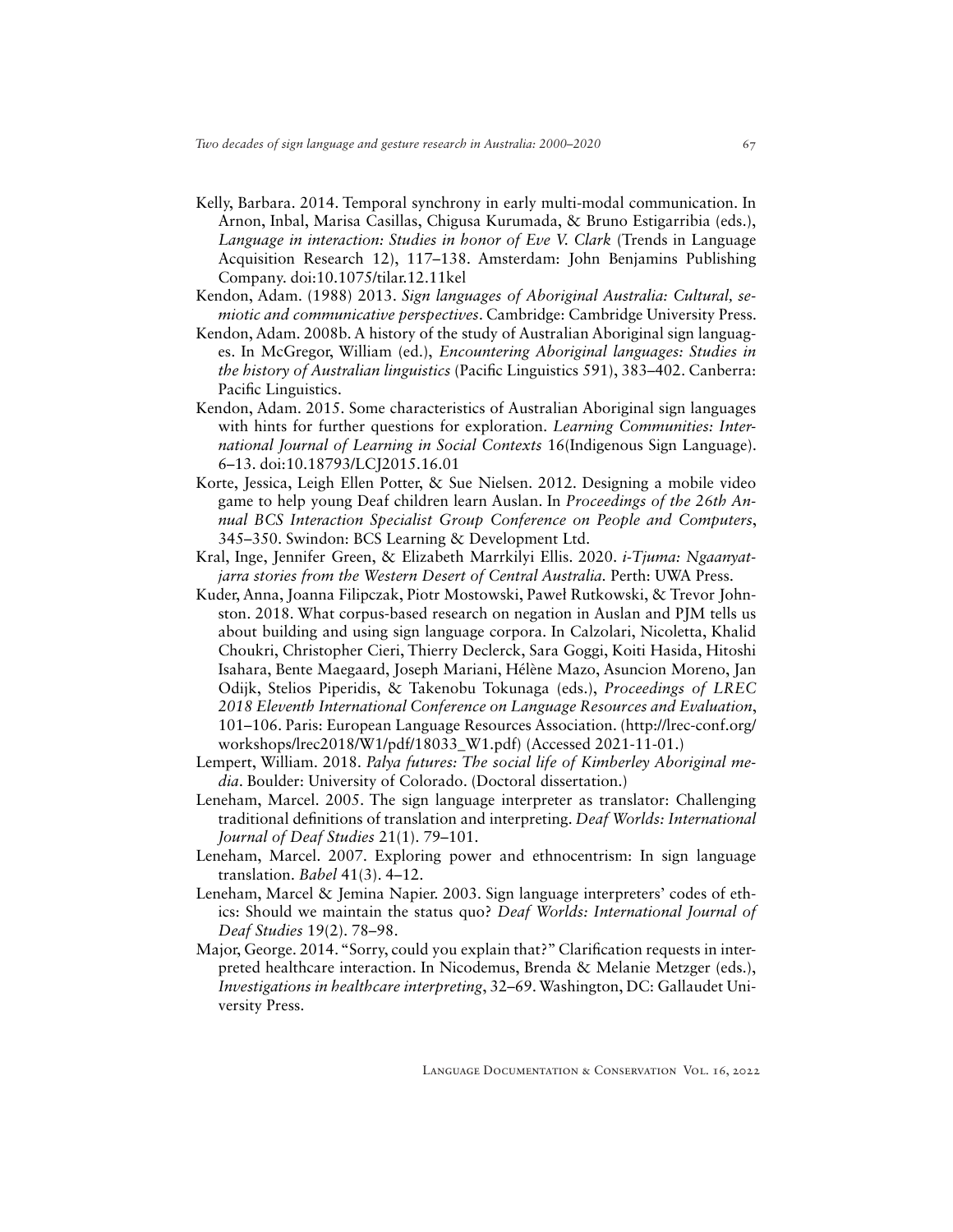- Major, George & Janet Holmes. 2008. How do nurses describe health care procedures? Analysing nurse-patient interaction in a hospital ward. *Australian Journal of Advanced Nursing* 25(4). 58–70.
- Major, George & Jemina Napier. 2013. Interpreting and knowledge mediation in the healthcare setting: What do we really mean by "accuracy"? In Montalt, Vincent & Mark Shuttleworth (eds.), *Linguistica Antverpiensia: Translation and knowledge mediation in medical and health settings*, 207–226. Antwerp: Artesius University College. [doi:10.52034/lanstts.v11i.304](https://doi.org/10.52034/lanstts.v11i.304)
- Major, George & Jemina Napier. 2019. "I'm there sometimes as a just in case": Examining role fluidity in healthcare interpreting. In Ji, Meng, Mustapha Taibi, & Ineke Crezee (eds.), *Multicultural health translation, interpreting and communication*, 183–204. Philadelphia: Routledge.
- Major, George, Jemina Napier, Lindsay Ferrara, & Trevor Johnston. 2012. Exploring lexical gaps in Australian Sign Language for the purposes of health communication. *Communication and Medicine* 9(1). 37–47. [doi:10.1558/cam.v9i1.37](https://doi.org/10.1558/cam.v9i1.37)
- Major, George, Jemina Napier, & Maria Stubbe. 2012. "What happens truly, not textbook!": Using authentic interactions in discourse training for healthcare interpreters. In Malcolm, Karen & Laurie Swabey (eds.), *In our hands: Educating healthcare interpreters*, 27–53. Washington, DC: Gallaudet University Press.
- Matthews, Nicole, Sherman Young, David Parker, & Jemina Napier. 2010. Looking across the hearing line? Exploring young deaf people's use of Web 2.0. *M/C Journal* 13(3). [doi:10.5204/mcj.266](https://doi.org/10.5204/mcj.266)
- Maypilama, Elaine & Dany Adone. 2012. Yolngu Sign Language: A sociolinguistic profile. In Zeshan, Ulrike & Connie de Vos (eds.), *Sign languages in village communities: Anthropological and linguistic insights*, 401–404.
- Maypilama, Elaine & Dany Adone. 2013. Yolŋu Sign Language: An undocumented language of Arnhem Land. *Learning Communities: International Journal of Learning in Social Contexts* 13. 37–44.
- Maypilama, Elaine, Dany Adone, & Anastasia Bauer. 2012. *Yolngu Sign Language English dictionary*. Cologne: University of Cologne.
- McKee, Rachel, Adam Schembri, David McKee, & Trevor Johnston. 2011. Variable "subject" presence in Australian Sign Language and New Zealand Sign Language. *Language Variation and Change* 23(3). 375–398. [doi:10.1017/](https://doi.org/10.1017/S0954394511000123) [S0954394511000123](https://doi.org/10.1017/S0954394511000123)
- Meakins, Felicity, Jennifer Green, & Myfany Turpin. 2018. *Understanding linguistic fieldwork*. London: Routledge.
- Montredon, Jacques & Elizabeth Marrkilyi Ellis. 2014. *Ngaatjatjarra gestures related to space and time* (Working Paper 11). The University of Queensland and Université de Franche-Comté.
- Munn, Nancy. (1973) 2016. The Walbiri sand story. In Cohn, Neil (ed.), *The visual narrative reader*, 231–251. London: Bloomsbury.
- Murteira, Ana, Paul Sowman, & Lyndsey Nickels. 2019. Taking action in hand: Effects of gesture observation on action verb naming. *Language, Cognition and Neuroscience* 34(3). 351–364. [doi:10.1080/23273798.2018.1552978](https://doi.org/10.1080/23273798.2018.1552978)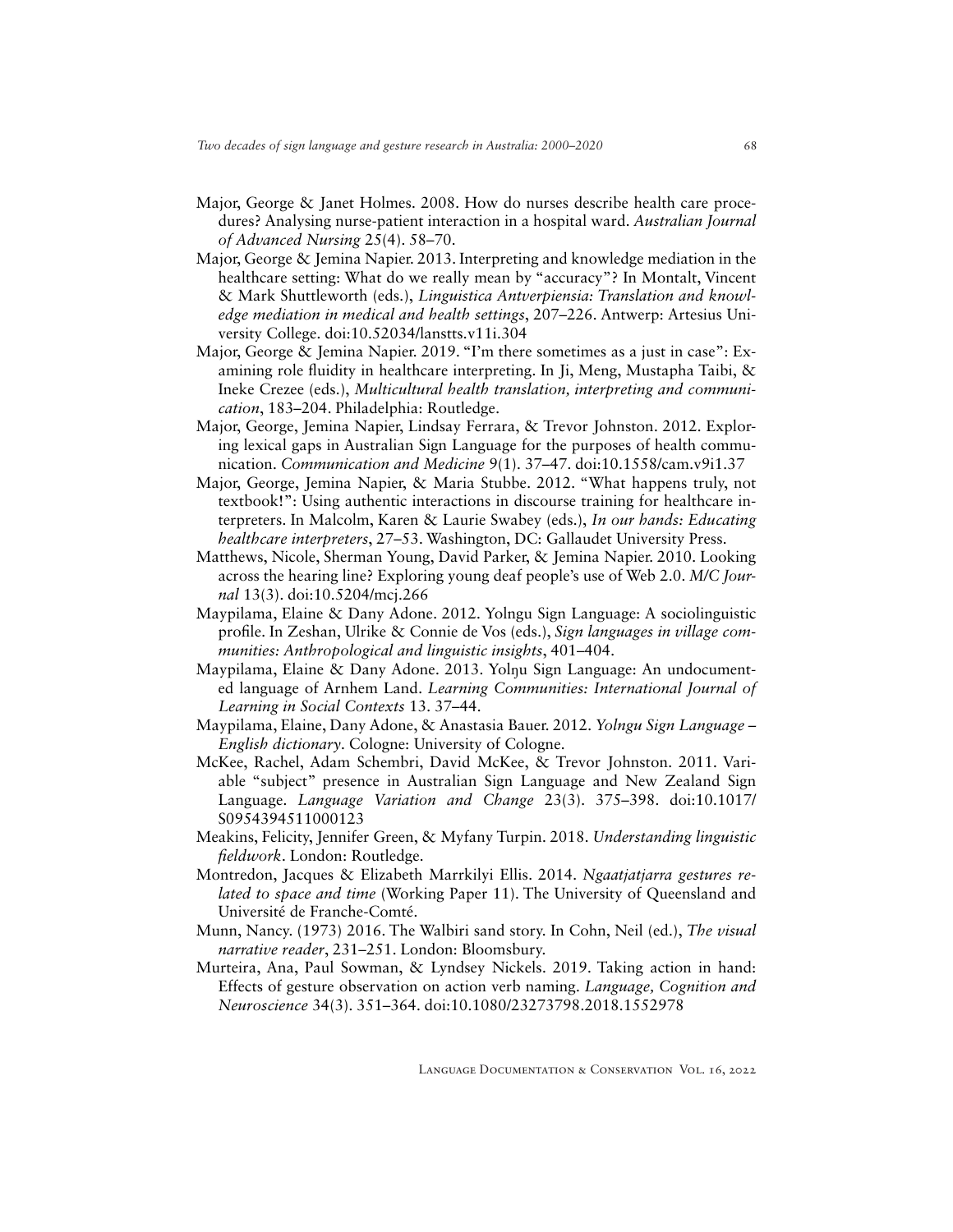- Nafisi, Julia S. 2014. Gestures and body-movements in the teaching of singing: A survey into current practice in Australia and Germany. *Australian Journal of Music Education* 1. 77–93. ([https://search.informit.org/doi/10.3316/infor](https://search.informit.org/doi/10.3316/informit.988414409502681)[mit.988414409502681\)](https://search.informit.org/doi/10.3316/informit.988414409502681) (Accessed 2021-11-01.)
- Napier, Jemina. 2002a. Linguistic coping strategies of interpreters: An exploration. *Journal of Interpretation*. 63–92.
- Napier, Jemina. 2002b. University interpreting: Linguistic issues for consideration. *Journal of Deaf Studies and Deaf Education* 7(4). 281–301. [doi:10.1093/](https://doi.org/10.1093/deafed/7.4.281) [deafed/7.4.281](https://doi.org/10.1093/deafed/7.4.281)
- Napier, Jemina. 2003. A sociolinguistic analysis of the occurrence and types of omissions produced by Australian Sign Language-English interpreters. In Metzger, Melanie, Steven Collins, Valerie Dively, & Risa Shaw (eds.), *From topic boundaries to omission: Research on interpretation*, 99–153. Washington, DC: Gallaudet University Press.
- Napier, Jemina. 2004a. Interpreting omissions: A new perspective. *Interpreting* 6(2). 117–142. [doi:10.1075/intp.6.2.02nap](https://doi.org/10.1075/intp.6.2.02nap)
- Napier, Jemina. 2004b. Sign language interpreter training, testing, and accreditation: An international comparison. *American Annals of the Deaf* 149(4). 350–359. [doi:10.1353/aad.2005.0007](https://doi.org/10.1353/aad.2005.0007)
- Napier, Jemina. 2005a. Linguistic features and strategies of interpreting: From research to education to practice. In Marschark, Marc, Rico Peterson, & Elizabeth Winston (eds.), *Interpreting and interpreter education: Directions for research and practice*, 84–111. New York: Oxford University Press. [doi:10.1093/](https://doi.org/10.1093/acprof/9780195176940.003.0004) [acprof/9780195176940.003.0004](https://doi.org/10.1093/acprof/9780195176940.003.0004)
- Napier, Jemina. 2005b. Making learning accessible for sign language interpreters: A process of change. *Educational Action Research* 13(4). 505–524. [doi:10.1080/09650790500200302](https://doi.org/10.1080/09650790500200302)
- Napier, Jemina. 2005c. Teaching interpreting students to identify omission potential. In Roy, Cynthia (ed.), *Advances in teaching sign language interpreters*, 2nd edn., 123–137. Washington, DC: Gallaudet University Press.
- Napier, Jemina. 2005d. Training sign language interpreters in Australia: An innovative approach. *Babel* 51(3). 207–223. [doi:10.1075/babel.51.3.01nap](https://doi.org/10.1075/babel.51.3.01nap)
- Napier, Jemina. 2006a. Comparing language contact phenomena between Auslan-English interpreters and deaf Australians: A preliminary study. In Lucas, Ceil (ed.), *Multilingualism and sign languages: From the Great Plains to Australia*, 39–78. Washington, DC: Gallaudet University Press.
- Napier, Jemina. 2006b. Educating signed language interpreters in Australia: A blended approach. In Roy, Cynthia B. (ed.), *New approaches to interpreter education*, 67–103. Washington, DC: Gallaudet University Press.
- Napier, Jemina. 2006c. Effectively teaching discourse to sign language interpreting students. *Language, Culture and Curriculum* 19(3). 251–265. [doi:10.1080/07908310608668766](https://doi.org/10.1080/07908310608668766)
- Napier, Jemina. 2006d. The new kid on the block: Mentoring sign language interpreters in Australia. *Journal of Interpretation*. 25–46.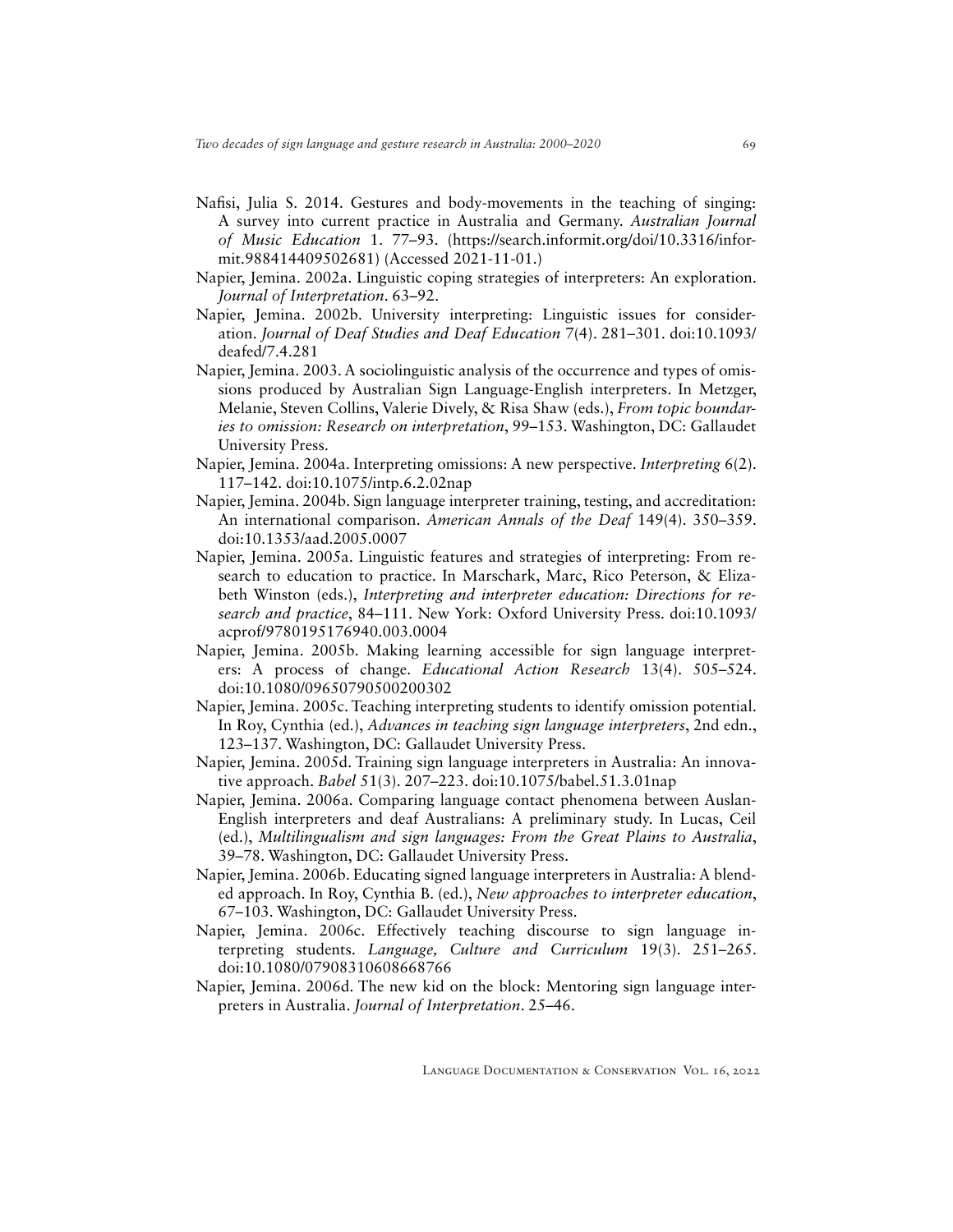- Napier, Jemina. 2007. Cooperation in interpreter-mediated monologic talk. *Discourse & Communication* 1(4). 407–432. [doi:10.1177/1750481307082206](https://doi.org/10.1177/1750481307082206)
- Napier, Jemina. 2010. A case study of the use of storytelling as a pedagogical tool for teaching interpreting students. *The Interpreter & Translator Trainer* 10(1). 1–32. [doi:10.1080/1750399X.2010.10798795](https://doi.org/10.1080/1750399X.2010.10798795)
- Napier, Jemina. 2011a. "It's not what they say but the way they say it." A content analysis of interpreter and consumer perceptions of signed language interpreting in Australia. *International Journal of the Sociology of Language* 2011(207). 59–87. [doi:10.1515/ijsl.2011.003](https://doi.org/10.1515/ijsl.2011.003)
- Napier, Jemina. 2011b. Signed language interpreting. In Malmkjær, Kirsten & Kevin Windle (eds.), *The Oxford handbook of translation studies*, 353–372. Oxford: Oxford University Press. [doi:10.1093/oxfordhb/9780199239306.013.0025](https://doi.org/10.1093/oxfordhb/9780199239306.013.0025)
- Napier, Jemina. 2012a. Exploring themes in stakeholder perspectives of video remote interpreting in court. In Kellett Bidoli, Cynthia (ed.), *Interpreting across genres: Multiple research perspectives*, 219–254. Trieste: EUT Edizioni Università di Trieste.
- Napier, Jemina. 2012b. Here or there? An assessment of video remote signed language interpreter-mediated interaction in court. In Braun, Sabine & Judith Taylor (eds.), *Videoconference and remote interpreting in criminal proceedings*, 167– 214. Antwerp: Intersentia.
- Napier, Jemina. 2013. "You get that vibe": A pragmatic analysis of clarification and communicative accommodation in legal video remote interpreting. In Meurant, Laurence, Aurélie Sinte, Mieke van Herreweghe, & Myriam Vermeerbergen (eds.), *Sign language research uses and practices: Crossing views on theoretical and applied sign language linguistics*, 85–110. Nijmegen: Ishara Press.
- Napier, Jemina. 2016. *Linguistic coping strategies in sign language interpreting*, 2nd edn. Washington, DC: Gallaudet University Press.
- Napier, Jemina. 2017. Not just child's play: Exploring bilingualism and language brokering as a precursor to the development of expertise as a professional sign language interpreter. In Antonini, Rachele, Letizia Cirillo, Linda Rossato, & Ira Torresi (eds.), *Non-professional interpreting and translation: State of the art and future of an emerging field of research*, 381–409. Amsterdam: John Benjamins. [doi:10.1075/btl.129.19nap](https://doi.org/10.1075/btl.129.19nap)
- Napier, Jemina & Robert Adam. 2002. A comparative linguistic analysis of Auslan and BSL interpreting. *Deaf Worlds: International Journal of Deaf Studies* 18(1). 22–31.
- Napier, Jemina & Karin Banna. 2016. Walking a fine line the legal system and sign language interpreters: Roles and responsibilities. *Journal of Applied Linguistics and Professional Practice* 13(1–3). 233–253. [doi:10.1558/japl.31859](https://doi.org/10.1558/japl.31859)
- Napier, Jemina & Roz Barker. 2003. A demographic survey of Australian Sign Language interpreters. *Australian Journal of Education of the Deaf* 9. 19–32.
- Napier, Jemina & Roz Barker. 2004a. Accessing university education: Perceptions, preferences, and expectations for interpreting by deaf students. *Journal of Deaf Studies and Deaf Education* 9(2). 228–238. [doi:10.1093/deafed/enh024](https://doi.org/10.1093/deafed/enh024)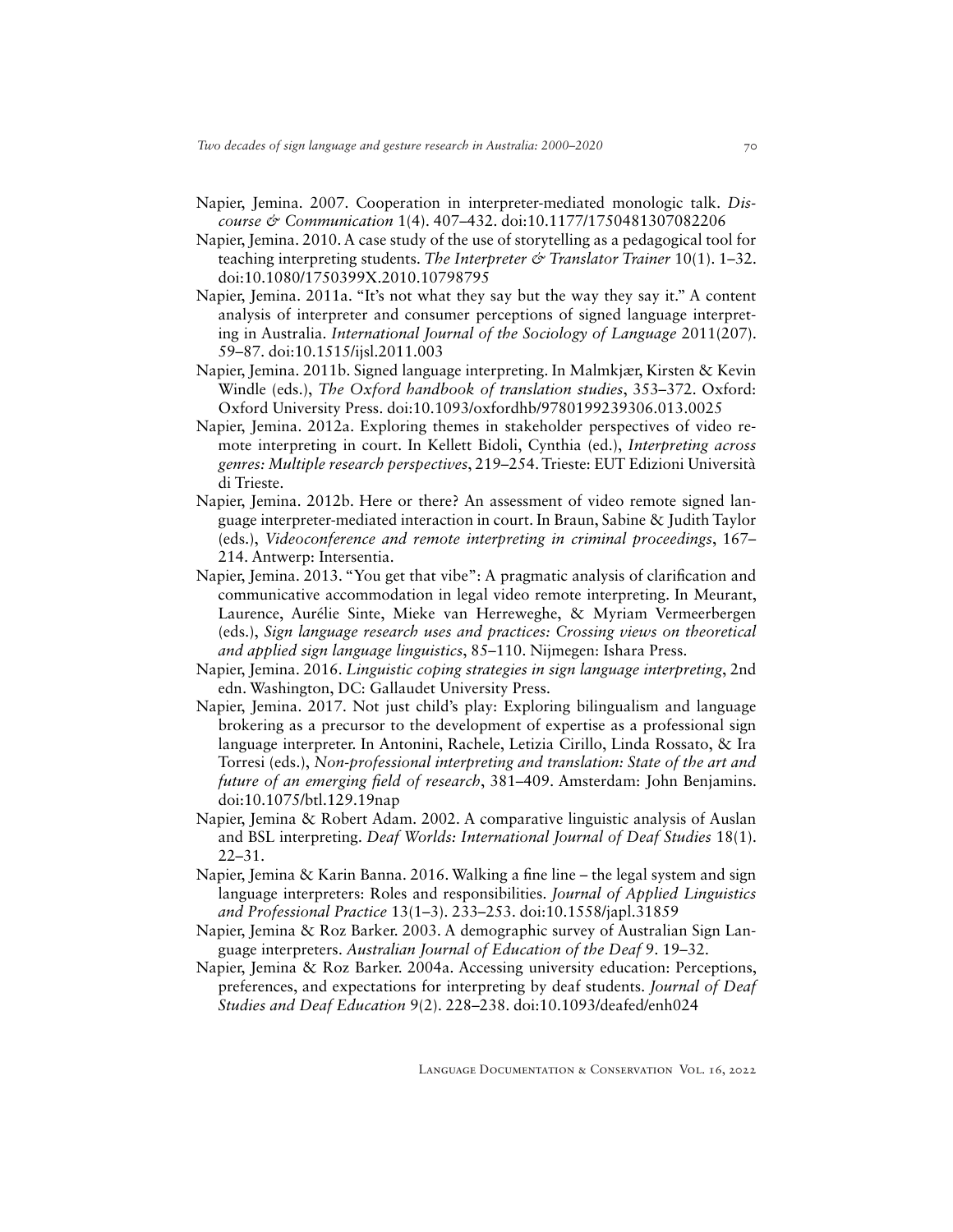- Napier, Jemina & Roz Barker. 2004b. Sign language interpreting: The relationship between metalinguistic awareness and the production of interpreting omissions. *Sign Language Studies* 4(4). 369–393.
- Napier, Jemina, Andy Carmichael, & Andrew Wiltshire. 2008. Look-pause-nod: A linguistic case study of a Deaf professional and interpreters working together. In Hauser, Peter, Karen Finch, & Angela Hauser (eds.), *Deaf professionals and designated interpreters: A new paradigm*, 22–42. Washington, DC: Gallaudet University Press.
- Napier, Jemina & Andy Cornes. 2004. The dynamic roles of interpreters and therapists. In Austen, Sally & Susan Crocker (eds.), *Deafness in mind: Working psychologically with deaf people across the lifespan*, 161–179. London: Whurr Publishers.
- Napier, Jemina & Della Goswell. 2013. Signed language interpreting profession. In Chapelle, Carol (ed.), *The encyclopedia of applied linguistics*, 1–7. London: Blackwell Publishing.
- Napier, Jemina & Michael Kidd. 2013. English literacy as a barrier to health care information for deaf people who use Auslan. *Australian Family Physician* 42(12). 896–899.
- Napier, Jemina & Lorraine Leeson. 2016. *Sign language in action*. London: Palgrave Macmillan.
- Napier, Jemina, Greg Leigh, & Sharon Nann. 2007. Teaching sign language to hearing parents of deaf children: An action research process. *Deafness & Education International* 9(2). 83–100. [doi:10.1179/146431507790560020](https://doi.org/10.1179/146431507790560020)
- Napier, Jemina & Marcel Leneham. 2011. "It was difficult to manage the communication": Testing the feasibility of video remote signed language interpreting in court. *Journal of Interpretation* 21(1). 53–62.
- Napier, Jemina, George Major, & Lindsay Ferrara. 2011. Medical Signbank: A cureall for the aches and pains of medical sign language interpreting? In Leeson, Lorraine, Svenja Wurm, & Myriam Vermeerbergen (eds.), *Signed language interpreting: Preparation, practice and performance*, 111–137. Manchester: St. Jerome.
- Napier, Jemina, George Major, Lindsay Ferrara, & Trevor Johnston. 2015. Medical Signbank as a model for sign language planning? A review of community engagement. *Current Issues in Language Planning* 16(3). 279–295. [doi:10.1080/14664](https://doi.org/10.1080/14664208.2014.972536) [208.2014.972536](https://doi.org/10.1080/14664208.2014.972536)
- Napier, Jemina & Alastair McEwin. 2015. Do deaf people have the right to serve as jurors in Australia? *Alternative Law Journal* 40(1). 23–27. [doi:10.1177/1037969X1504000106](https://doi.org/10.1177/1037969X1504000106)
- Napier, Jemina, Rachel McKee, & Della Goswell. 2006. *Sign language interpreting: Theory and practice in Australia and New Zealand*. Annandale, New South Wales: The Federation Press.
- Napier, Jemina, Rachel McKee, & Della Goswell. 2010. *Sign language interpreting: Theory and practice in Australia and New Zealand*, 2nd edn. Sydney: The Federation Press.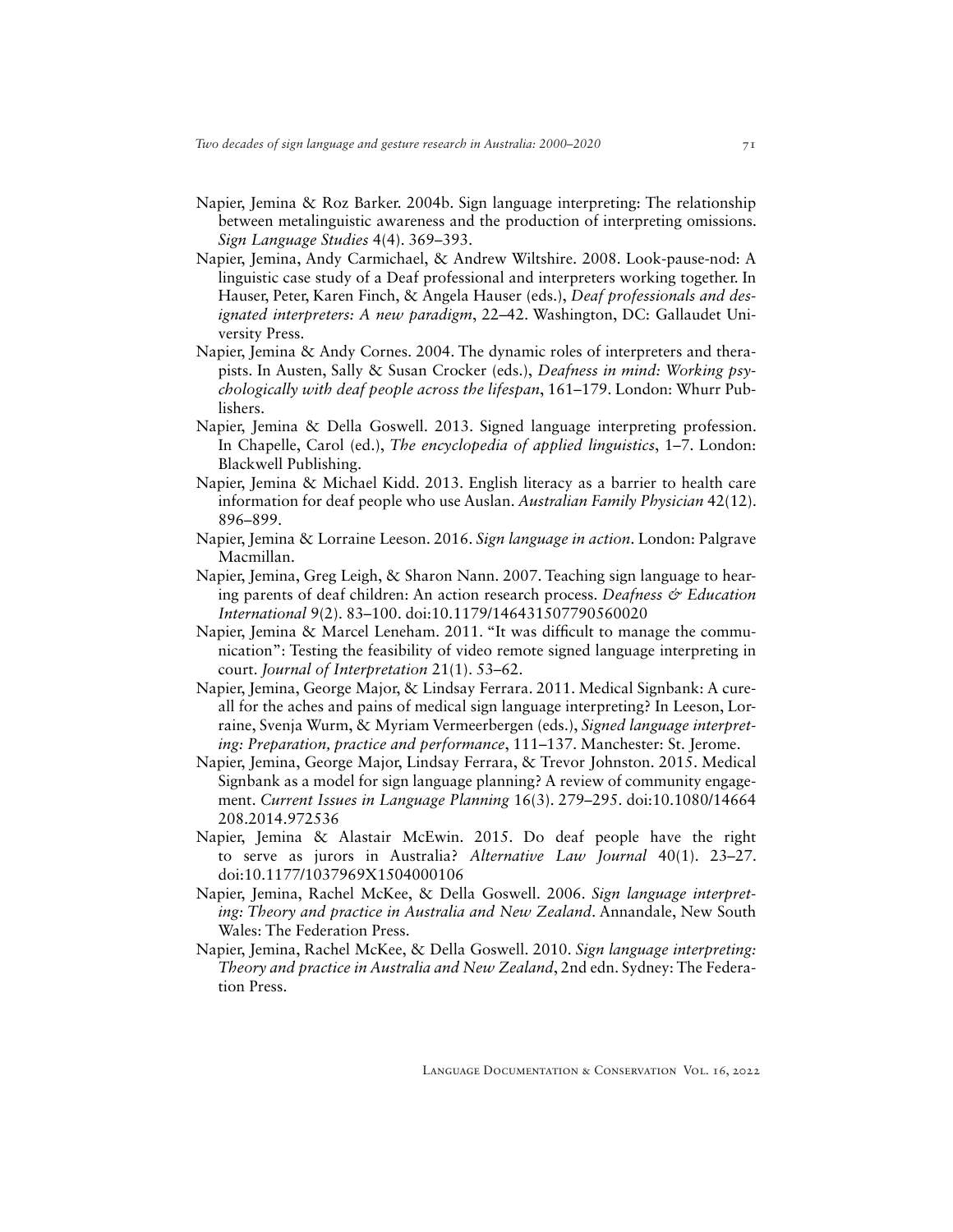- Napier, Jemina, Rachel McKee, & Della Goswell. 2018. *Sign language interpreting: Theory and practice in Australia and New Zealand*, 3rd edn. Leichhardt, New South Wales: The Federation Press.
- Napier, Jemina & Meg Rohan. 2007. An invitation to dance: Deaf consumers' perceptions of signed language interpreters and interpreting. In Metzger, Melanie & Earl Fleetwood (eds.), *Translation, sociolinguistic, & consumer issues in interpreting*, 159–203. Washington, DC: Gallaudet University Press.
- Napier, Jemina, Meg Rohan, & Helen Slatyer. 2005. Perceptions of bilingual competence and preferred language direction in Auslan/English interpreters. *Journal of Applied Linguistics and Professional Practice* 2(2). 185–218. [doi:10.1558/japl.](https://doi.org/10.1558/japl.v2.i2.185) [v2.i2.185](https://doi.org/10.1558/japl.v2.i2.185)
- Napier, Jemina, Debra Russell, Sandra Hale, David Spencer, & Mehera San Roque. In press. Training legal interpreters to work with deaf jurors. In Brunson, Jeremy (ed.), *Teaching legal interpreting*. Washington, DC: Gallaudet University Press.
- Napier, Jemina & Joe Sabolcec. 2014. Direct, interpreter-mediated or translated? A qualitative study of access to preventive and ongoing healthcare information for Australian deaf people. In Nicodemus, Brenda & Melanie Metzger (eds.) *Investigations in healthcare interpreting*, 233–276. Washington, DC: Gallaudet University Press.
- Napier, Jemina & David Spencer. 2007. A sign of the times: Deaf jurors and the potential for pioneering law reform. *Reform: A Journal of National and International Law Reform* (90). 35–37.
- Napier, Jemina & David Spencer. 2008. Guilty or not guilty? An investigation of deaf jurors' access to court proceedings via sign language interpreting. In Russell, Debra & Sandra Hale (eds.), *Interpreting in legal settings*, 72–122. Washington, DC: Gallaudet University Press.
- Napier, Jemina & David Spencer. 2017. Jury instructions: Comparing hearing and deaf jurors' comprehension via direct or mediated communication. *International Journal of Speech, Language, and the Law* 24(1). 1–29. [doi:10.1558/ijsll.30878](https://doi.org/10.1558/ijsll.30878)
- Napier, Jemina, David Spencer, Sandra Hale, Mehera San Roque, Gerry Shearim, & Debra Russell. 2019. Changing the international justice landscape: Perspectives on deaf citizenship and jury service. *Sign Language Studies* 19(2). 240–266. [doi:10.1353/SLS.2018.0034y](https://doi.org/10.1353/SLS.2018.0034)
- Naveda, Luiz & Marc Leman. 2010. The spatiotemporal representation of dance and music gestures using topological gesture analysis. *Music Perception: An Interdisciplinary Journal* 28(1). 93–111. [doi:10.1525/mp.2010.28.1.93](https://doi.org/10.1525/mp.2010.28.1.93)
- Nekrasova, Elizaveta. 2017. *Backchannels in Australian Sign Language*. Melbourne: University of Melbourne. (Master's thesis.)
- Nelson, Kate, Inise Tawaketini, Ruth Spencer, & Della Goswell. 2009. Isa Lei: Interpreter training in Fiji. In Napier, Jemina (ed.), *Signed language interpreter education and training: A world survey* (Interpreter Education 4). Washington, DC: Gallaudet University Press.
- Nevile, Maurice. 2002. Coordinating talk and non-talk activity in the airline cockpit. *Australian Review of Applied Linguistics* 25(1). 131–146. [doi:10.1075/](https://doi.org/10.1075/aral.25.1.07nev) [aral.25.1.07nev](https://doi.org/10.1075/aral.25.1.07nev)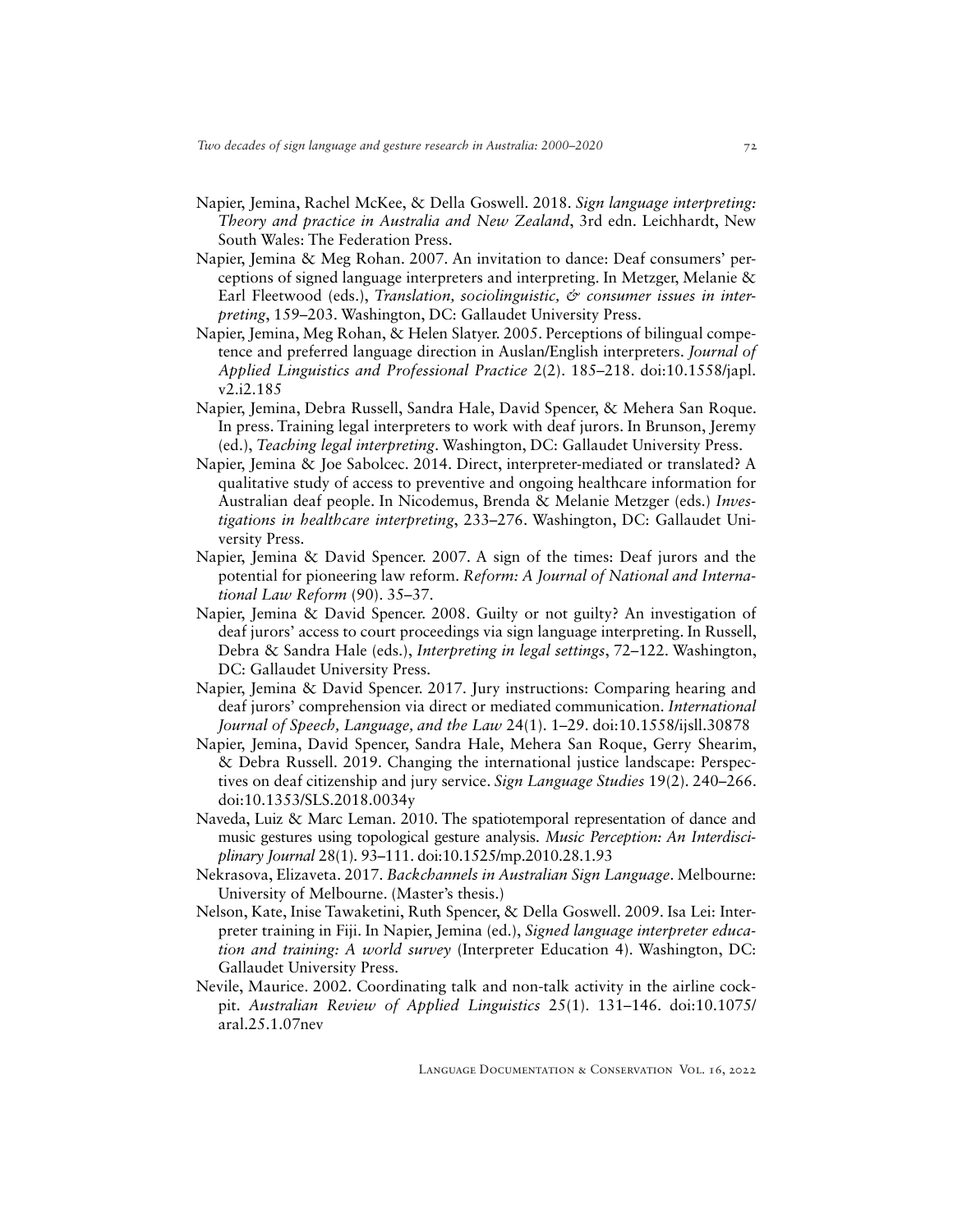- Ngo, Thu. 2018. Gesture as transduction of characterisation in children's literature animation adaptation. *Australian Journal of Language and Literacy* 41(1). 30–43.
- Nicodemus, Brenda, Laurie Swabey, Lorraine Leeson, Jemina Napier, Giulia Petitta, & Marty Taylor. 2017. A cross-linguistic analysis of fingerspelling production by sign language interpreters. *Sign Language Studies* 17(2). 143–171. [doi:10.1353/](https://doi.org/10.1353/sls.2017.0000) [sls.2017.0000](https://doi.org/10.1353/sls.2017.0000)
- Parton, Katharine. 2014. Epistemic stance in orchestral interaction. *Social Semiotics* 24(4). 402–419. [doi:10.1080/10350330.2014.929389](https://doi.org/10.1080/10350330.2014.929389)
- Parton, Katharine. 2020. *Situated, embodied, distributed: Interaction and cognition in the orchestra*. Melbourne: The University of Melbourne. (Doctoral thesis.)
- Pearce, Tamara & Jemina Napier. 2010. Mentoring: A vital learning tool for interpreter graduates. *International Journal of Interpreter Education* 2. 58–75.
- Perera, Asanka, Yee Wei Law, & Javaan Chahl. 2019. UAV-Gesture: A dataset for UAV control and gesture recognition. In Leal-Taixé, Laura & Stefan Roth (eds.), *European Conference on Computer Vision 2018*, 117–128. Munich: Springer.
- Potter, Leigh Ellen, Jake Araullo, & Lewis Carter. 2013. The Leap Motion controller: A view on sign language. In Shen, Haifeng, Ross Smith, Jeni Paay, Paul Calder, & Theodor Wyeld (eds.), *Proceedings of the 25th Australian Computer-Human Interaction Conference: Augmentation, Application, Innovation, Collaboration*, 175–178. New York: Association for Computing Machinery. [doi:10.1145/2541016.2541072](https://doi.org/10.1145/2541016.2541072)
- Potter, Leigh Ellen, Jessica Korte, & Sue Nielsen. 2012. Sign my world: Lessons learned from prototyping sessions with young deaf children. In Farrell, Vivienne, Graham Farrell, Caslon Chua, Weidong Huang, Raj Vasa, & Clinton Woodward (eds.), *Proceedings of the 24th Australian Computer-Human Interaction Conference, Melbourne*, 501–504. New York: ACM Press. [doi:10.1145/2414536.2414613](https://doi.org/10.1145/2414536.2414613)
- Power, Desmond. 2013. Australian Aboriginal deaf people and Aboriginal sign language. *Sign Language Studies* 13(2). 264–277. [doi:10.1353/sls.2013.0000](https://doi.org/10.1353/sls.2013.0000)
- Power, Desmond, Merv Hyde, & Greg Leigh. 2008. Learning English from signed English: An impossible task? *American Annals of the Deaf* 153(1). 37–47. [doi:10.1353/aad.0.0008](https://doi.org/10.1353/aad.0.0008)
- Power, Desmond & Greg Leigh. 2000. Principles and practices of literacy development for deaf learners: A historical overview. *Journal of Deaf Studies and Deaf Education* 5(1). 3–8. [doi:10.1093/deafed/5.1.3](https://doi.org/10.1093/deafed/5.1.3)
- Quinn, Sara & Evan Kidd. 2019. Symbolic play promotes non-verbal communicative exchange in infant–caregiver dyads. *British Journal of Developmental Psychology* 37(1). 33–50. [doi:10.1111/bjdp.12251](https://doi.org/10.1111/bjdp.12251)
- Quinto-Pozos, David & Robert Adam. 2013. Sign language contact. In Bayley, Robert, Richard Cameron, & Ceil Lucas (eds.), *The Oxford handbook of sociolinguistics*, 379–400. Oxford: Oxford University Press. [doi:10.1093/oxford](https://doi.org/10.1093/oxfordhb/9780199744084.013.0019)[hb/9780199744084.013.0019](https://doi.org/10.1093/oxfordhb/9780199744084.013.0019)
- Quinto-Pozos, David & Robert Adam. 2015. Bilingualism and language contact. In Schembri, Adam & Ceil Lucas (eds.), *The sociolinguistics of sign languages*, 29–60. Cambridge: Cambridge University Press.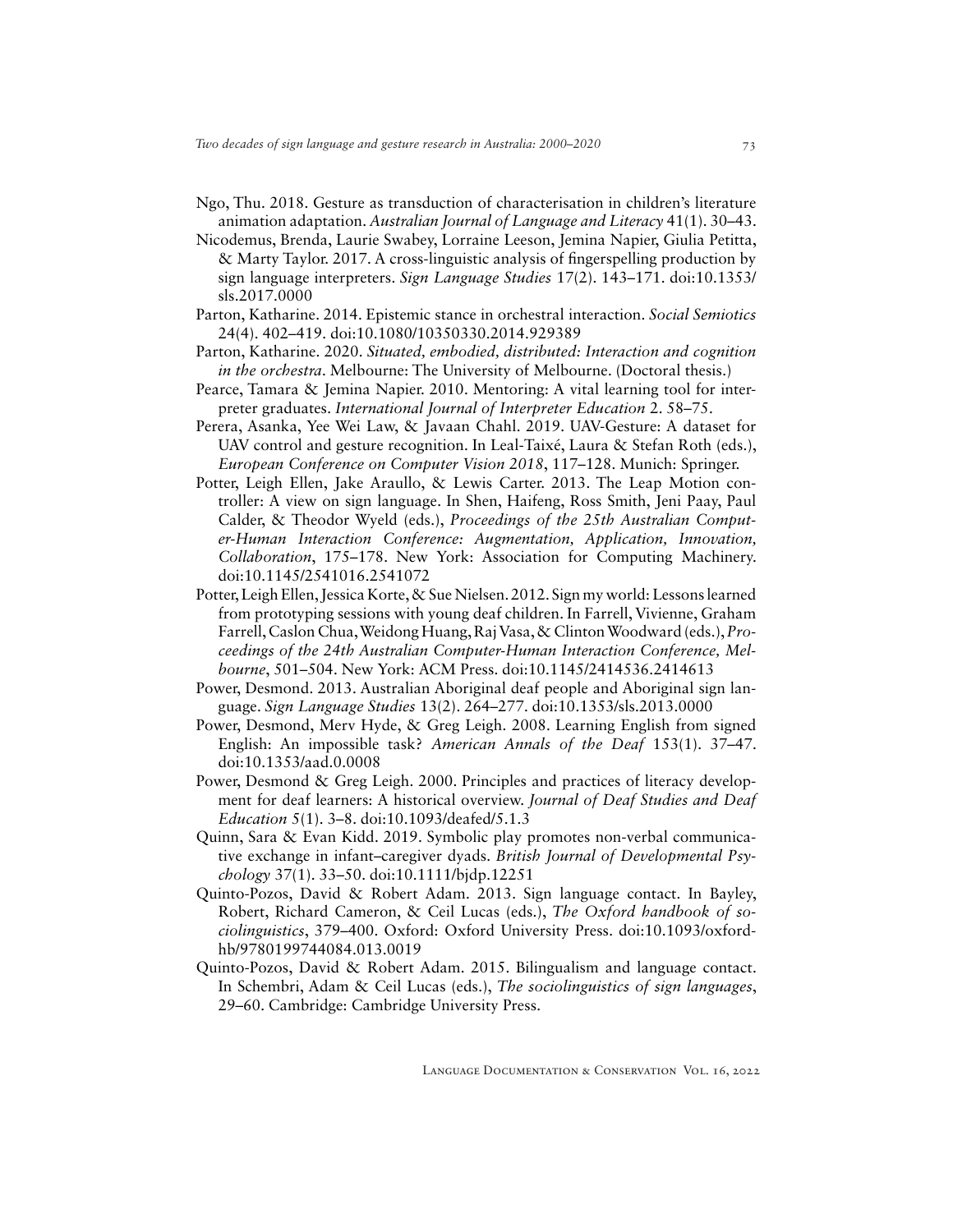- Quinto-Pozos, David & Robert Adam. 2020. Language contact considering sign language. In Grant, Anthony (ed.), *The Oxford handbook of language contact*. New York: Oxford University Press. [doi:10.1093/oxfordhb/9780199945092.013.40](https://doi.org/10.1093/oxfordhb/9780199945092.013.40)
- Rose, Miranda, Anastasia Raymer, Lucie Lanyon, & Michelle Attard. 2013. A systematic review of gesture treatments for post-stroke aphasia. *Aphasiology* 27(9). 1090–1127. [doi:10.1080/02687038.2013.805726](https://doi.org/10.1080/02687038.2013.805726)
- Rose, Miranda & Grace Sussmilch. 2008. The effects of semantic and gesture treatments on verb retrieval and verb use in aphasia. *Aphasiology* 22(7–8). 691–706. [doi:10.1080/02687030701800800](https://doi.org/10.1080/02687030701800800)
- Saxton-Barney, Jody. 2010. *Submission to the Senate Committee Inquiry into Hearing Health in Australia*, 1–14.
- Schembri, Adam. 2002. *Issues in the analysis of polycomponential verbs in Australian Sign Language (Auslan)*. Sydney: University of Sydney. (Doctoral thesis.) ([http://hdl.handle.net/2123/6272\)](http://hdl.handle.net/2123/6272)
- Schembri, Adam. 2003. Rethinking "classifiers" in signed languages. In Emmorey, Karen (ed.), *Perspectives on classifier constructions in sign languages*, 13–44. Mahwah: Lawrence Erlbaum Associates.
- Schembri, Adam, Kearsy Cormier, Trevor Johnston, David McKee, Rachel McKee, & Bencie Woll. 2010. Sociolinguistic variation in British, Australian and New Zealand Sign Languages. In Brentari, Diane (ed.), *Sign languages*, 476–498. Cambridge: Cambridge University Press. [doi:10.1017/CBO9780511712203.022](https://doi.org/10.1017/CBO9780511712203.022)
- Schembri, Adam, Jordan Fenlon, Kearsy Cormier, & Trevor Johnston. 2018. Sociolinguistic typology and sign languages. *Frontiers in Psychology* 9. [doi:10.3389/](https://doi.org/10.3389/fpsyg.2018.00200) [fpsyg.2018.00200](https://doi.org/10.3389/fpsyg.2018.00200)
- Schembri, Adam & Trevor Johnston. 2007. Sociolinguistic variation in the use of fingerspelling in Australian Sign Language: A pilot study. *Sign Language Studies* 7(3). 319–347. [doi:10.1353/sls.2007.0019](https://doi.org/10.1353/sls.2007.0019)
- Schembri, Adam & Trevor Johnston. 2012. Sociolinguistic aspects of variation and change. In Pfau, Roland, Markus Steinbach, & Bencie Woll (eds.), *Sign language: An international handbook*, 788–816. Berlin: De Gruyter.
- Schembri, Adam & Trevor Johnston. 2013. Sociolinguistic variation and change in sign languages. In Bayley, Robert, Richard Cameron, & Ceil Lucas (eds.), *The Oxford handbook of sociolinguistics*, 503–524. Oxford: Oxford University Press. [doi:10.1093/oxfordhb/9780199744084.013.0025](https://doi.org/10.1093/oxfordhb/9780199744084.013.0025)
- Schembri, Adam, Trevor Johnston, & Della Goswell. 2006. NAME Dropping: Location variation in Australian Sign Language. In Lucas, Ceil (ed.), *Multilingualism and sign languages: From the Great Plains to Australia*, 121–156. Washington, DC: Gallaudet University Press.
- Schembri, Adam, Caroline Jones, & Denis Burnham. 2005. Comparing action gestures and classifier verbs of motion: Evidence from Australian Sign Language, Taiwan Sign Language, and nonsigners' gestures without speech. *Journal of Deaf Studies and Deaf Education* 10(3). 272–290. [doi:10.1093/deafed/eni029](https://doi.org/10.1093/deafed/eni029)
- Schembri, Adam & Ceil Lucas (eds.) 2015. *Sociolinguistics and deaf communities*. Cambridge: Cambridge University Press.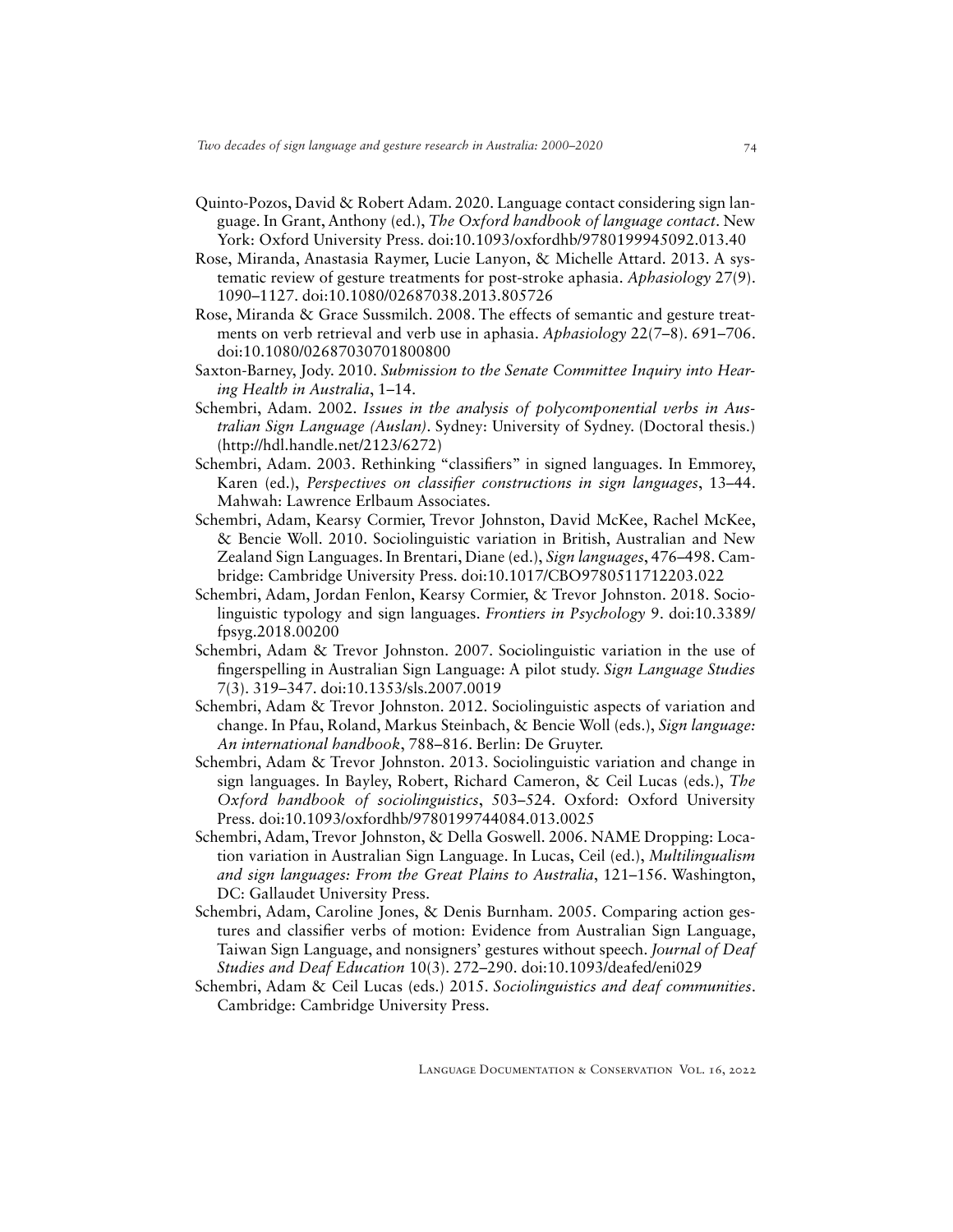- Schembri, Adam, David McKee, Rachel McKee, Sara Pivac, Trevor Johnston, & Della Goswell. 2009. Phonological variation and change in Australian and New Zealand Sign Languages: The location variable. *Language Variation and Change* 21(2). 193–231. [doi:10.1017/S0954394509990081](https://doi.org/10.1017/S0954394509990081)
- Schembri, Adam, Gillian Wigglesworth, Trevor Johnston, Greg Leigh, Robert Adam, & Roz Barker. 2002. Issues in development of the test battery for Australian Sign Language morphology and syntax. *Journal of Deaf Studies and Deaf Education* 7(1). 18–40. [doi:10.1093/deafed/7.1.18](https://doi.org/10.1093/deafed/7.1.18)
- Sekine, Kazuki, Miranda Rose, Abby Foster, Michelle Attard, & Lucette Lanyon. 2013. Gesture production patterns in aphasic discourse: In-depth description and preliminary predictions. *Aphasiology* 27(9). 1031–1049. [doi:10.1080/02687038](https://doi.org/10.1080/02687038.2013.803017) [.2013.803017](https://doi.org/10.1080/02687038.2013.803017)
- Sparrow, Robert. 2005. Defending Deaf culture: The case of cochlear implants. *The Journal of Political Philosophy* 13(2). 135–152. [doi:10.1111/j.1467-](https://doi.org/10.1111/j.1467-9760.2005.00217.x) [9760.2005.00217.x](https://doi.org/10.1111/j.1467-9760.2005.00217.x)
- Sparrow, Robert. 2010. Implants and ethnocide: Learning from the cochlear implant controversy. *Disability & Society* 25(4). 455–466. [doi:10.1080/09687591003755849](https://doi.org/10.1080/09687591003755849)
- Spencer, David, Mehera San Roque, Sandra Hale, & Jemina Napier. 2017. The High Court considers participation of deaf people in jury duty. *LSJ*, May 1. ([https://](https://lsj.com.au/articles/the-high-court-considers-participation-of-deaf-people-in-jury-duty/) [lsj.com.au/articles/the-high-court-considers-participation-of-deaf-people-in-jury](https://lsj.com.au/articles/the-high-court-considers-participation-of-deaf-people-in-jury-duty/)[duty/](https://lsj.com.au/articles/the-high-court-considers-participation-of-deaf-people-in-jury-duty/)) (Accessed 2021-09-17.)
- Spencer, David, Mehera San Roque, Jemina Napier, & Sandra Hale. 2017. Justice is blind as long as it isn't Deaf: Excluding deaf people from jury duty – an Australian human rights breach. *Australian Journal of Human Rights* 23(3). 332–350. [doi:10.1080/1323238X.2017.1392479](https://doi.org/10.1080/1323238X.2017.1392479)
- Tabensky, Alexis. 2002. Gestures in oral presentations by second language learners. (Paper presented at Gesture: The Living Medium, Austin, 5–8 June.)
- Thornton, Darlene, Susannah Macready, & Patti Levitzke-Gray. 2014. Written into history: The lives of Australian Deaf leaders. In Snoddon, Kristin (ed.), *Telling Deaf lives: Agents of change*, 93–101. Washington, DC: Gallaudet University Press.
- Tipton, Frank. 2008. "Thumbs‐up is a rude gesture in Australia": The presentation of culture in international business textbooks. *Critical Perspectives on International Business* 4(1). 7–24. [doi:10.1108/17422040810849730](https://doi.org/10.1108/17422040810849730)
- Wallis, Bernadette Therese. 2016. *The silent book: A Deaf family and the disappearing Australian-Irish Sign Language*. Melbourne: Missionary Sisters of Service.
- Wang, Jihong. 2013a. Bilingual working memory capacity of professional Auslan/ English interpreters. *Interpreting* 15(2). 139–167. [doi:10.1075/intp.15.2.01wan](https://doi.org/doi:10.1075/intp.15.2.01wan)
- Wang, Jihong. 2013b. *Working memory and signed language interpreting*. Sydney: Macquarie University. (Doctoral thesis.)
- Wang, Jihong. 2016. The relationship between working memory capacity and simultaneous interpreting performance: A mixed methods study on professional Auslan/English interpreters. *Interpreting* 18(1). 1–33. [doi:10.1075/intp.18.1.01wan](https://doi.org/10.1075/intp.18.1.01wan)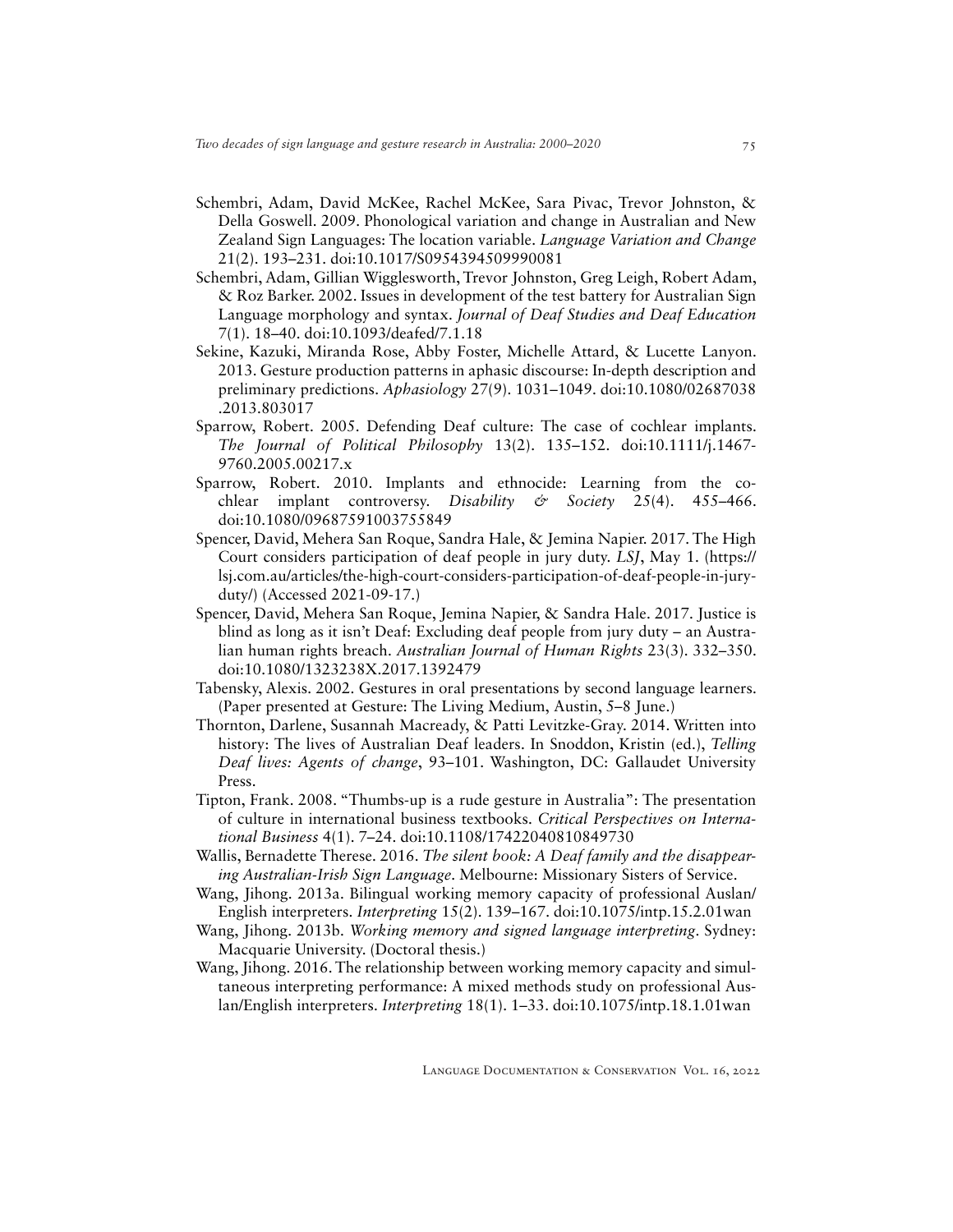- Wang, Jihong. 2020. Striking a cognitive balance: Processing time in Auslan-to-English simultaneous interpreting. In Hunt, Danielle & Emily Shaw (eds.), *The Second International Symposium on Signed Language Interpretation and Translation Research: Selected papers*, 108–131. Washington, DC: Gallaudet University Press.
- Wang, Jihong. 2021. *Simultaneous interpreting from a signed language into a spoken language: Quality, cognitive overload & strategies*. Philadelphia: Routledge.
- Wang, Jihong & Jemina Napier. 2013. Signed language working memory capacity of signed language interpreters and deaf signers. *Journal of Deaf Studies and Deaf Education* 18(2). 271–286. [doi:10.1093/deafed/ens068](https://doi.org/10.1093/deafed/ens068)
- Wang, Jihong & Jemina Napier. 2014. Measuring bilingual working memory capacity of professional Auslan/English interpreters: A comparison of two scoring methods. *The Interpreters' Newsletter* 19. 45–62. [doi:10.13137/1591-4127/10649](https://doi.org/10.13137/1591-4127/10649)
- Wang, Jihong & Jemina Napier. 2015. Directionality in signed language interpreting. *Meta* 60(3). 518–541. [doi:10.7202/1036141ar](https://doi.org/10.7202/1036141ar)
- Wang, Jihong, Jemina Napier, Della Goswell, & Andy Carmichael. 2015. The design and application of rubrics to assess signed language interpreting performance. *The Interpreter and Translator Trainer* 9(1). 83–103. [doi:10.1080/17503](https://doi.org/10.1080/1750399X.2015.1009261) [99X.2015.1009261](https://doi.org/10.1080/1750399X.2015.1009261)
- West, Melina, Anthony Angwin, David Copland, Wendy Arnott, & Nicole Nelson. 2020. Cross-modal emotion recognition and autism-like traits in typically developing children. *Journal of Experimental Child Psychology* 191. 1–19. [doi:10.1016/j.jecp.2019.104737](https://doi.org/10.1016/j.jecp.2019.104737)
- Wilkins, David P. 2003. Why pointing with the index finger is not a universal (in sociocultural and semiotic terms). In Kita, Sotaro (ed.), *Pointing: Where language, culture, & cognition meet*, 171–215. Mahwah: Erlbaum.
- Wilkins, David P. (1997) 2016. Alternative representations of space: Arrernte narratives in sand. In Cohn, Neil (ed.), *The visual narrative reader*, 253–280. London: Bloomsbury.
- Willoughby, Louisa. 2008. *Catering to a diverse community: A report on the situation and needs of deaf people from migrant backgrounds living in Victoria*. Melbourne: The Victorian Deaf Society & Victorian Multicultural Commission.
- Willoughby, Louisa. 2009a. *Education and employment outcomes for Victorian sign language users: Analysis from the 2006 census*. Melbourne: The Victorian Deaf Society.
- Willoughby, Louisa. 2009b. Language choice in migrant families with deaf children: A case study approach. In Chen, Honglin & Ken Cruickshank (eds.), *Making a difference: Challenges for applied linguistics*, 316–327. Newcastle upon Tyne: Cambridge Scholars Publishing.
- Willoughby, Louisa. 2009c. *Review of the smoke alarm subsidy scheme for Deaf and hard of hearing Victorians*. Melbourne: The Victorian Deaf Society.
- Willoughby, Louisa. 2009d. *The distribution of NSW sign language users: Analysis from the 1996 and 2006 census*. Sydney: The Deaf Society of NSW.
- Willoughby, Louisa. 2009e. *The distribution of Tasmania's signing populations: Analysis from the 1996 and 2006 census*. Melbourne: The Victorian Deaf Society.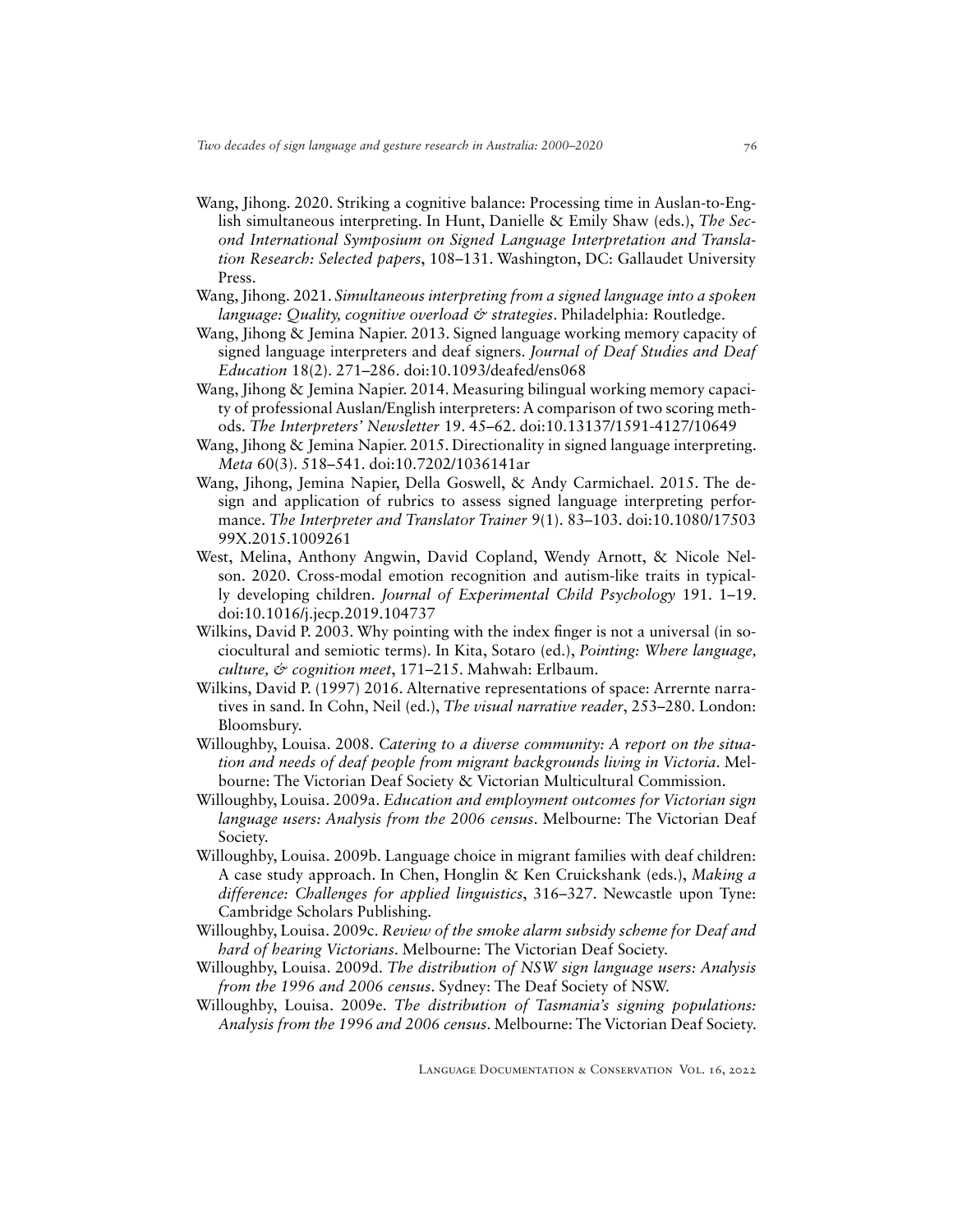- Willoughby, Louisa. 2011a. *Aged care support for deaf Victorians*. Melbourne: The Victorian Deaf Society.
- Willoughby, Louisa. 2011b. Sign language users' education and employment levels: Keeping pace with changes in the general Australian population? *Journal of Deaf Studies and Deaf Education* 16(3). 401–413. [doi:10.1093/deafed/enq067](https://doi.org/10.1093/deafed/enq067)
- Willoughby, Louisa. 2012a. Language maintenance and the deaf child. *Journal of Multilingual and Multicultural Development* 33(6). 605–618. [doi:10.1080/014](https://doi.org/10.1080/01434632.2012.670242) [34632.2012.670242](https://doi.org/10.1080/01434632.2012.670242)
- Willoughby, Louisa. 2012b. *Review of Auslan training and delivery in Victoria: Summary report for centre of excellence for students who are Deaf and hard of hearing*. Melbourne: Grant Thornton & NMIT.
- Willoughby, Louisa. 2013. *The distribution of Victoria's sign language users: Analysis from the 2001, 2006 and 2011 census*. Melbourne: The Victorian Deaf Society.
- Willoughby, Louisa. 2014. Unpacking barriers to quality care for Deaf people in residential aged care facilities. *Disability & Society* 29(2). 173–183. [doi:10.1080](https://doi.org/10.1080/09687599.2013.776492) [/09687599.2013.776492](https://doi.org/10.1080/09687599.2013.776492)
- Willoughby, Louisa. 2015a. Deaf children and youth from refugee backgrounds: Pressing issues and possible solutions. In Crock, Mary (ed.), *Creating new futures: Settling children and youth from refugee backgrounds*, 197–212. Alexandria, New South Wales: The Federation Press.
- Willoughby, Louisa. 2015b. The role of professional advice in shaping language choice in migrant-background families with deaf children. In Hajek, John & Yvette Slaughter (eds.), *Challenging the monolingual mindset*, 149–161. Bristol: Multilingual Matters.
- Willoughby, Louisa, Shimako Iwasaki, Meredith Bartlett, & Howard Manns. 2018. Tactile sign languages. In Östman, Jan-Ola & Jef Verschueren (eds.), *Handbook of pragmatics*, 239–258. Amsterdam: John Benjamins Publishing. [doi:10.1075/](https://doi.org/10.1075/hop.21.tac1) [hop.21.tac1](https://doi.org/10.1075/hop.21.tac1)
- Willoughby, Louisa, Stephanie Linder, Kirsten Ellis, & Julie Fisher. 2015. Errors and feedback in the beginner Auslan classroom. *Sign Language Studies* 15(3). 322– 347. [doi:10.1353/sls.2015.0009](https://doi.org/10.1353/sls.2015.0009)
- Willoughby, Louisa, Howard Manns, Shimako Iwasaki, & Meredith Bartlett. 2014. Misunderstanding and repair in tactile Auslan. *Sign Language Studies* 14(4). 419–443. [doi:10.1353/sls.2014.0014](https://doi.org/10.1353/sls.2014.0014)
- Willoughby, Louisa, Howard Manns, Shimako Iwasaki, & Meredith Bartlett. 2019. Are you trying to be funny? Communicating humour in deafblind conversations. *Discourse Studies* 21(5). 584–602. [doi:10.1177/1461445619846704](https://doi.org/10.1177/1461445619846704)
- Willoughby, Louisa, Howard Manns, Shimako Iwasaki, & Meredith Bartlett. 2020. From seeing to feeling: How do deafblind people adapt visual sign languages? In Allan, Keith (ed.), *Dynamics of language changes: Looking within and across languages*, 235–252. Singapore: Springer.
- Willoughby, Louisa & Cathy Sell. 2019. Studying a sign language: What are hearing adults doing outside of class? *Sign Language Studies* 19(3). 453–478. [doi:10.1353/sls.2019.0004](https://doi.org/10.1353/sls.2019.0004)